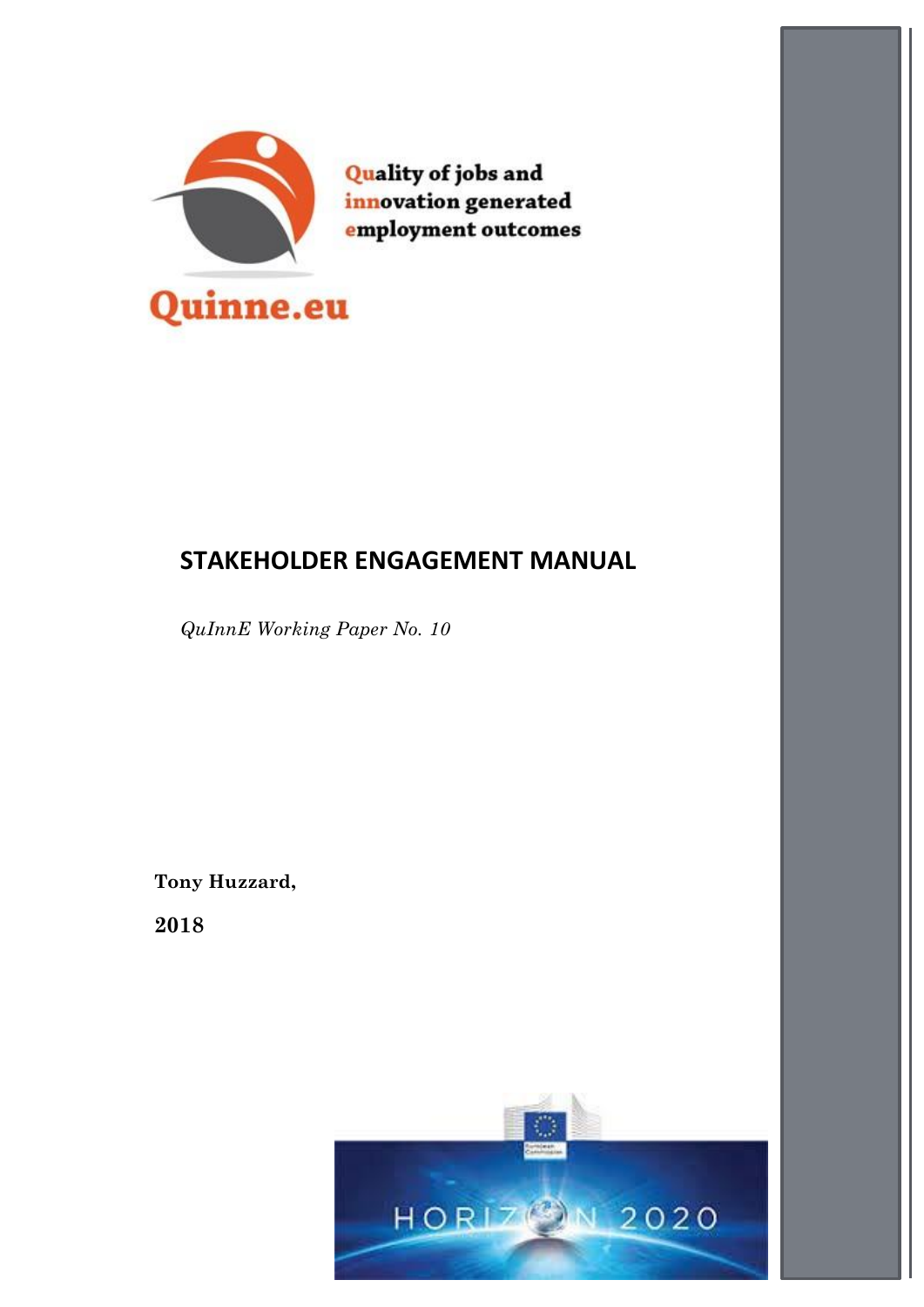QuInnE - *Quality of jobs and Innovation generated Employment outcomes* -is an interdisciplinary project investigating how job quality and innovation mutually impact each other, and the effects this has on job creation and the quality of these job.

The project will run from April 2015 through July 2018. The QuInnE project is financed by the European Commission's Horizon 2020 Programme 'EURO-2-2014 -The European growth agenda', project reference number: 649497.

Quinne project brings together a multidisciplinary team of experts from nine partner institutions across seven European countries.

Project partners:

*CEPREMAP (Centre Pour la Recherche Economique et ses Applications), France Institute of Sociology of the Hungarian Academy of Sciences, Hungary*

*Lund University, Sweden Malmö University, Sweden*

*University of Amsterdam, The Netherlands University of Duisburg-Essen, Germany University Rotterdam, The Netherlands University of Salamanca, Spain*

*University of Warwick, United Kingdom of Great Britain*

Work Package 2

Deliverable 2.9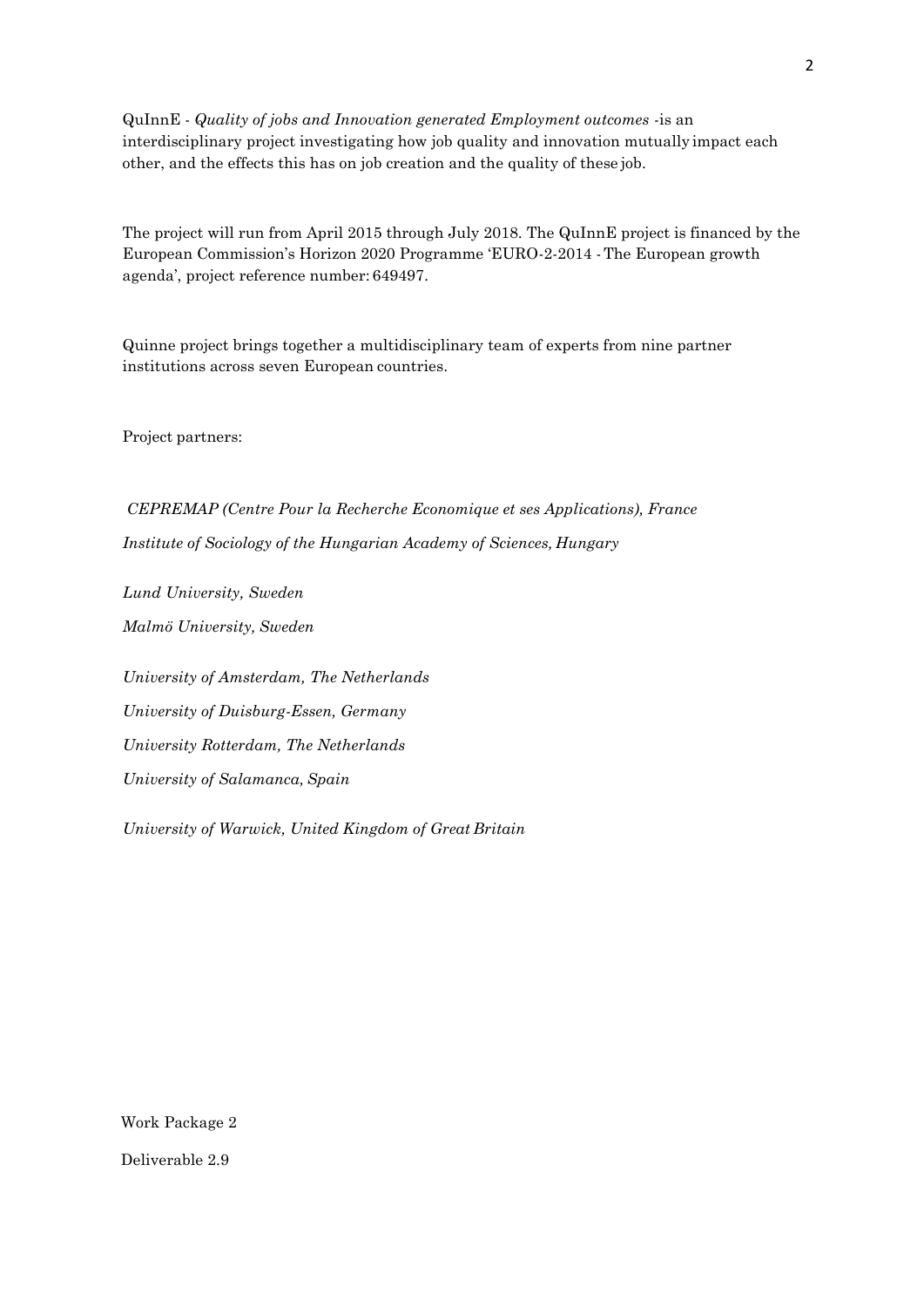#### **Preface**

This manual has been prepared as a deliverable for work package 2 of QuInnE – 'Quality of Jobs and Innovation Generated Employment Outcomes'. This is an interdisciplinary project investigating how job quality and innovation mutually impact on each other and the effects that this interaction has on job creation and the quality of new jobs. The project is scheduled to run from April 2015 to March 2018. It is financed by the European Commission's Horizon 2020 Programme 'EURO-2-2014 – The European Growth Agenda', project reference number 649497.

The QuInnE project has brought together a multidisciplinary team of experts from nine partner institutions across seven European countries. The partners of the project are: CEPREMAP (Centre Pour la Recherche Economique et ses Applications), France Institute of Sociology of the Hungarian Academy of Sciences, Hungary Lund University, Sweden Malmö University, Sweden University of Amsterdam, The Netherlands University of Duisburg-Essen, Germany University Rotterdam, The Netherlands University of Salamanca, Spain University of Warwick, United Kingdom

The manual, although reporting on the experiences of the QuInnE project on the specific topics of stakeholder engagement and impact, is nevertheless intended to be read as a stand-alone document that is accessible to readers interested in the topics of stakeholder engagement and impact without necessarily having intimate knowledge of the empirical focus or core phenomena of QuInnE.

Tony Huzzard Lund 8<sup>th</sup> August 2018

#### **Acknowledgement**

I am grateful to all members of the QuInne research team for their various inputs to this report.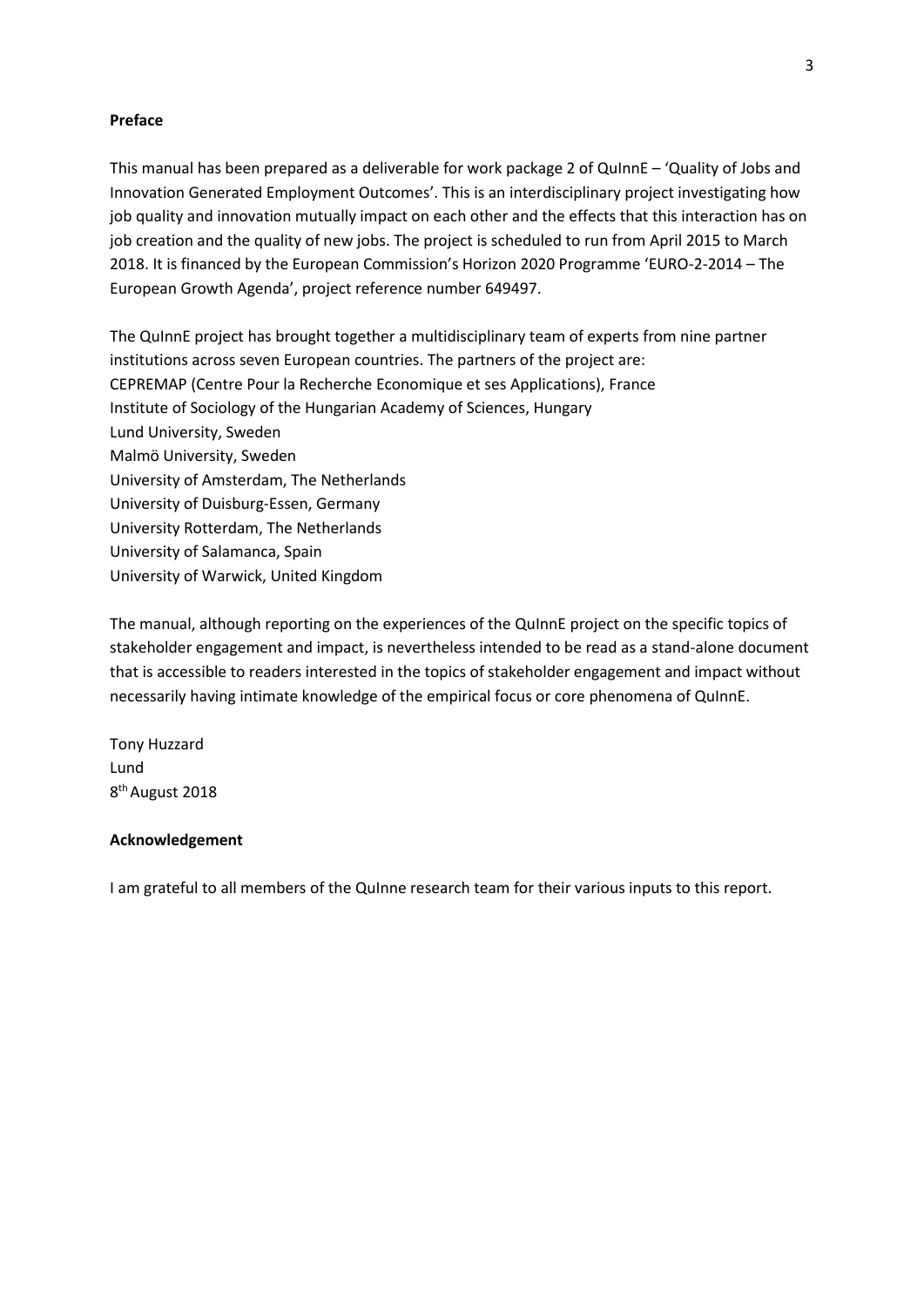| <b>Table of contents</b>                              | Page |
|-------------------------------------------------------|------|
| <b>Preface</b>                                        | 3    |
| Acknowledgment                                        | 3    |
| <b>Table of contents</b>                              | 4    |
| <b>Executive Summary</b>                              | 6    |
| Introduction                                          | 8    |
| <b>Bridging Research with Practice and Policy</b>     | 9    |
| Problematising knowledge transfer                     | 9    |
| Knowledge exchange and knowledge translation          | 10   |
| Engaged scholarship and actionable knowledge          | 11   |
| Stakeholder engagement - some theoretical reflections | 12   |
| The QuinnE Stakeholder Engagement Strategy            | 14   |
| Key premises                                          | 14   |
| A strategy for stakeholder engagement                 | 16   |
| <b>Mapping Stakeholder Engagement</b>                 | 18   |
| Overall approach                                      | 18   |
| Germany                                               | 20   |
| Spain                                                 | 21   |
| France                                                | 21   |
| Hungary                                               | 22   |
| The Netherlands                                       | 23   |
| Sweden                                                | 24   |
| The UK                                                | 25   |
| The ISAB                                              | 26   |
| Vignettes of stakeholder engagement                   | 27   |
| Stakeholder Engagement and Impact - an Evaluation     | 29   |
| Linking engagement and impact                         | 29   |
| The QuinnE approach to impact                         | 31   |
| Vignettes of QuInnE impact                            | 32   |
| Pathways to impact: Identifying the mechanisms        | 34   |
| Scientific impact                                     | 34   |
| Policy impact                                         | 35   |
| Practitioner impact                                   | 36   |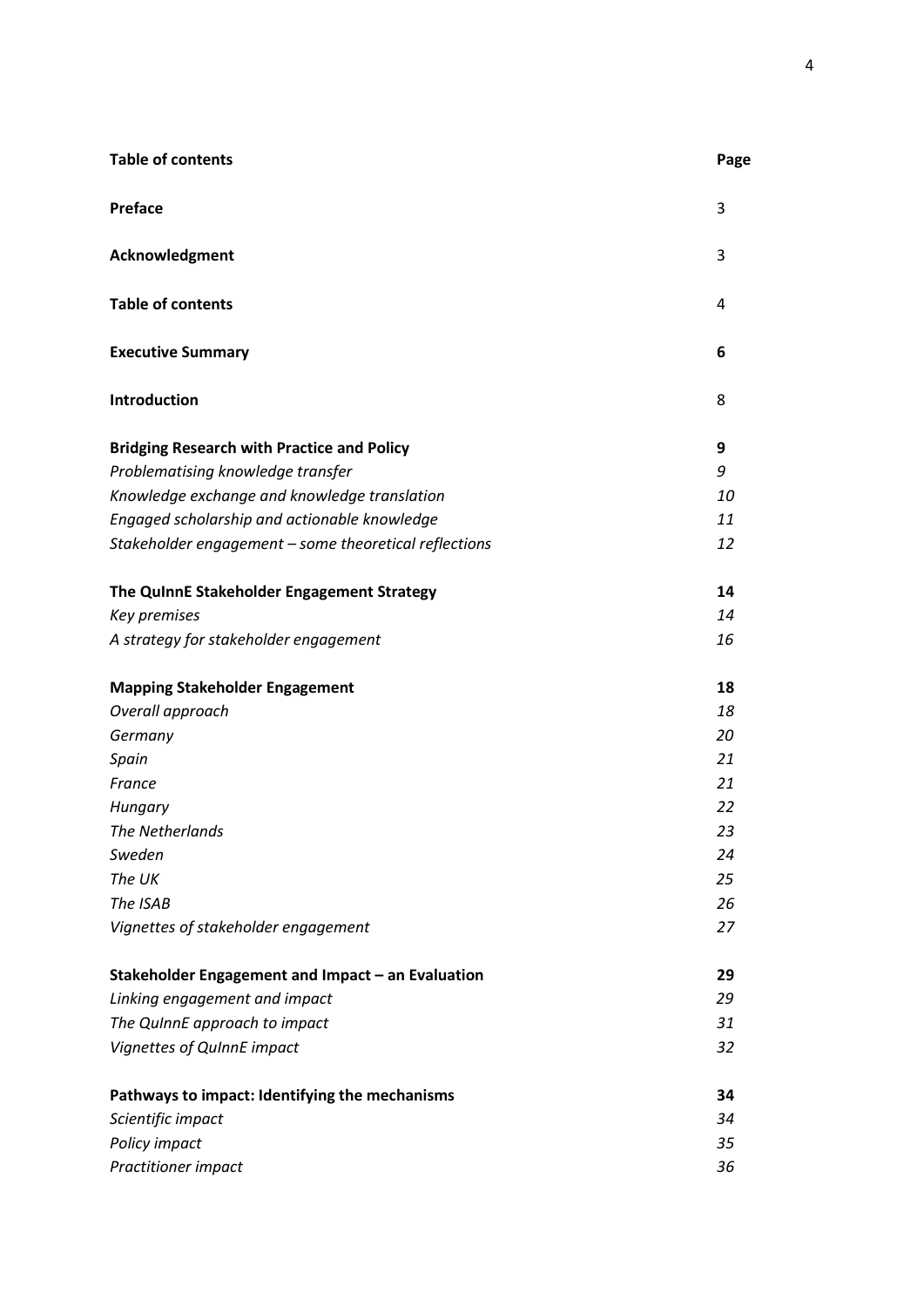| Summary                                                                     | 38 |
|-----------------------------------------------------------------------------|----|
| <b>Project Reflections</b>                                                  | 39 |
| From stakeholder engagement to impact $-A$ summary of the QuinnE experience | 39 |
| Lessons learnt from QuinnE                                                  | 42 |
| <b>References</b>                                                           | 46 |
| Appendix: Tools for Mapping and Evaluating Stakeholder Engagement           | 50 |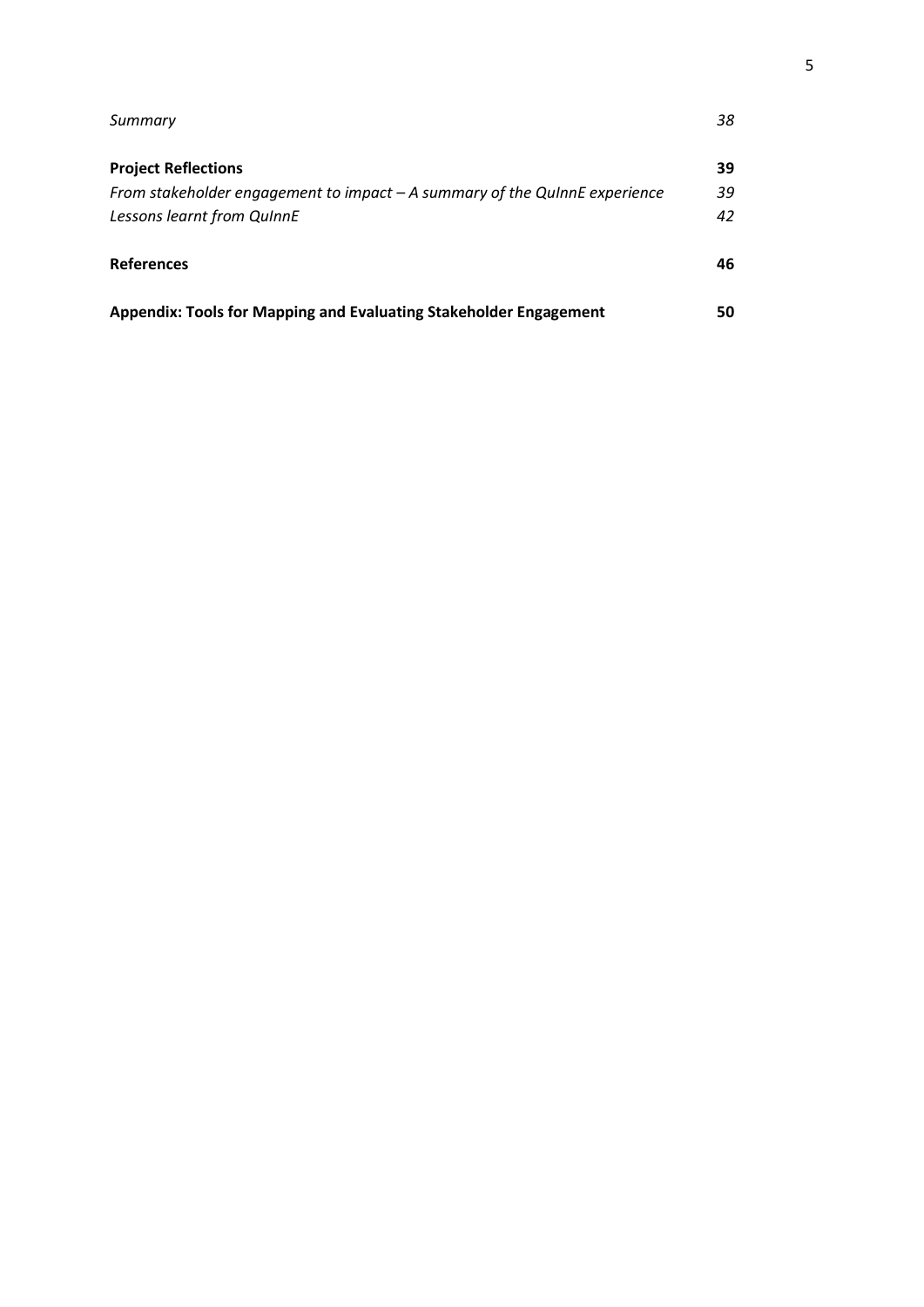#### **Executive Summary**

This report been prepared as a deliverable for work package 2 of QuInnE – 'Quality of Jobs and Innovation Generated Employment Outcomes'. This is an interdisciplinary research project investigating how job quality and innovation mutually impact on each other and the effects that this interaction has on job creation and the quality of new jobs. A key premise of the project is that for its findings to be effectively translated into practice, key stakeholders need to be engaged at all stages of the project. The purpose of the report is to evaluate the strategy of QuInnE in this regard, how this related to the impact generated by the project, reflect on the lessons learnt from the project experience and give guidance on these issues to other researchers and the Commission in the future.

The report discusses briefly some of the scholarly discourse on how knowledge production might usefully be conceived, articulates the QuInnE strategy and the premises on which it is based and then proceeds to map out its realisation for the various activities of the project. The report also evaluates how and whether the stakeholder engagement it identifies has contributed to a number of impact measures. Finally, the report also proposes a number of tools for the mapping out of such stakeholder engagement and evaluating impact. These tools are proposed as being transferable to other projects in working life and policy research which similarly aim to promote stakeholder engagement and the identification and evaluation of consequent impact. A broad discussion of these issues is positioned in relation to the idea of engaged scholarship which, in similar vein, advocates a collaborative approach to the design, development and diffusion activities within a research project (Van de Ven, 2007).

The main empirical content of the report is twofold. First a number of accounts and vignettes of stakeholder engagement are presented. This is done by focusing on input measures, that is, the efforts of each of the national teams charged with engaging stakeholders at various stages of the project. This material is presented on a country-by-country basis. Secondly, the findings of the project are presented in terms of measures of impact on policy, scientific production and workplace practice. These findings are presented as output measures on an impact-by-impact basis across the project by drawing on data supplied by the project's work package leaders.

At the time of writing this report it is still too soon to make definitive claims on many of the impact measures. But it is possible to make claims about *potential* impact on some of the measures and how these might be achieved. A useful concept for understanding this is that of *pathways to impact,* that is, a specification of the processes through which different types of impact might be realised, the productive interactions, the sub-processes, the delivery mechanisms and measurable impacts in each case. The report presents many examples of these which do lend support to the claim that concrete impacts are contingent on stakeholder engagement.

On the other hand, although the project did indeed set out with the ideal of engaging with all relevant stakeholders throughout all the various stages and activities of the project, this was easier said than done. In this respect a number of difficulties materialised. Firstly, we discerned in some cases what might be called 'psychic distance', the fact that the methodology and work packages were pre-designed and led by teams in different countries meant that many stakeholders and stakeholder groups were more 'arms length' than would normally be the case (e.g. on a country-specific project),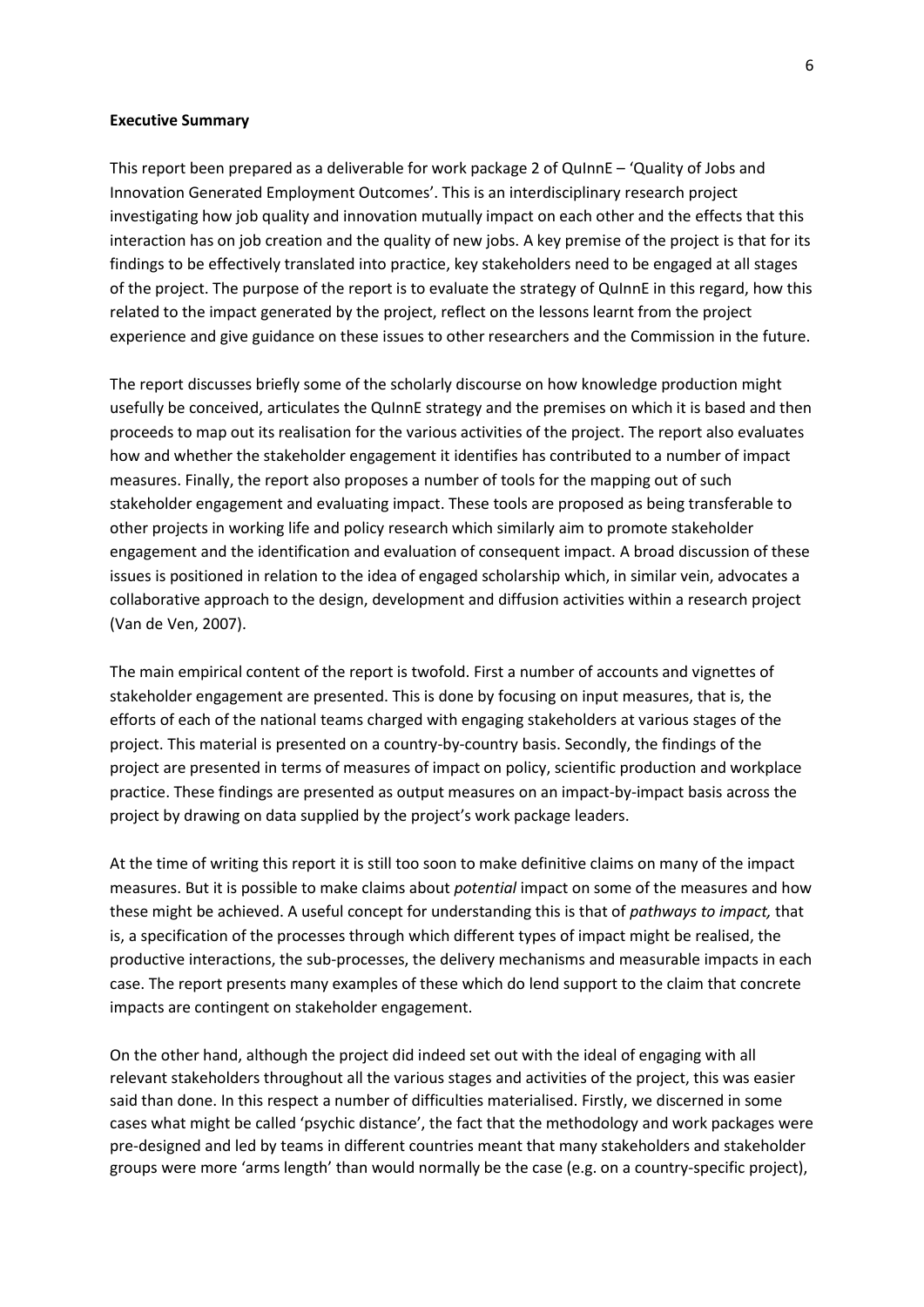thus rendering stakeholder engagement somewhat redundant on some activities. A further issue was project length, the timescale for the project was longer than is normally the case for many research projects – and the varying speeds on the different work packages meant that coherent updates 'across the project' were difficult. Finally, there was an evident issue of high turnover amongst the personnel of some bodies from whom the project engaged stakeholders, notably government departments and business organisations, meaning that there were absences at meetings and securing new participants from the same department/organisation was a challenge, despite undoubted interest in various different parts of QuInnE.

The overall picture of stakeholder engagement in the field of research highlights the importance of relevant access and a formulation of the research question that is in line with the questions stakeholders have concerning the economy and the labour market. However, in many cases it proved difficult to engage stakeholders in line with the project design. A number of lessons can be learnt from this:

- Stakeholders are not necessarily interested in engaging in research projects before they produce results. Such engagement then depends largely on previous contacts of the research team with stakeholders and the level of trust they have built up. The process of tracking down appropriate stakeholders in some cases was convoluted and/or elusive. In some cases this can only be done after certain findings are generated.
- The precise constellation of stakeholders will vary from setting to setting not least because of different institutional arrangements in eg industrial relations systems.
- A further factor explaining the difficulties in stakeholder engagement was the extent to which collaborative research traditions have taken root. This varied noticeably across the project in terms of country and in terms of the academic disciplines from which the QuInnE national teams were composed.
- A key factor that determines the success of a project and its potentiality for impact is the significance of timing. Sometimes it's not enough to have an idea, however exciting and persuasive, if no-one is listening. In effect a number of things have to align for academics to conduct impactful research – they have to have ideas, and policymakers and practitioners have to have a need to listen. In this respect the initial bid for the QuInnE project was submitted at a moment in time when the European Commission was looking for ideas to improve innovation, for example, because the then existing ideas had failed to deliver. At the same time, trade unions and employers, in the UK for example, after years of neglect, were being urged to embrace the issue of job quality.
- Finally, it is simply unrealistic to expect many concrete impact measures to be demonstrable within the normal timescale of a Horizon 2020 project (36 months). Genuine impact on many if not most measures, as usually defined in the literature, can only be assessed some time after the termination of a project. On the other hand, speculative claims about potential impacts can be made, and the routes to achieving these can be specified.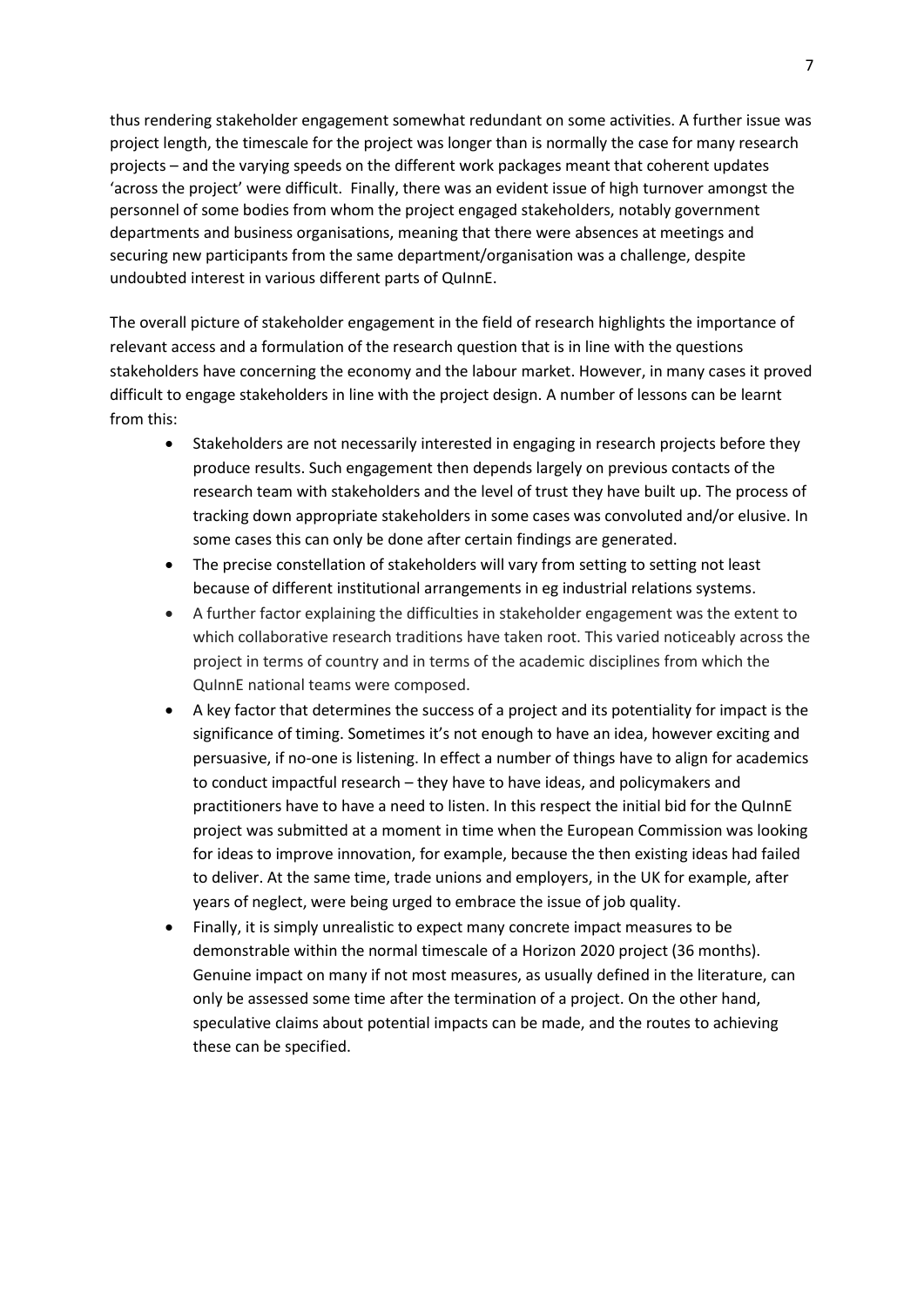#### **Introduction**

It is now a belief, well grounded in various literatures, that the take up or usage of scientific research findings by non-academic practitioners in their work and policy practices is directly related to their involvement or engagement in the knowledge production process associated with such findings (Jasanoff, 2006). This belief has been reflected in recent years in an increasing expectation from funding bodies that projects in working life and policy research (and other fields) should demonstrate clear and demonstrable impacts. This stance is not only evident within the aegis of the Horizon 2020 programme but also among nationally based funding bodies. Amongst other things, work package 2 of the QuInnE project (WP2) has devoted itself specifically to this issue by investigating the relationship between stakeholder engagement and impact in the QuInnE project itself. The starting point of the current report however is the premise that realizing the range of impacts specified within QuInnE is dependent on mobilizing a wide range of quite specific stakeholders at various stages of the project and thereafter. This belief, and the practices that flow from it, is the basis of QuInnE's stakeholder engagement strategy.

The purpose of the report is to evaluate the QuInnE stakeholder engagement strategy, how it related to the impact generated by the project, reflect on the lessons learnt from the project experience and give guidance on these issues to other researchers in the future. The report discusses briefly some of the scholarly discourse on how knowledge production might usefully be conceived, articulates the QuInnE strategy and the premises on which it is based and then proceeds to map out its realisation for the various activities of the project. The report also evaluates how and whether the stakeholder engagement it identifies has contributed to a number of impact measures. Finally, the report also proposes a number of tools for the mapping out of such stakeholder engagement and evaluating impact. These tools are proposed as being transferable to other projects in working life and policy research which similarly aim to promote stakeholder engagement and the identification and evaluation of consequent impact.

The report briefly summarises the basic problem identified across many scientific domains that there is a noticeable gap between theory and practice. It is well recognised that the work and output of academics is frequently ignored or at least is not drawn upon to any great extent by practitioners outside the academy (Pettigrew, 2011). The report thereby discusses briefly some of the approaches that have been made to address this situation whereby academic and non-academic practitioners live in apparently separate worlds. The approach of QuInnE and its embrace of stakeholder engagement is then positioned in relation to the idea of engaged scholarship (Van de Ven, 2007). We then set out the state of the art in stakeholder theorizing and the literature which argues for the significance of participation and involvement in enacting effective change in working life including its policy context.

QuInnE's bespoke stakeholder engagement strategy is then outlined including its tentative links to various impact measures as set out in the original QuInnE project proposal. The different country stories of stakeholder engagement are then presented not least in terms of how different stakeholders were engaged at different stages of the project with a particular focus on employers, unions, policy makers and external experts including the project's International Scientific Advisory Board (ISAB). A set of tools is then proposed to evaluate how stakeholder engagement is related (or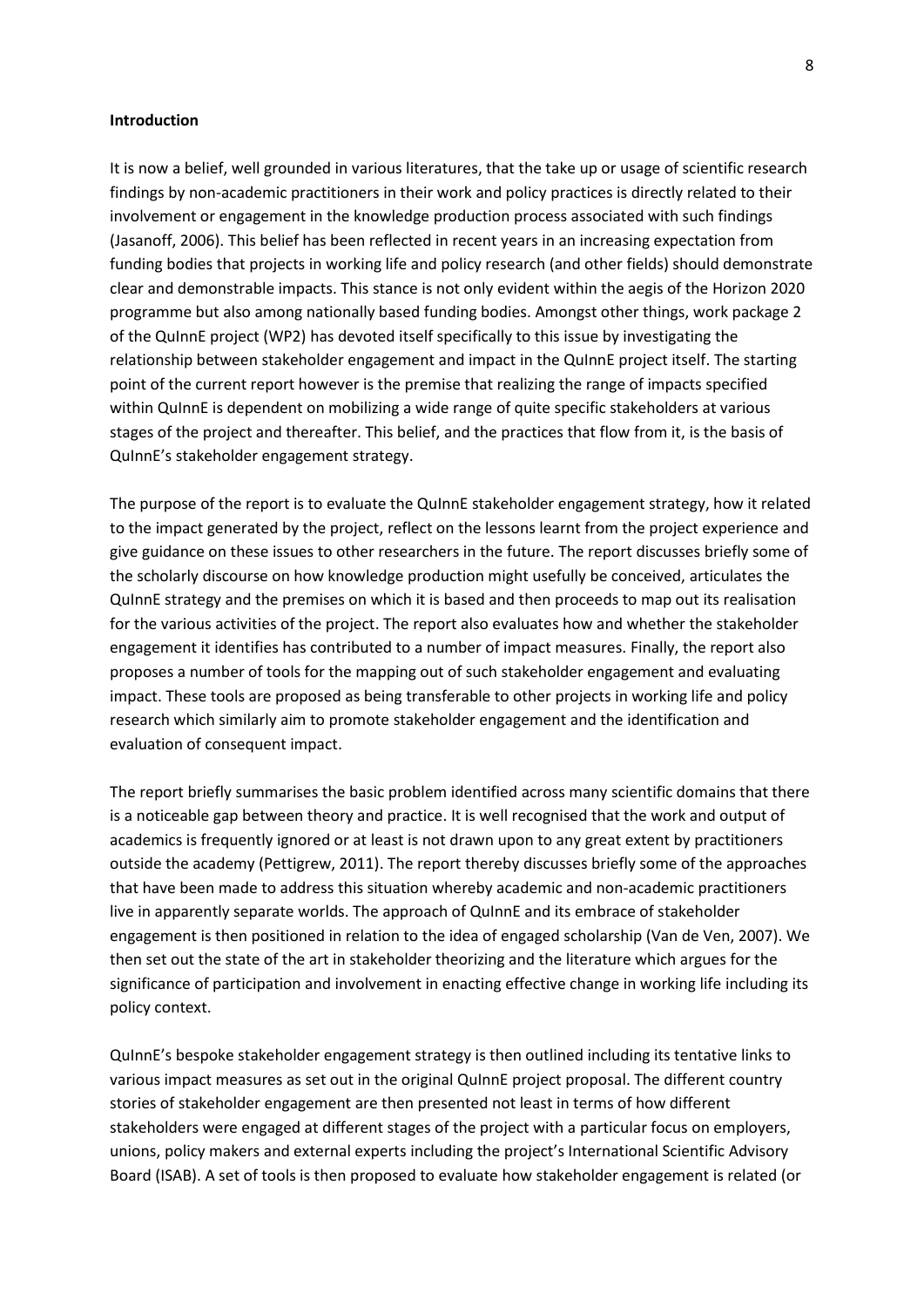not) to a number of impact measures. Further reflections are then made on the strategy implementation process and lessons learnt on stakeholder engagement from the project as a whole. The tools proposed for mapping and evaluation are then set out separately in an appendix with the intention of them being applicable for future projects in the field of working life research.

The main empirical content of the report is twofold. First we describe and present a number of accounts and vignettes of stakeholder engagement. This is done by focusing on input measures, that is, the efforts of each of the national teams charged with engaging stakeholders at various stages of the project. This material is presented on a country-by-country basis. Secondly, we present the findings of the project in terms of a number of impact measures as specified in the original QuInnE bid for funding. These findings are presented as output measures on an impact-by-impact basis across the project by drawing on data supplied by the respective work package leaders.

#### **Bridging Research with Practice and Policy**

#### *Problematising knowledge transfer*

For some time it has been recognised that there has been a gulf between most knowledge produced within the academic community and the knowledge drawn upon by practitioners in everyday practices in working life or policy making. This gulf has been variously described as that between theory and practice (Van de Ven and Johnson, 2006), rigour and relevance (Kieser and Liener, 2009), mode 1 and mode 2 knowledge (Gibbons et al 2000) or, in Aristotle's original formulation, that between episteme and phronesis (Tenkasi and Hay 2008). Such a gap has been detected in various scientific domains including medicine (Denis and Langley, 2002), social work (Kondrat 1992), general management (Hodgkinson et al 2001; Rousseau 2006) and human resource management more specifically (Anderson et al 2001; Rynes et al, 2002) amongst others.

In short, the distinction is that between basic theoretical understandings around a particular phenomenon (or relationship between phenomena) and the applied usage of knowledge in a particular local or situated context be it at the workplace or more broadly in the domain of policy making. The former is generally in the form of explicit knowledge, ie codified propositions, whereas the latter is usually far more tacit being the product of ongoing reflection-in-action and experience at the workplace or in government (Schön, 1983). A consequence of this divide is that academics have frequently been criticised for not putting their research findings adequately into practice.

One approach to this problem has been to see it in terms of a knowledge transfer issue. In such a view, knowledge is seen as diffusing (or not) from source (academic labour) to target (practitioners). In domains such as the natural or engineering sciences whereby practitioners draw strongly on evidence-based knowledge this is often rather unproblematic. However, scientific evidence in the social sciences is always incomplete, ambiguous, partisan, constructed out of pre-understandings and subject to multiple interpretations (Greenhalgh and Wieringa, 2011). This is compounded in the social sciences generally and working life research in particular where the impossibility of securing closure around phenomena has been widely recognised (Tsoukas, 1989). This has prompted some scholars to see shortcomings in transfer in terms of diffusion barriers. Typically, such barriers are seen in terms of learning disorders or problems of switching between tacit and explicit knowledge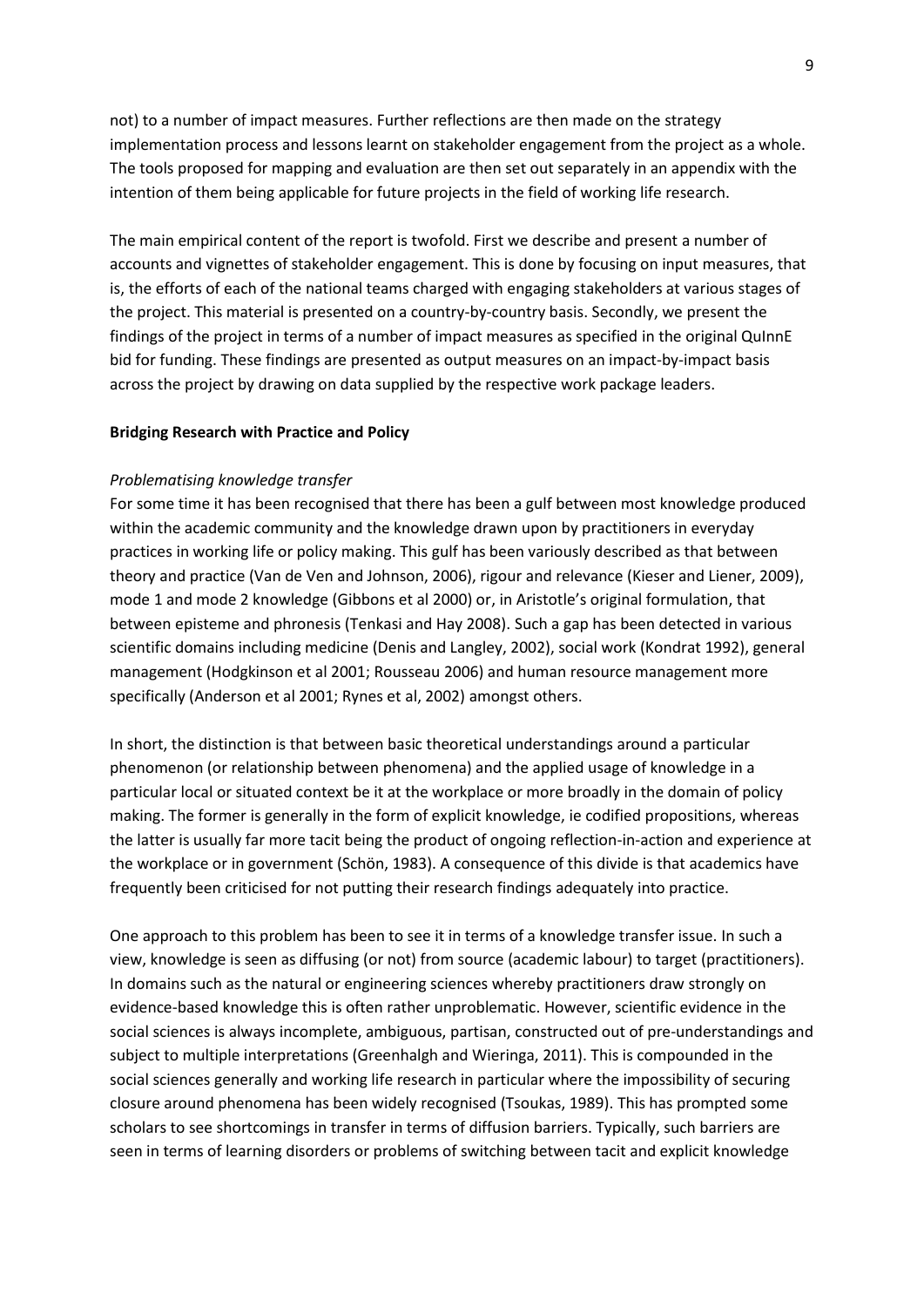(Nonaka 1994). The proposed solution from such a perspective is invariably a more efficient 'evidence pathway' (Greenhalgh and Wieringa 2011).

The idea of knowledge transfer certainly has appeal within a discourse of evidence-based practice. Indeed, Davies et al (2008, p188) claim that 'we live in an era of evidence-based everything: what matters is what works'. However, this ignores the fact that those who use or apply scientific knowledge presented as 'evidence' draw on sometimes very different knowledge paradigms and will in any event interpret knowledge claims presented as evidence in different ways not least those that align with their interests. What authors have called local knowledge in fields as diverse as knowledge management (Brown and Duguid 2002) and anthropology (Geertz 1985) is thereby constructed, contested and socially negotiated rendering the pathways to impact of any research project in the social sciences decidedly problematic. Accordingly, the social nature of the receiving contexts requires an appreciation of the phronesis of any knowledge transferred (Greenhalgh and Wieringa 2011). This is something which is generally beyond the knowledge claims and articulations of the academic theorist engaged in basic research.

#### *Knowledge exchange and knowledge translation*

One response to the acknowledged shortcomings of knowledge transfer as a concept has been the alternative term knowledge translation. Some researchers have proposed instead that knowledge is better understood as being translated rather than transferred or diffused from one context another (ie from academic research into non-academic practice). The idea of knowledge translation acknowledges that the linkage between theory and practice isn't a one way movement or diffusion of a 'thing' analogous to water moving through a plumbing system. Rather, the term 'knowledge translation' has often been preferred on the basis that what is transferred is explicit knowledge in the form of a text. Texts are object-like, but can be read in different ways (Latour 1987). Texts, that is, research outputs, do not travel on their own accord; they need to be energised by people who translate them for their own or somebody else's use. Knowledge and ideas are thus objectified, disembedded from one context, translated and then re-embedded into another context.

But this too has been critiqued. Although knowledge translation might be a better representation than knowledge transfer for capturing the relations between theory and practice, it still doesn't help us actually make the bridge between the two. In the words of Greenhalgh and Wieringa (2011, p501) 'knowledge obstinately [still] refuses to be driven unproblematically into practice'. The latter is a matter of what Aristotle coined as phronesis, that is, the wisdom relevant to practical action requiring an ability to discern how or why to act virtuously and encourage practical virtue in a situated context. This is largely tacit in nature having been learnt as one becomes socialized within a particular community (Lave and Wenger 1991). This objection has been responded to by suggesting instead that the relations between academic and non-academic practitioners are interactive and non-linear, hence a preference for the terms knowledge exchange or knowledge sharing. Put differently, from this premise, academics do not engage in research *on* their objects of study (and subsequent transfer or diffusion of their findings) but, rather, they engage in research *with* their objects of study: knowledge is co-produced.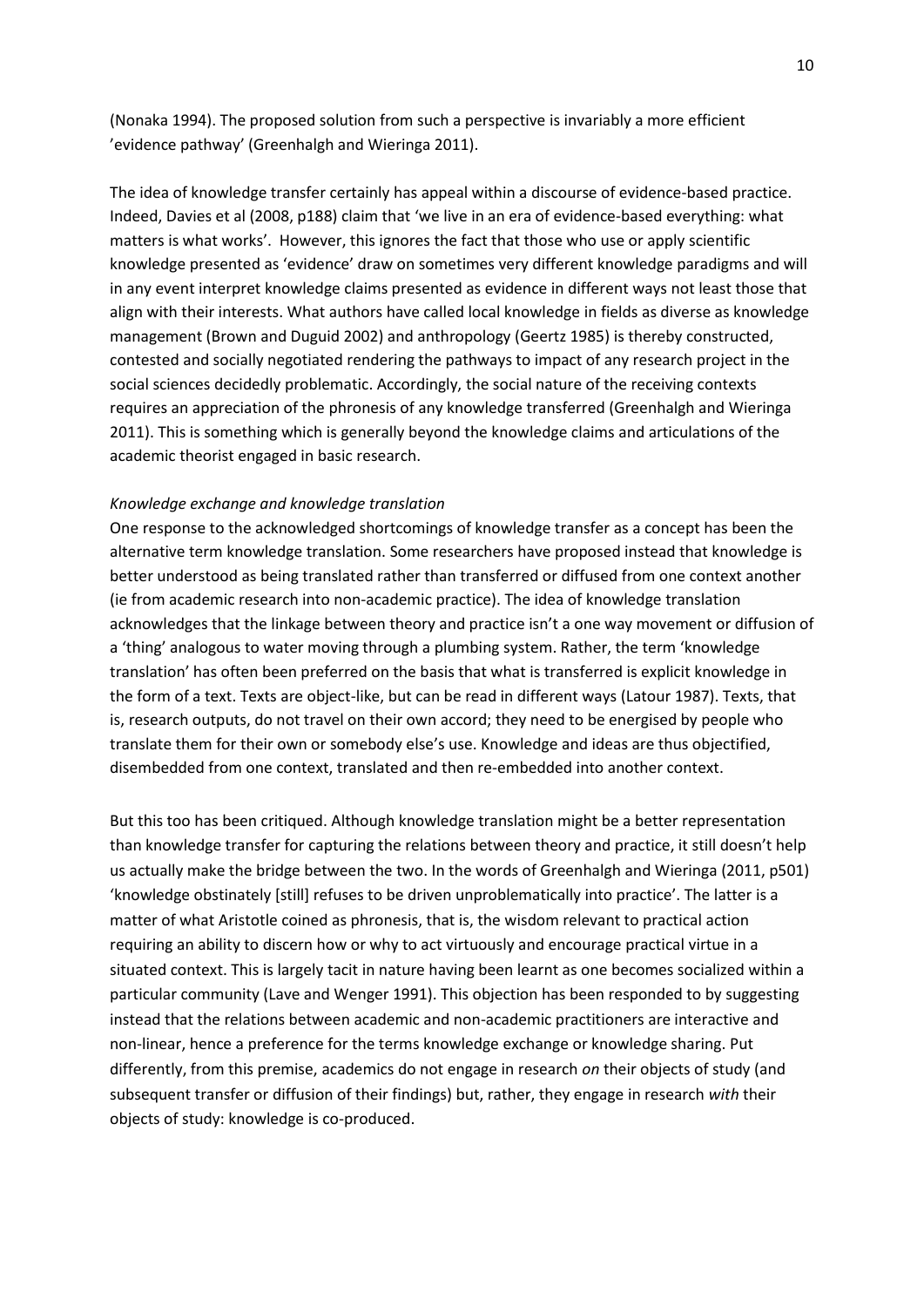Interactive models that see knowledge as being subject to exchange rather than transfer or translation put as much focus on process as outcomes in the collaborative conduct of a research project. Indeed, some go so far as to argue that the latter is dependent on the former. This means that there is reciprocity in the exchange in what is clearly a major critique of evidence-based approaches to knowledge formation (Baumbausch et al, 2008). Here again it is acknowledged that research findings are always subject to the interpretation of their intended recipients and knowledge is thus always socially derived, its application even more so. The determinants of research utilization are always organizational and political and only rarely rational which is why linear, evidence-based models of dissemination are seldom effective in social and organizational research (Ginsburg et al, 2007). The challenge for achieving impact then is to determine when and how such exchange should take place, with whom and over what. However, as with the idea of knowledge exchange, the knowledge production process entails a clear distinction between a source and a target, separated in time and space.

#### *Engaged scholarship and actionable knowledge*

In eschewing what they call a 'knowledge transfer' problem as the main barrier to impact, Van de Ven and Johnson (2006) argue that the challenge of achieving impact is best seen, rather, as a knowledge production problem. In their proposed alternative 'engaged scholarship', they see the problems of bridging theory with practice (seen both as the organisation of work and the policy context) in terms of a failure to address the key concerns and expertise of knowledge users in research activities (Bowen 2017). This view accepts that theory and practice entail distinct forms of knowledge (see also Gibbons et al, 2000) and that we might also understand this distinction as that between knowledge (ie theory) and knowing (ie practice in a socially embedded context). Knowing to do something emerges through continuous dialogue between practitioners that can also be understood as reflection-in-action (Schön, 1983). The ambition of engaged scholarship therefore is to establish collaborative learning communities that allow for different methodologies, different epistemologies and what Van de Ven and Johnson (2006, p809) call the practice of arbitrage to synthesise different perspectives into common problem solving.

An interactive or partnership approach to the research process entails a very different paradigm to that of knowledge transfer or translation. Evidence matters, but rather than being the basis for knowledge claims, it is something that informs dialogue on such claims. Both researchers and users have a legitimate role in selecting the research topic and research questions, and both bring different types of expertise that have equivalent bearing on the knowledge production task at hand. Both interpretation and application are undertaken jointly and thus knowledge is understood as being coproduced (Bowen, 2017) rather than movement from a source to a target. These features of knowledge co-production are similar of course to those of action research (Greenwood and Lewin, 2007). However, what distinguishes engaged scholarship from action research is that the former is driven by and has its starting point in the quest of scholars for basic scientific knowledge (ie theory or 'episteme') whereas the latter is driven by and has its starting point in the desire of practitioners to address an actual problem in a situated social or organisational context (ie practice or 'phronesis').

In the words of Van de Ven and Johnson (2006, p804, following Mohrman et al, 2001) research results are useful (and thereby impact is achieved) 'when they were jointly interpreted with researchers and when practitioners had opportunities to self-design actions based on the research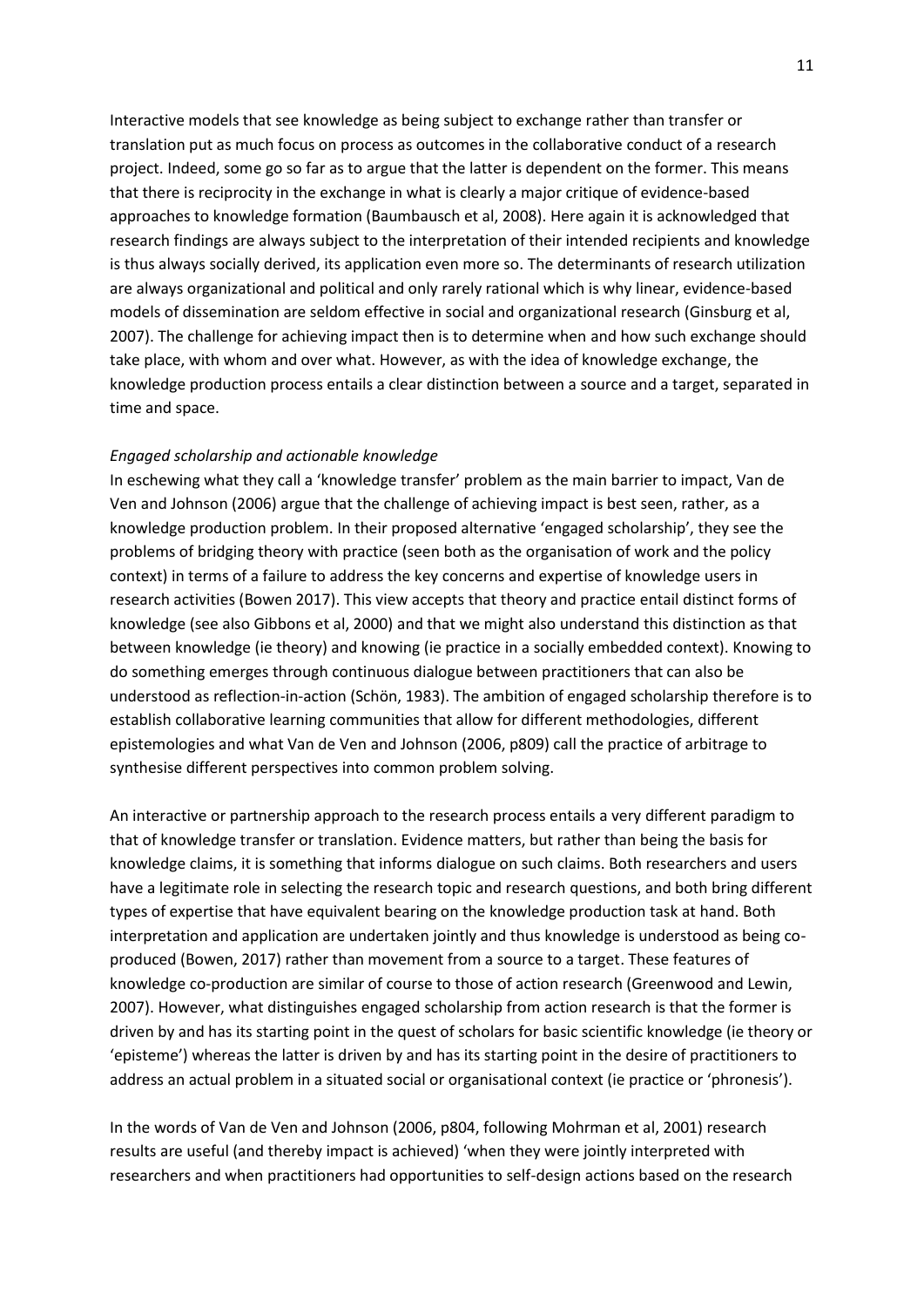findings'. In seeing the issue as one of a knowledge production problem, Van de Ven (2007, p 5) sums up the theory-practice gap as coming into being because 'such research is not grounded in reality [and] does not entertain alternative models for representing reality, nor is it informed by key stakeholders, it [thus] often results in making trivial advancements to science, and contributes to widening the gap between theory and practice'.

In both its design and implementation, QuInnE has broadly taken its inspiration from the ideas of engaged scholarship in its ambitions to bridge the gap between theory and practice (Kieser and Liener, 2009; Pettigrew, 2001). A broadly critical realist approach is adopted which accepts that there is a material world that exists outside our representations, but our attempts to understand it and make truth claims about it can only be approximations. All facts, data, observations and inferences are theory laden and embedded in language. Moreover, no social phenomenon can be captured by a single person or perspective (Van de Ven 2007, p14).

Nevertheless, the project has not abandoned the idea of mode 1 knowledge claims, that is, the traditional ambitions of basic research (Gibbons et al 2000) but has sought to engage with practitioners with a view to putting them into practice. The principal endeavour in this view is to coproduce actionable knowledge – bridging theory and practice rather than privileging one over the other or seeing them as being sequentially related, but separated in time and space (Antonacopolou 2009). However, we have not been strongly guided in the research process by a single template of which practitioners or stakeholders to engage at what stage of the project or indeed how to engage. These questions are nevertheless of interest in this manual as indeed is the question of how stakeholder engagement has been linked (or not) to impact. We have seen merit in allowing the national partners in the project to engage in ways seen appropriate according to local concerns and contexts. In the next section we will describe our overall approach but before doing so some basic reflections on stakeholder theory are in order.

#### *Stakeholder engagement – Some theoretical reflections*

The QuInnE project has sought not only to produce traditional scientific outputs in terms of articles, reports and other texts it has also had the ambition of securing further impact in terms of practices in working life and policy development. In this respect the project has sought to bridge the divide between basic and applied research. The project has also sought, in turn, to realise this ambition through the engagement of a wide range of primary stakeholders. Theorists for some time have recognised the value of seeing organisations in terms of the management of stakeholders (Freeman, 1984; Freeman et al, 2010; Friedman and Miles, 2002; Donaldson and Preston 1995). The project can thus be seen as clearly located within the emergent tradition of collaborative research (Shani et al 2008). Likewise, we see stakeholder management or engagement as a core activity in collaborative research efforts.

Stakeholder engagement is the process of ensuring that the appropriate people are identified and involved throughout the research process so that they are in a position to inform study design and then make use of the results when a study is completed. A widely held view in stakeholder theory is that stakeholders should be understood as anyone that influences or is influenced by an organization or system 'in pursuit of its objectives' (Freeman, 1984, p46). However, this view has been hotly contested (see eg Miles 2012). But whatever definition of the term 'stakeholder' we adopt, a large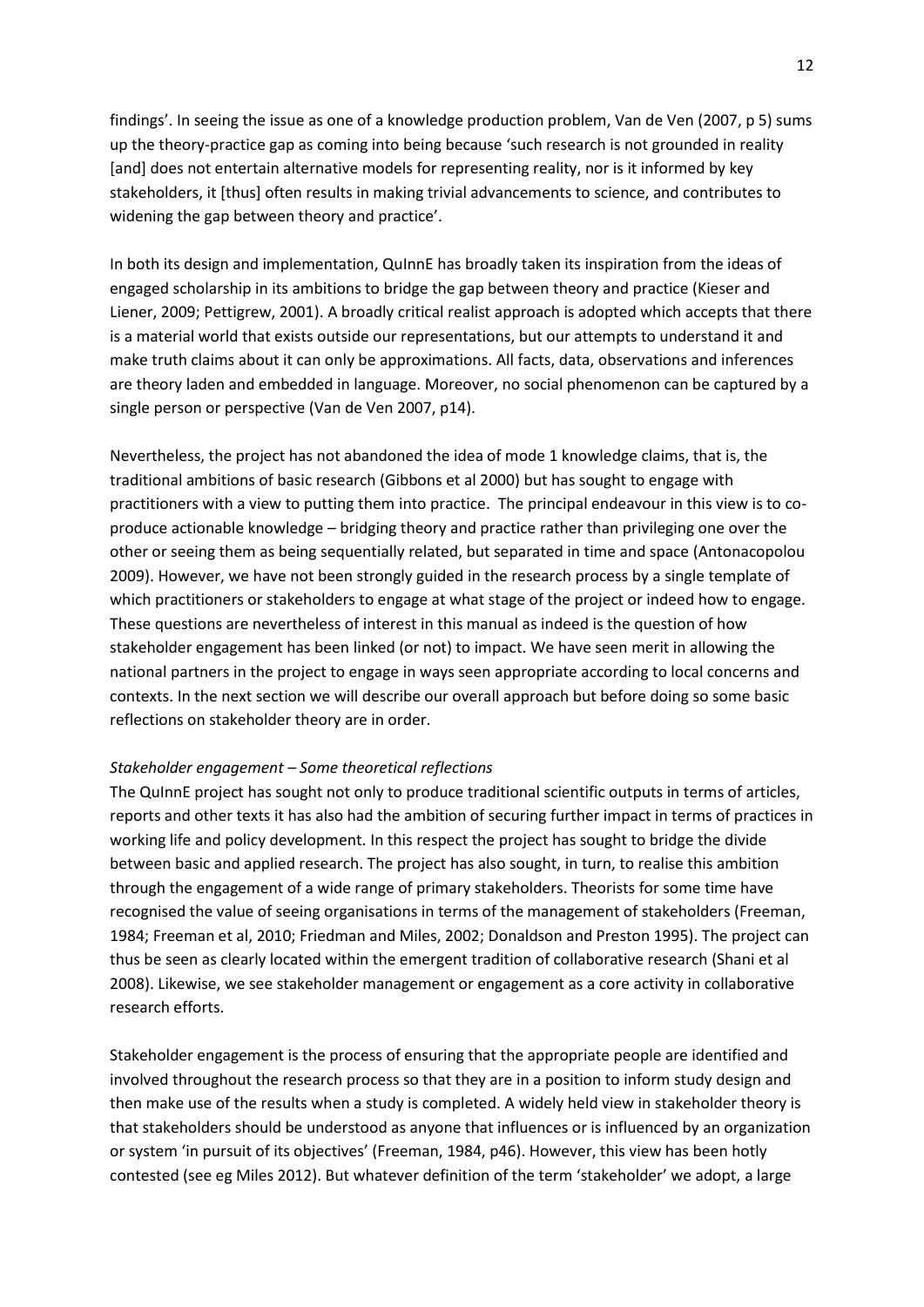inter-disciplinary and international research project such as QuInnE can usefully be seen as a system of knowledge generation and application with a set of stakeholders acting in collaboration.

A further consideration is the inevitability that the application of newly generated knowledge and the realization of impact in its widest sense will continue after the formal termination of the project. This suggests that in order to secure full impact, stakeholder engagement will need to endure into the future, that is, that stakeholder relations will need to be sustainable beyond the termination of the project. This requires that the realisation of impact and output usage requires some sort of ongoing infrastructure to be in place in the form of established relations between researchers and key stakeholders typically in a network form (Gustavsen, 1998).

Despite the often benign rhetoric of collaboration, there will nevertheless be complex and sometimes contradictory goals and targets amongst primary stakeholders in a large research project. Differences are also likely in respect of performance interests and expectations, and different stakeholders tend to set priorities according to their values and perceived interests. Moreover, authors have also argued that a division between primary and secondary stakeholders is merited given the different levels of attention and strengths of claims between groups from the two categories (see eg Carroll, 1996). A similar distinction, although labelled in terms of differences in stakeholder salience, is also suggested by Mitchell et al (1997) who see stakeholder salience as being differentiated by the degree of power that stakeholders wield, the degree of legitimacy they have and the degree of urgency with which they press their claims. Accordingly, for purposes of simplifying our analysis, we will limit our focus to what we have already defined as the key main or primary stakeholder groups: researchers, employer representatives, employee representatives (typically unions), policy makers and in some cases scientific experts. Each of these has its own set of interests and perspectives.

**Context setters**: highly influential but have little interest. Try and work closely as they could have a significant impact **Key players**: must work closely with these to affect change **Crowd**: little interest or influence so may not be worthwhile prioritising, but be aware their interest or influence may change with time **Subjects**: may be affected but lack power. Can be influential by forming alliances with others. Often includes marginalised groups you may wish to empower **Influence**

Figure 1: The interest-influence matrix (from Reed 2016, p115)

Low

High

Low **Level of interest High** 

In recognition that stakeholders might impact on organisational systems or processes in different ways, stakeholder theorists have proposed various techniques for assessing and differentiating stakeholder engagement in organisations (see eg Mitchell et al 1997). Reed (2016, p114-5) has also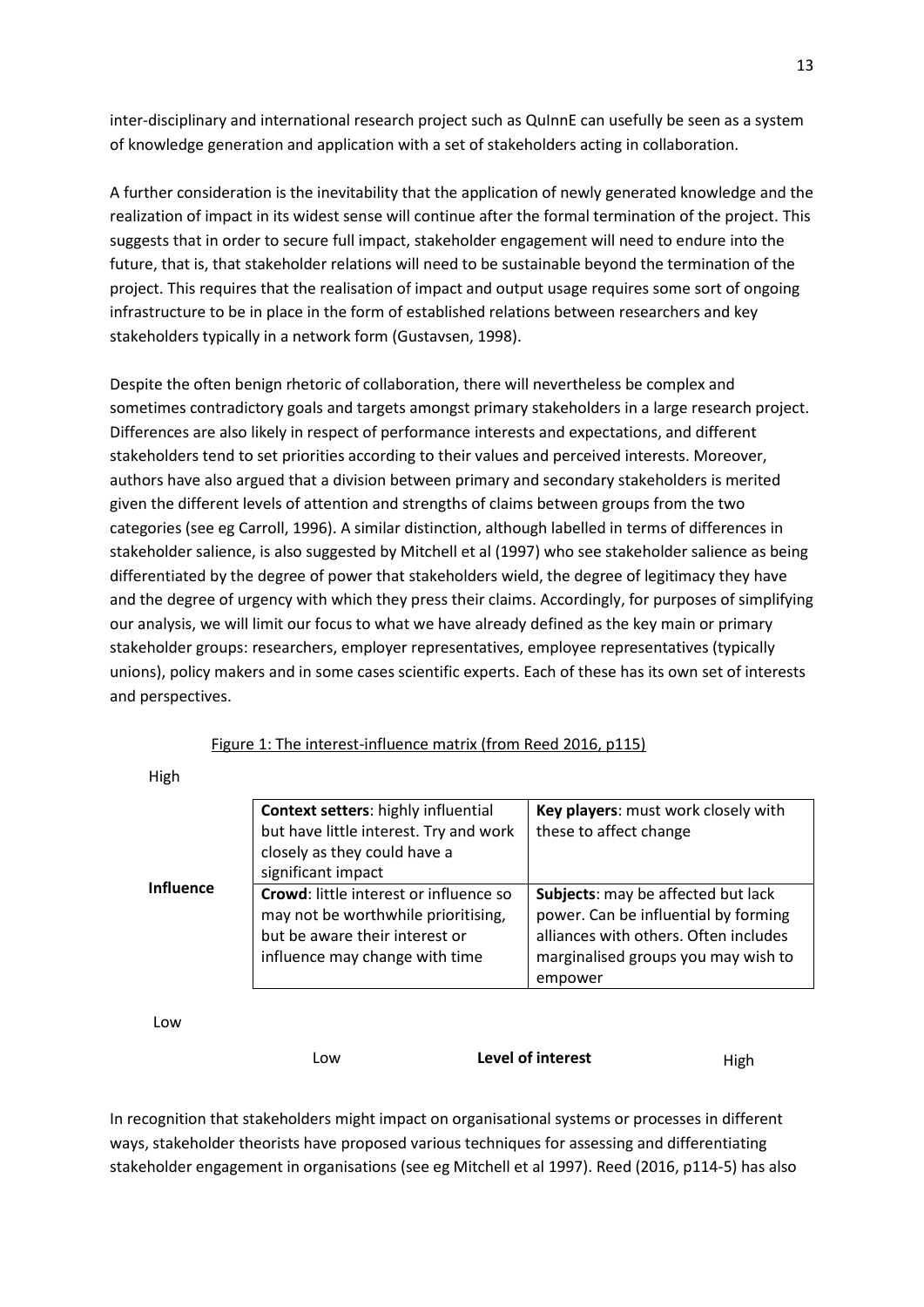argued for the relevance of such a technique for managing research projects and has proposed what he terms the interest-influence matrix to guide such analysis for categorising and prioritising the stakeholders associated with such a project. In its simplest form this matrix distinguishes between stakeholders whose interest in the project is likely to be high or low and whose influence on the project is likely to be high or low. This offers a framework for mapping stakeholders and animating dialogue on how to develop stakeholder relations. The framework suggests four general stakeholder categories, namely key players, context setters, subjects and the crowd (see figure 1 which is replicated in tool 1 in the appendix). However this model is somewhat limited as it doesn't capture the nature of interests involved, the possible implications of interaction between stakeholders or indeed how stakeholder engagement might vary over time. Hence a more nuanced tool is proposed (see tool 2 set out in the appendix).

In principle, stakeholder theorists have generally insisted that the theory is a theory about business and value creation that is implicitly managerialist in its conception and premises and is not thereby concerned with social responsibility, policy making or capitalism more generally (Freeman et al, 2010, p12). Nevertheless, the language of stakeholder theorising has diffused to the domain of research policy. Moreover, whilst it is tempting to dismiss 'stakeholder engagement' as just another business buzzword that is best avoided (cf Spicer 2017), major claims are made in various literatures about the significance of such engagement in linking research to impact (see eg Blanchard et al 2015; Phillipson et al 2010; Collinson et al 2014, Jolibert and Wesselink 2012 amongst many others). Indeed, one could argue that a core premise in stakeholder theory – namely that stakeholder relationships are the fundamental drivers of value in the commercial firm – can be replicated in the context of a research project seen as an organisational activity whereby knowledge production and application are analogous to value creation.

## **The QuInnE Stakeholder Engagement Strategy**

#### *Key premises*

**.** 

The EU's growth strategy 'Europe 2020' aims to tackle the common challenges of boosting sustainable growth across the continent. The strategy acknowledges the role of quality employment in this initiative by asserting that growth should be smart, sustainable and inclusive. In this vein, our point of departure in this project was to pinpoint the causal linkages between job quality (as defined in the project<sup>1</sup>), innovation and employment. These have been our core constructs in furthering the understanding of the competitiveness of the continent by 2020 and beyond. The project is scientifically innovative in three ways: first its use of a mixed methodology to examine the relationships between job quality, innovation and employment; second, whilst job quality, innovation and employment have been studied extensively in themselves, the project is in effect the first to analytically integrate all three and explore the relationships between them: third, it moves beyond correlations, adding causation and the mechanisms of why and how job quality can boost innovation and employment.

 $1$  The QuInnE definition of job quality comprises six dimensions: wages, employment quality, education and training, working conditions, work-life balance and gender equality, and collective interest representation (see eg Erhel and Guergoat-Larivière 2016). This definition and its dimensions or sub-components was developed within work package 5 of the QuInnE project from various survey instruments that are in use across Europe on job quality.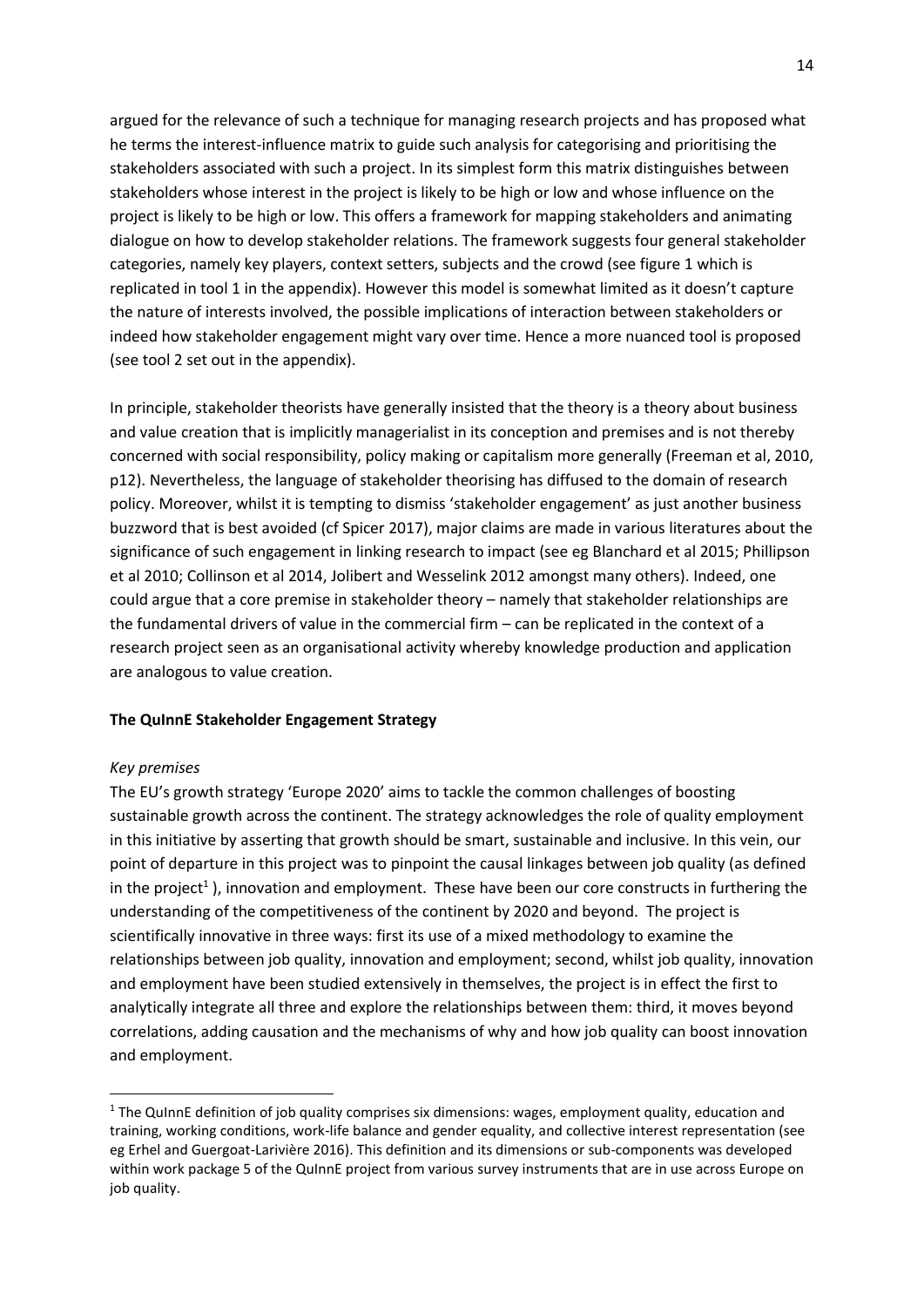It is not enough, though, to identify strong correlations or causal linkages . We know from previous research that the core constructs identified here, as the basis for policy at the governmental level and practice at the firm level, are conditioned by context. This brings to the fore the significance of contextual differences: these manifest themselves in different industrial sectors as well as distinct national systemic models, each embodying different sets of cultural, social, legal and institutional arrangements. In turn, it has been argued that these systemic models yield particular models of innovation. These have been well documented in the literature on the varieties of capitalism (Hall and Soskice 2001) and employment regimes (Gallie et al 2007). As the call for the Horizon 2020 programme acknowledges, different systemic models performed very differently in the crisis of 2007- 8. We can infer from this that they will experience very different trajectories along the road to recovery including the high road to the organization of work and design of jobs.

However, the view that distinct models of institutions and patterns of innovation are coterminous with national boundaries has been called into question not least because of the divergences noted *within* varieties of capitalism (Lippert et al 2014). Moreover, the alleged association of certain patterns and practices of innovation with particular national systemic models has also been criticized for having weak empirical foundations (Lazonick 2010). What all this suggests is that how the relations between job quality, innovation and employment play out in practice is dependent on actors in their local context. Accordingly, any research findings that pinpoint causal linkages between job quality, employment and innovation cannot have any practical impact without an understanding of the particular context in which they seek to guide policy or practice.

For this reason, we have seen it as a central imperative and priority in the project to engage key stakeholders who it was envisaged would have key roles in the generation of the scientific findings of the project as well as putting into practice its findings in the form of tools for development. Such stakeholders have unique insights into their national, sectoral and local level contexts such that the findings can be translated into what researchers have called 'local knowledge' (Brown and Duguid 2002; Geertz 1985). There are no easy recipes for implementing the research findings at the workplace. Each organisation has to embark on its own process of learning, experimentation and reflection. There is no 'one best way' of designing quality jobs such that innovation, growth and thereby competitiveness can be optimised. For this reason, one of our key premises is that active stakeholder involvement and knowledge exchange in context is a crucial condition for the success of the project and has been a specific objective of work package 2.

In sum, it is well acknowledged that research that seeks to have high economic or social impact requires established relationships and networks with stakeholders. For example, this was a key finding from the 'Works' Project financed by the 6<sup>th</sup> Framework Research Programme in which it was acknowledged that 'fundamental to the achievement of the major research objective [of Works] is the need to root the programme of research in a framework supported by users and stakeholders'. This is a position that also reflects the point of departure of the QuInnE project in general and work package 2 in particular.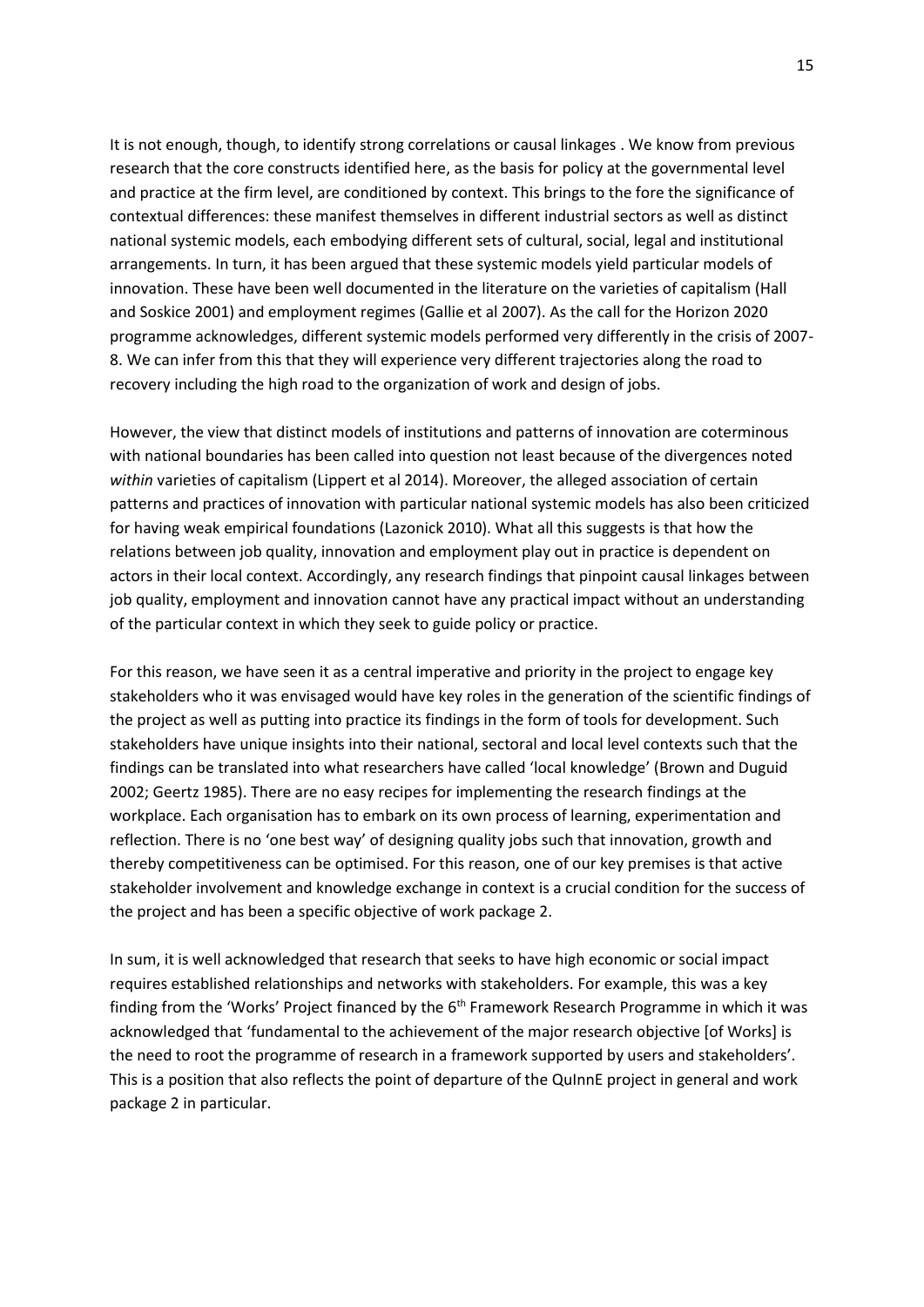#### *A strategy for stakeholder engagement*

As stated, our intention has been to engage and mobilise a wide range or network of stakeholders in the project who can be broadly understood as having an interest in the project either as a policy maker, a working life practitioner or scientific expert. These are actors from organisations active at the global, European and national levels on the issues at stake in the project. Before we specify the precise stakeholders we have engaged and who have agreed to participate, that is, the *who* of the stakeholder involvement strategy, we will briefly outline here the *how* of the strategy, that is the roles that we initially envisaged for the stakeholders as the work of the project developed over time.

Overall, it was expected that each of the stakeholders would, through collaboration with the research team, engage in various roles through three stages in the project: project development, project delivery and the shaping and dissemination of the outputs of the project. Some would also be involved in a fourth role as output users although realistically this would not happen until after the project had formally terminated. These roles can be considered as broadly comprising a sequence of activities as set out in figure 2.

# Figure 2: Quinne's stakeholder engagement strategy



In terms of project development, the ambition was to engage appropriate stakeholders in the design of the project and indeed where practical in the formulation of the initial proposal (bid) submitted to the Commission. Clearly this was not possible for all stakeholders; indeed, in many cases it was only realistic to engage interested parties after a clear design had emerged. In work package 6, for example, the comparative case study design was not established until a year after the commencement of the project. We did, however, engage two key stakeholders – the OECD and Eurofound - in early discussions that preceded the compilation of the bid. Their input into the bid and the direction of the project was of considerable significance. We also engaged in dialogue with other stakeholders as the bid formulation process unfolded and incorporated many suggestions from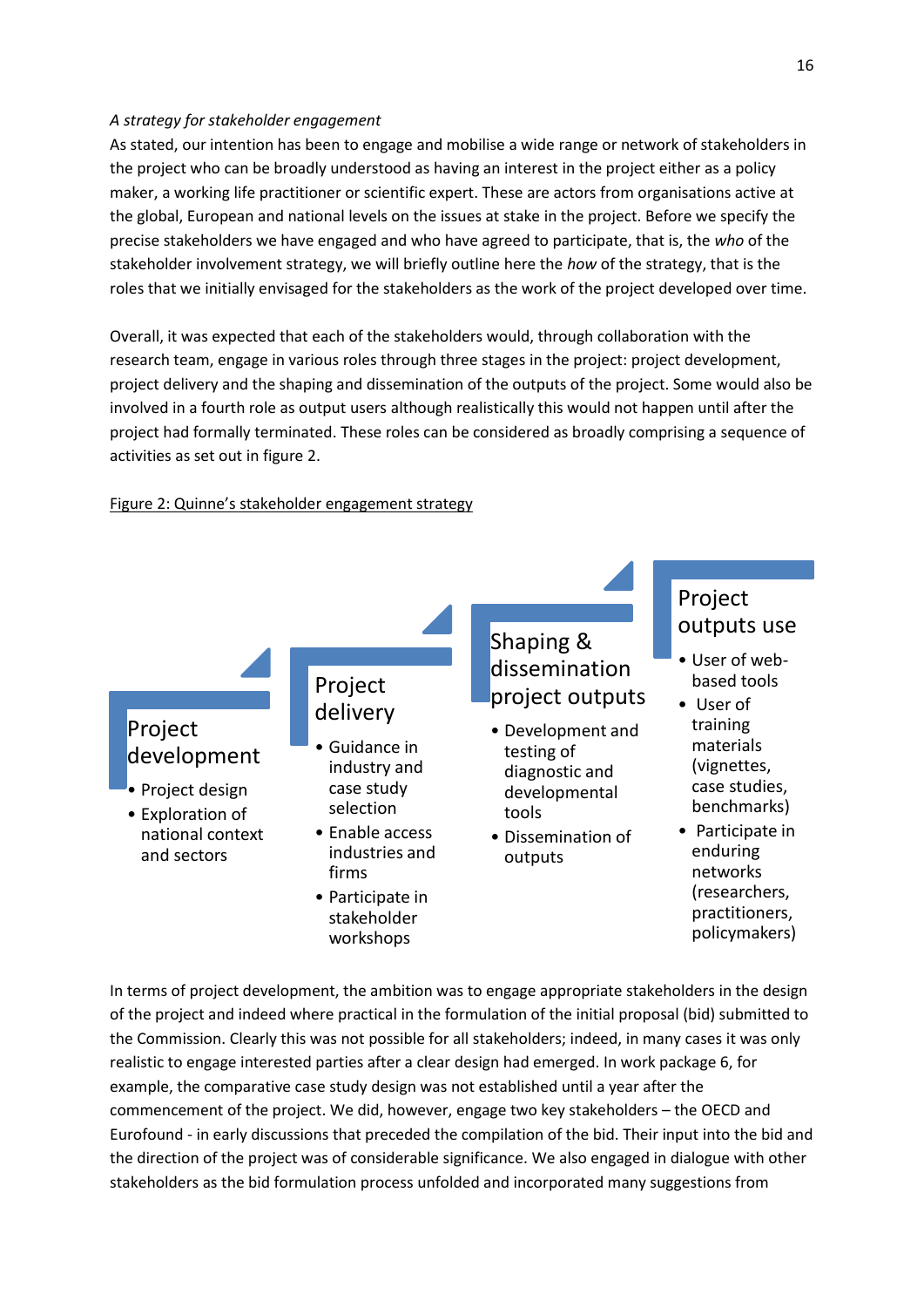them. As a prelude to the submission of the bid for QuInnE, two leading members of the project organised an International Expert Conference on Job Quality at Copenhagen Business School in 2011. This conference was organised to give voice to different academic disciplines and policymakers (e.g. from the European Commission) about the research agenda and policy needs around job quality. The discussions at this conference provided invaluable input to the formulation of the bid.

We also saw our stakeholders as having a practical role to play in the actual implementation of the project. We envisaged that the quantitative analysis from national and international datasets in work package 5 would provide us with findings on the strength of correlations (and perhaps some very general insights into potential causal linkages) between job quality, innovation and employment. A more nuanced and practically useful body of knowledge would require an exploration of mediating conditions in specific contexts and sectors. This would require qualitative analysis via case studies. But, in turn, this phase of the research required us to make important choices on industries or firms on which to focus. As with all robust comparative case study research, a good balance between similarity and differences across cases was desirable. However, ex ante, it is usually rather difficult for researchers to make an informed judgement on suitable empirical sites to investigate that allow for a well-informed selection of case studies that is theoretically coherent. Accordingly, we saw the engagement of stakeholders as essential as a means of informing us wisely on the choices to be made. For example, in many but not all countries both employer organisations and unions offered expert advice on sectoral characteristics which proved to be invaluable.

A further role of our stakeholders was that of assisting with gaining access to firms and other organisations in order to conduct the fieldwork necessary for the qualitative analysis. We envisaged the case studies as necessarily entailing interviews with key personnel in firms. We also envisioned a collaborative relationship with our stakeholders that would enable us to arrange workshops of mutual benefit perhaps of an exploratory or evaluative nature. Moreover, the ambition of the project was not just about enhancing our understanding of the causal links between job quality, innovation and employment. We also sought to demonstrate impact by improving job quality in practice through the development of various tools for supporting the diffusion of ideas on job quality and its linkages to innovation. Here again the stakeholders would provide valuable advice on how such tools might be designed in a manner that would be practically useful.

The third stage of the stakeholder engagement strategy was that of output dissemination. In terms of informing practice, that is, the design and organisation of work at the level of the firm, we envisaged various outputs from the project which would be of assistance to practitioners as beneficiaries of the project. Typically, we saw these outputs as consisting of toolkits for end-users of various types. First we planned to develop a diagnostic tool that would enable practitioners (employers and union representatives) to analyse their respective contexts in terms of job quality employment and innovation. Secondly, we planned to develop a number of pedagogical, developmental tools with a view to foregrounding the findings of the project on union and management training courses as well as on teaching modules for workplace and management training as well as undergraduates, and post-graduates. These tools also aimed to help monitor developments on job quality at the local level. This tool would have the added purpose of keeping job quality on the workplace agenda after the termination of the project and thus enhancing the prospects for sustainability. All these tools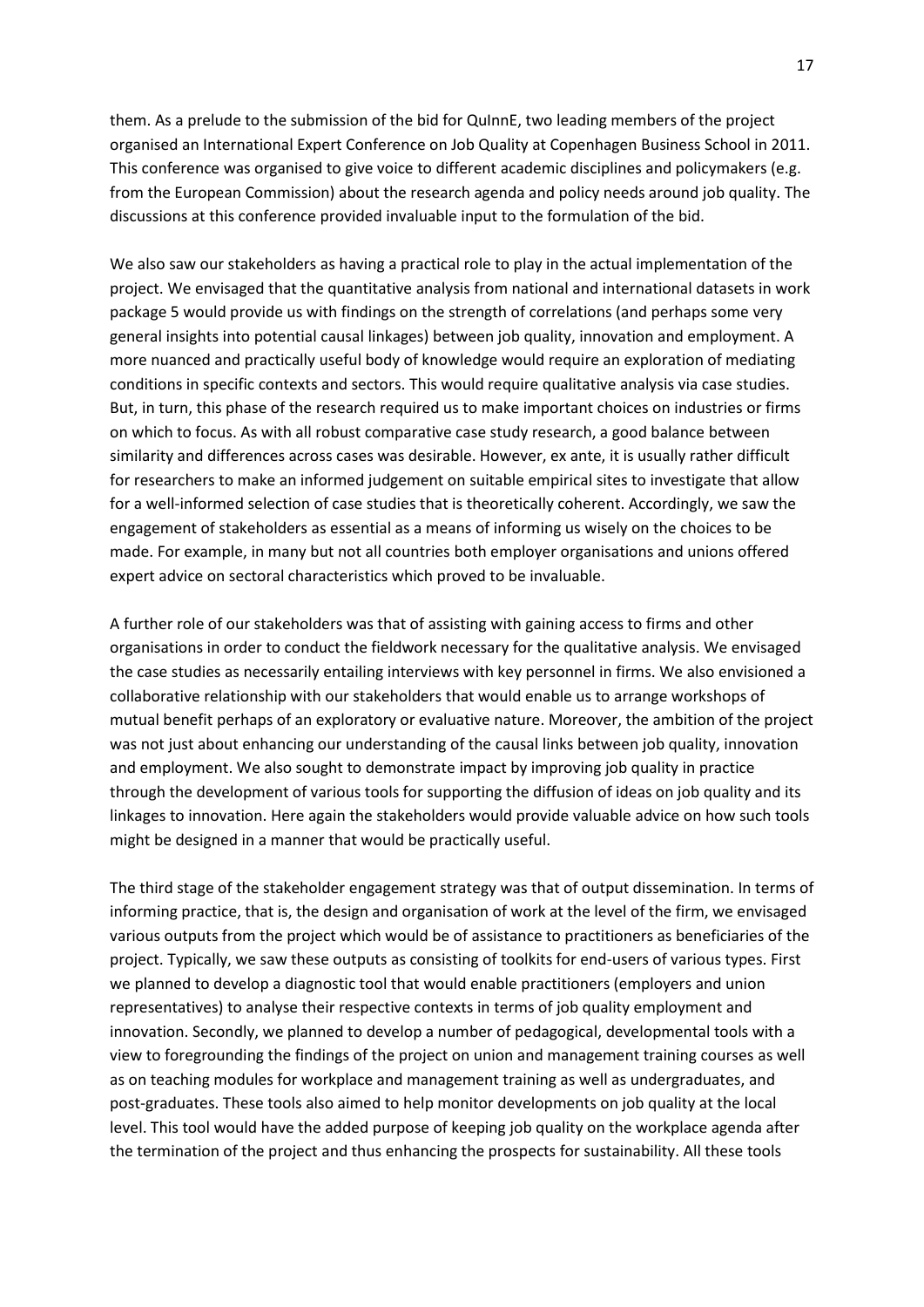would in effect act as tools for animating dialogue on change and development initiatives at the workplace.

However, efforts at improving job quality at the workplace are unlikely to succeed in a policy vacuum. Innovation and growth inevitably entail change, and change entails winners and losers. Accordingly, such change requires policy support to help achieve the right balance between job gains and job losses. Moreover, change places new demands on workers for employability which, in turn, has policy implications in terms of national and European skills strategies. For this reason we also set out to collaborate closely with our stakeholders from policy bodies such as government departments and/or innovation agencies with a view to mapping out and engaging in dialogue on the implications for policy support arising from the moves to greater job quality and innovation. These might include for example policies such as retraining, R&D support, structural adjustment funds and so on.

We understood that some of our stakeholders, notably union representatives and employers' organisations, would actually be those who were ultimately charged with using the outputs i.e. the toolkits to drive and support efforts at the workplace to improve job quality. As stated, we do not envisage this as being a one-off initiative. A key dimension of impact of the project is that of cultural change of employers, unions and employees that manifests itself in an increased willingness to embrace knowledge exchange activities (as means) and the ideas of high road jobs (as ends). Societal impact beyond the time horizon of the project would require enduring connectivity in the knowledge exchange activities between stakeholders. This, combined with the monitoring tools (see above), would ensure that improvements in job quality were ongoing and sustainable.

## **Mapping Stakeholder Engagement**

# *Overall approach*

The criterion for stakeholder engagement in the project was not national numerical representativeness or organizational functional equivalence but, instead, to ensure that functional coverage was obtained i.e. that the stakeholders involved covered policy and practice relevant to the project. Stakeholders would be engaged from global, European, national and local level bodies. These would have either a policy-making focus (e.g. government agencies or NGOs), a practical focus (e.g. trade unions and/or employer organisations) or a scientific focus. A central part of work package 2, and a tangible output, would entail the identification of policy, practitioner and scientific stakeholders from each country. Ideally this would be indicated in terms of a definitive expression of interest and commitment to the project in writing.

Overall, we saw our stakeholders as having either a strategic role overseeing the project or a more day-to-day role guiding the research team with the conduct of fieldwork as well as the production and dissemination of project outputs. The former of these typically represented international bodies that have an interest in the issues of job quality, innovation and employment as well as renowned academics in these areas. These academic stakeholders formed our International Scientific Advisory Board (ISAB). The ISAB was convened annually i.e. three times throughout the project to advise on direction, progress and output/impact evaluation. More specifically this entailed advice on

- Overall development of the project
- Design and implementation of national workshops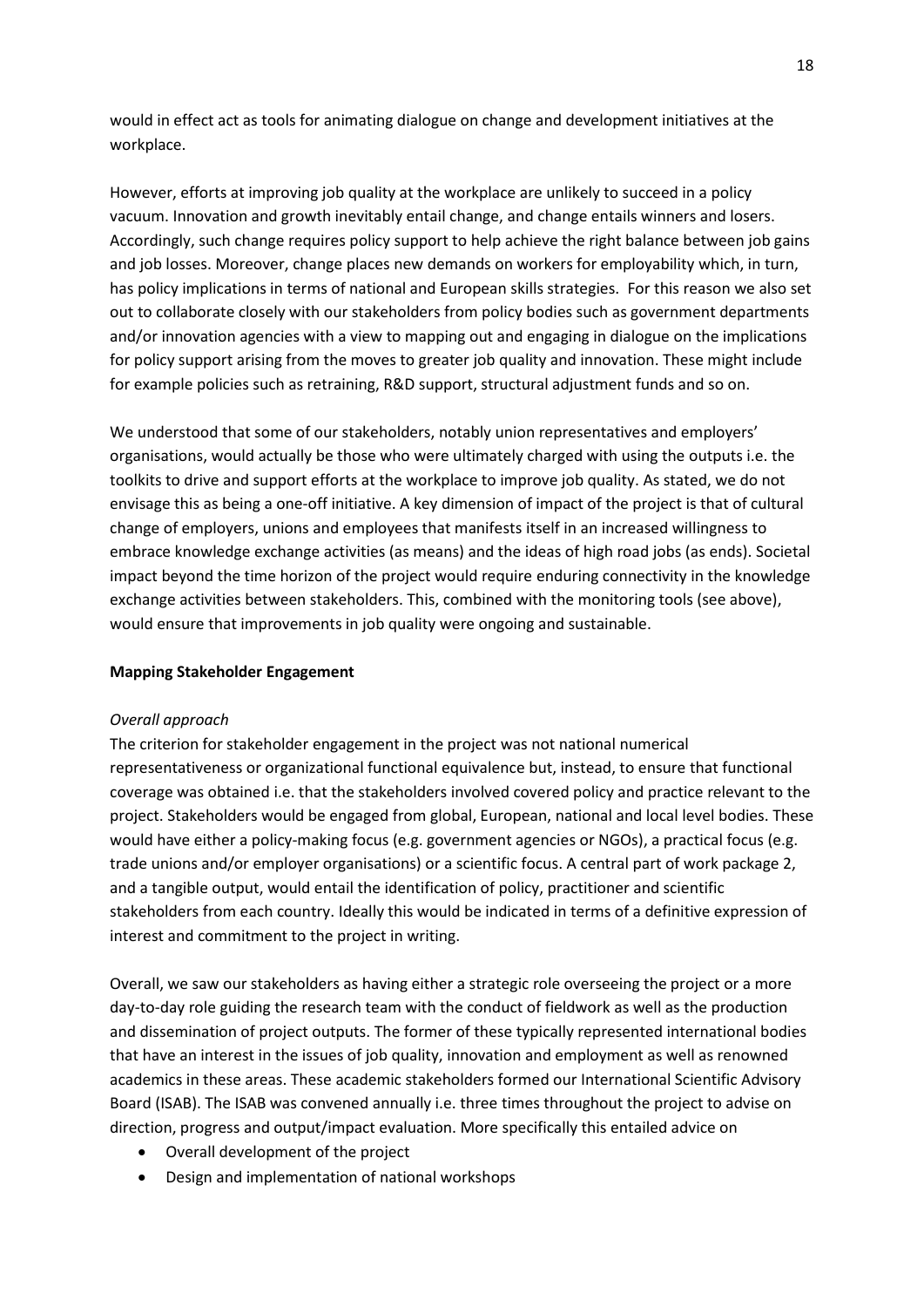- Diffusion e.g. design and content of website and quarterly newsletters
- Specific areas i.e. innovation, job quality, academic/policy engagement
- Draft outputs
- Maximising impact
- Clarifying and closing the policy-practice gap
- General input into the proposed manual for stakeholder engagement.

The final meeting was of a reflective nature summarising what had been achieved. This was envisaged as a key quality assessment mechanism and formed an important input into the current document on stakeholder engagement.

At the national level, as stated, our stakeholders would have a more operational role in the ongoing work of the project. These stakeholders would be differentiated by policy and practice. In terms of policy, our stakeholders would have experience of policy responsibility for employment and innovation as well as small businesses. This responsibility was assumed by different government ministries/departments/bodies in each of the seven countries represented by the project team. In terms of practice, the stakeholders involved in the project would cover two functions – the shaping of [management/workforce] education and the promotion of workplace best practice – and offer comprehensive sectoral coverage e.g. public and private, all types of industries, and large, medium and small organisations. These responsibilities would be assumed by different organisations in each of the seven countries represented by the project team.

The various cases presented and discussed within work package 6 of the QuInnE project (Jaehrling, 2018) suggest that there are no shortages of instances where positive relationships are discernible between job quality and innovation in various sectors of the European economy. Practices whereby job quality coincides with, and is contingent upon practices that promote technical innovations have broadly been coined previously as those associated with 'high road jobs', that is, jobs that score highly on the six dimensions of the QuInnE definition of job quality. Previous research, however, has demonstrated that although there is a broad understanding that high road job designs can add value to key stakeholders, knowledge or inspiration from such designs cases is far from well diffused in terms of practices (Hague et al, 2003). Accordingly, working life researchers and practitioners not only face the task of knowledge or 'knowing' on specifying causal links between job quality and innovation, but also the challenge of translating such knowledge into practice or 'doing'. This is a clear expression of what has been coined in the literature the 'knowing-doing gap' (Pfeffer and Sutton, 2000) The translation of ideas into action is in effect a matter of process knowledge – hence our belief in QuInnE in mobilizing a wide range of stakeholder engagement as an integral part of the research effort.

Our point of departure has thus been the basic principle that people are more likely to embrace new knowledge and thereby practices if they have part ownership of the process through which such knowledge is generated (Emery and Thorsrud, 1969). This belief is foundational in the traditions of organisational development and action research that a high level of participation by organisational stakeholders is a prerequisite of the generation of process knowledge (Reason and Bradbury, 2001). This form of knowledge, in turn, is a key element of process innovation whereby those who have a stake in any proposed change are more likely to embrace it. This holds not just in everyday work practices, for example forms of work organisation that allow for direct participation but also in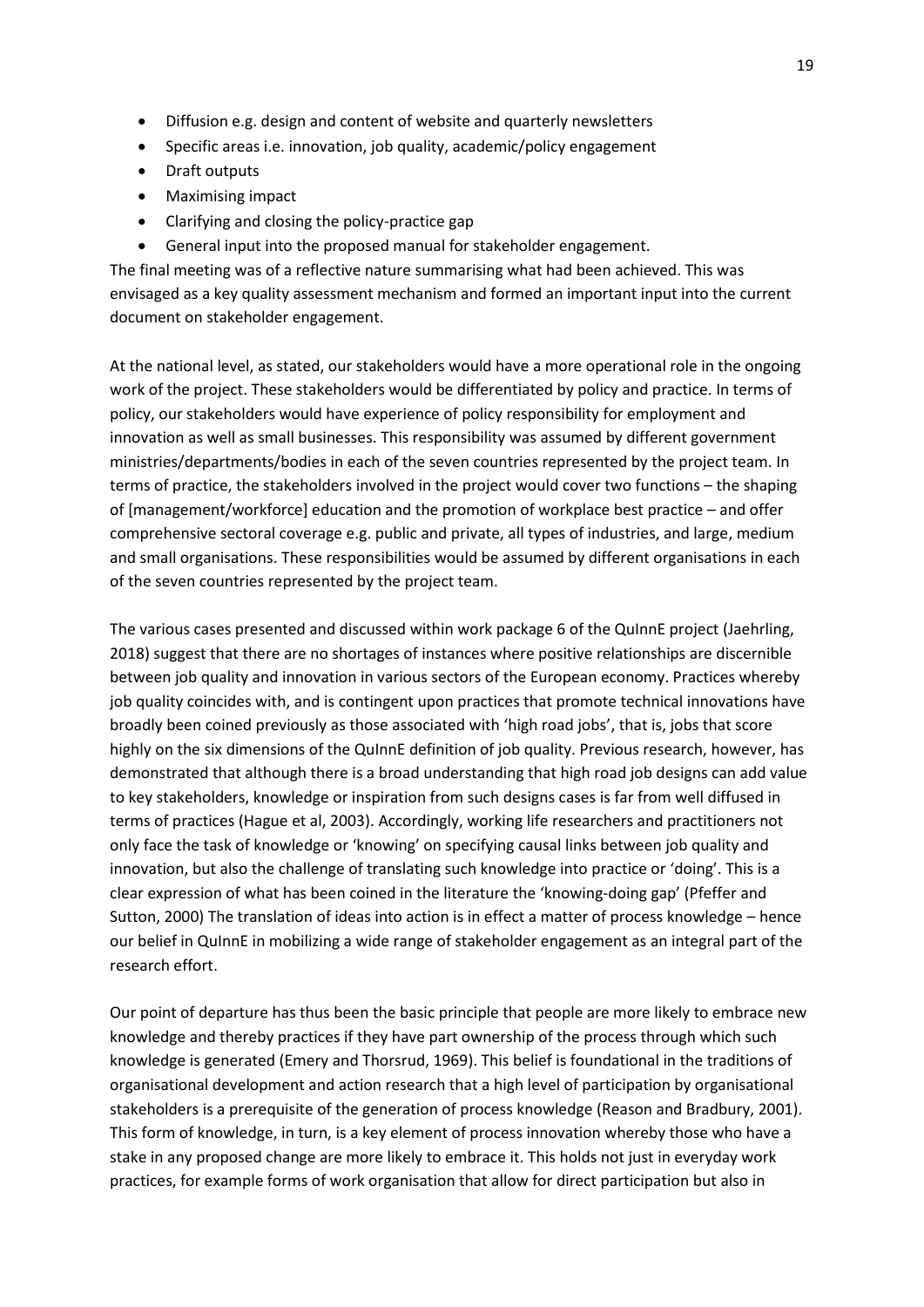research processes that are aimed at impacting directly on such work practices through quality dialogue on process issues. These beliefs and their inter-connectedness were generally confirmed by the QuInnE case studies, but our experience was nevertheless uneven across our data set in the nature of stakeholder engagement as well as on the nature of the innovations concerned. It is to our findings on stakeholder engagement in the project, on a country-by-country basis that we now turn.

# *Germany*

The German team mainly approached stakeholders from nearby in the initial stages (i.e. from the federal state of North Rhine Westphalia), for pragmatic reasons (pre-existing contacts), to some extent also for strategic reasons (in order to inform relevant stakeholders who would help later on with getting access to regional firms). The focus in the project development stage was on trade union representatives and a tripartite body, RKW (The German Productivity and Innovation Centre) and less on employers.

In 4 out of the 7 stakeholders approached initially, the German team was able to draw on preexisting contacts. In one of the other 3 cases they approached the national office of a trade union (Ver.Di, Berlin) as it had a flagship project on 'good digital work' that had contributed actively in the national debate on the topic. A representative from the regional level (North Rhine Westphalia) came to a stakeholder meeting in October 2015. In the second year of the project the team mainly approached stakeholders and independent experts for three purposes:

- 1. Getting expert assessments on the industries under study in the qualitative Working Package (in Germany: retail logistics, automotive, computer games)
- 2. Getting advice and support for accessing case study companies
- 3. Discussing preliminary findings from the pilot cases in the three selected industries (Stakeholder Workshop in February 2017)

In the case of the computer games industry, the German team had difficulties of finding stakeholders at all, from the trade unions in particular. One trade unionist from Ver.Di was successfully invited to the stakeholder workshop in October 2015 but there was no response thereafter (e.g. on the invitation to the second stakeholder workshop in February 2017, or on requests for an expert interview etc.). This is broadly in line with the overall finding for the computer games industry that trade unions and collective employee voice plays a marginal role in this industry (this observation was mirrored in the experience of the Swedish team).

In contrast, in the retail logistics industry, the trade and employers association for the wholesale industry at national level (BGA) declined a request for an expert interview and further support of the empirical work; the director of the association justified this with his lack of detailed expertise on innovation processes at company level. In this industry, the German team relied on very supportive (and mostly new) trade union contacts. They generally seemed to appreciate that researchers took an interest in innovation dynamics and job quality in 'their' industry' – maybe because this industry and the jobs in this industry (warehousing works) are generally more 'invisible' to a wider public and therefore receive less attention (apart from the often negative headlines on Amazon).

For the stakeholder workshop in February 2017 the German team had hoped for more participants – they invited rather more stakeholders and industry experts than previously. But many registered an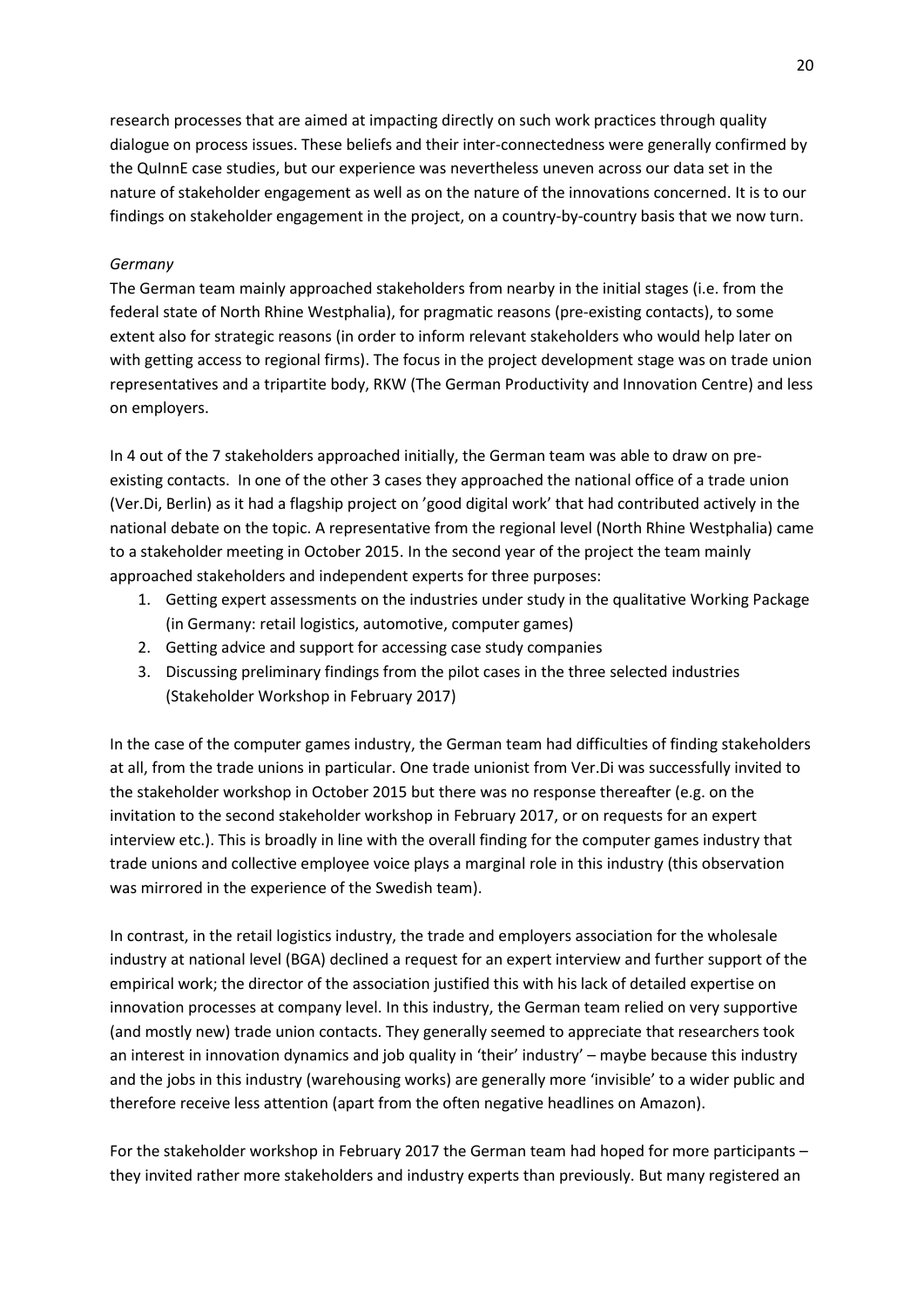interest but couldn't attend due to other commitments. While the discussion of the findings with the small group of experts was still vital and provided useful feedback, the team concluded from this that they would take a more decentralized approach for the dissemination of the results in the last stage of the project (e.g. by presenting the findings at workshops organized by the stakeholders in early 2018).

#### *Spain*

For the Spanish team, stakeholder involvement was more important in the first part of the project, notably in preparing the deliverables related to work package 4 in connection with national research, development and innovation systems. The QuInnE collaboration with Eurofound was also important in order to get access in time to one of the databases used in work package 5. Stakeholder engagement was also significant in the process of selection of the case studies for work package 6 and facilitating the interviews in one of the sectors in particular (the financial sector). Key stakeholders have been representatives from the public agency COTEC (the Spanish Foundation for Technical Innovation), CCOO (the Spanish Workers' Commissions) which is the largest trade union confederation in Spain, and FEI (Foro de Empresas, The Forum of Innovative Firms).

A stakeholder workshop was organized in Madrid in May 2015 on the topic 'Productive Strategies and Innovation at which representatives were in attendance from CCOO, COTEC and FEI. This workshop was a forum for valuable knowledge exchange on research expertise, practical experience and policy on matters germane to QuInnE. Representatives from the three stakeholders were also present at the QuInnE National Stakeholder Workshop in London in January 2016.

In terms of project development, consultation was also held with representatives from each of the stakeholder organisations on the selection of the preferred sectors for the case study analyses within the early months of the project. In terms of project delivery, COTEC contributed actively not only to the selection of case studies in the financial sector in particular, but also acted as a key facilitator for gaining access. COTEC representatives also had an active presence at the QuInnE project meeting in Salamanca in April 2017. The contacts with CCOO facilitated access to firms both through works council representatives and middle managers within the trade union affiliates. Consultants from FEI also participated with members of the Spanish team to launch a book 'Industrial Innovation as a Key Element of the Spanish Economy Analysis of Five Mature Sectors', published by the FEI in November 2015.

#### *France*

In the case of France, stakeholder involvement has been overall disappointing. Two organisations were involved at national level in the beginning of the QuInnE project: first a union national confederation (Confedétation Française Du Travail - CFDT); CFDT is the main trade-union in France (with the CGT), and is a leader in terms of concern about working conditions and quality of work, and second the National Agency for the Improvement of Working Conditions (Agence Nationale pour l'Amélioration des Conditions de Travail - ANACT).

At the early stage of the project, the French team had interesting meetings with both organisations to discuss the general framework of the research, and to think about what industries would be interesting for case studies. Both organisations participated in the QuInnE London meeting in January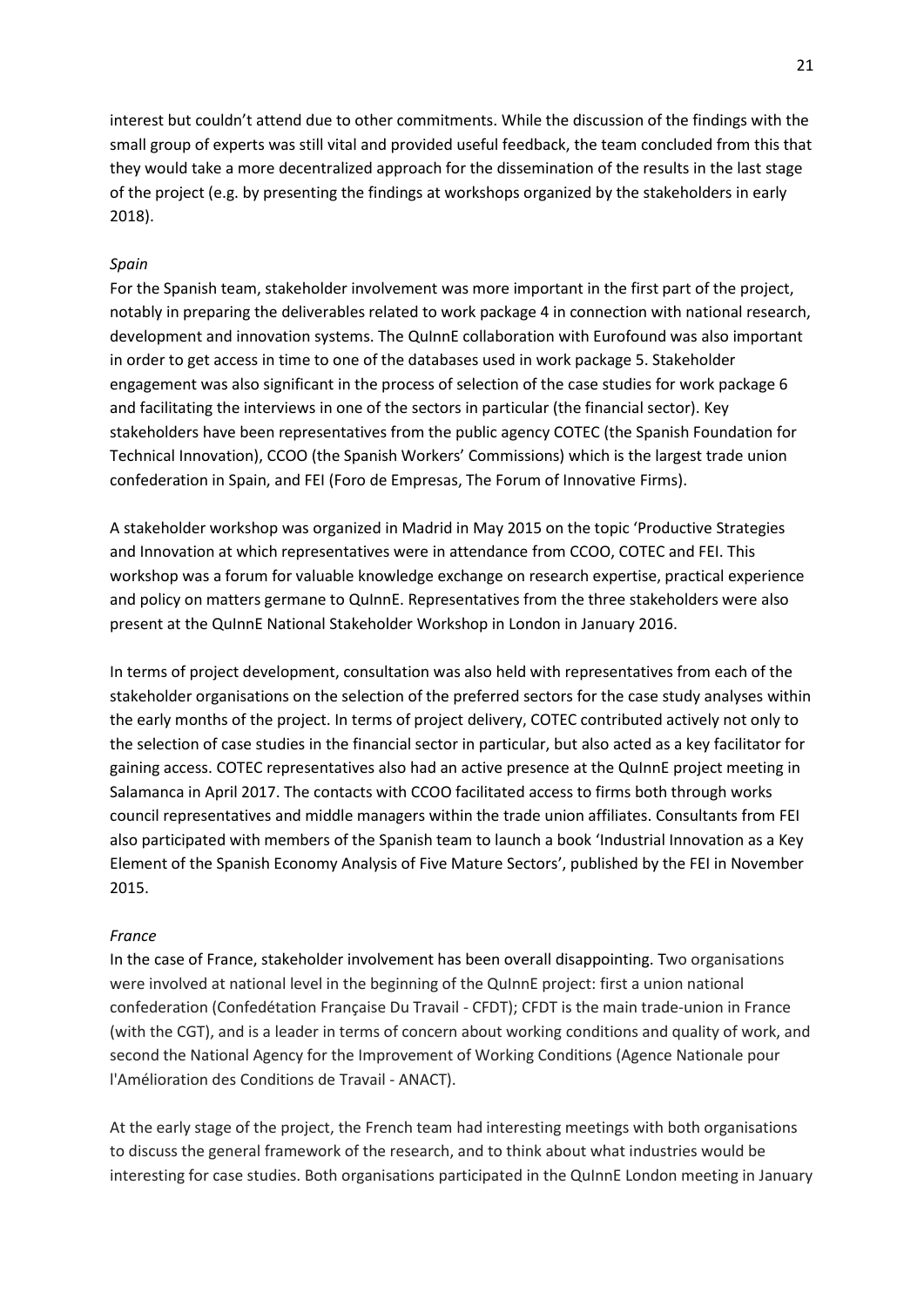2016. But after that, interactions were very limited. The ambition was to get assistance from them to get access to cases studies, but they were not helpful. Once the empirical work was done, they were approached by the team again to invite them to the dissemination seminars (in particular a meeting in Paris in January 2018) and to propose to organise specific dissemination meetings with them. But there was no feedback. Contact was also made with a view to engaging regional stakeholders, but with no success. During the case study work, the French team, however, did have some contact with union delegates. Some were interested in the dissemination of the results and the team pledged to re-engage as soon as they had results to present ie towards the end of 2017 or early 2018.

A general dissemination seminar was organised on 19th January 2018, as a joint event hosted by Cepremap, University of Paris 1 and Centre d'Etudes de l'Emploi et du Travail. The seminar took place in French and presented successively the QuInnE project and some quantitative and qualitative results, with external discussants. The seminar was a success with a large attendance (about 80 participants) from different backgrounds (academics, but also representatives from public authorities, etc.) and even more people were interested in the papers and presentations that were put online.

#### *Hungary*

The Hungarian team focused on mobilising university professors, researchers, consultants, trade union officials as key stakeholders. However, the team found it extremely difficult to organise the first stakeholder meeting before designing the field work (case studies) in their designated sectors ie the automotive industry, the food industry and elderly care. However they did eventually succeed in organising meetings at the Hungarian Academy of Sciences. Following the first meeting, they developed stable relations with stakeholders who had indicated an interest in the three sectors in which they planned company/organisational case studies. These experts/stakeholders assisted and helped the team find research sites for the company case studies ie had a direct role at the project delivery stage. They helped the team, moreover, by reviewing and giving critical feedback on the team's national profile on the automotive industry and the case studies carried out in the food industry and in the elderly care sector. In addition they offered input into the preparation of the team's final work package 4 Innovation policy working paper.

In terms of output dissemination, rather than a formal meeting of the stakeholders as envisaged in the project design, the team prepared presentations to interested parties using the QuInnE project preliminary results at several conferences organised by some of their stakeholders. For example, on 16th May, 2017, the Hungarian Academy of Sciences (HAS) organised a nationwide conference entitled: "Future of Work, Science and Learning in the 21st Century' and one of the Hungarian team was asked to give a presentation entitled: 'The Future of Work and Robotisation'. Following this, the team prepared a paper published in February 2018, by 'Hungarian Science', which is a journal of the Hungarian Academy of Sciences.

On 12th September 2017 The Metal Workers Trade Union Association - who had actively helped the team carry out a case study at the Audi Car Company in Győr city - organised a national conference on 'Outsourcing Logistics in the automotive industry and its impact on the trade union bargaining position'. Team members were asked to present some of the outcomes of the case study and talk more broadly on the automotive sector. The Metal Workers Trade Union Association had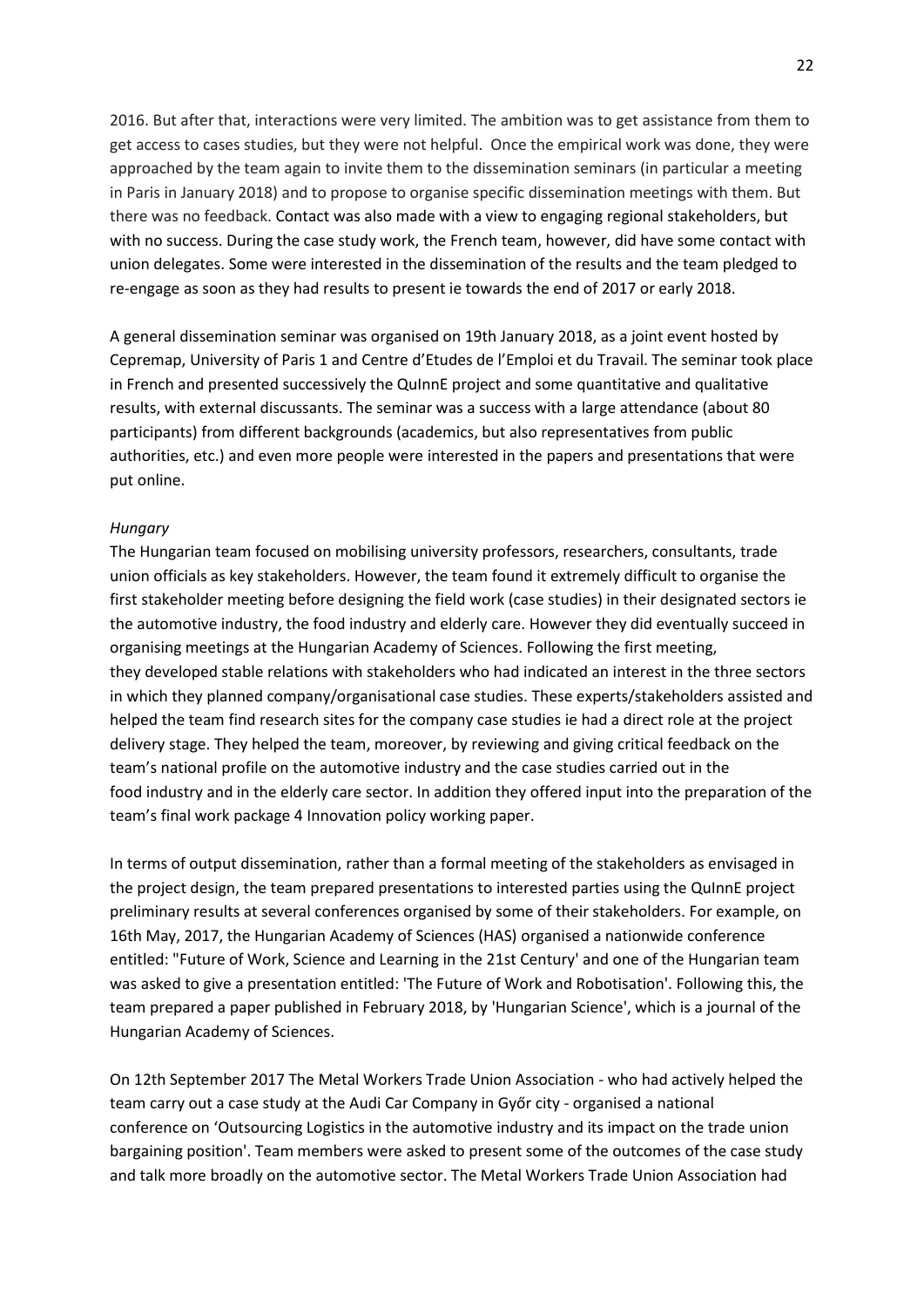previously helped with gaining access in the automotive plants. Without this, the team would not have been able to conduct the case study in the automotive sector.

Following publication on the QuInnE website of the team's two work package 4 working papers on EU innovation policy and its relation to job quality and employment, Eurofound invited one of the authors as an expert on future project preparation meetings on the employment effects of public and social-partner-based innovation support measures in September 2017 and on the relationship between employment changes, performance and innovation, and workplace practices in October 2017.

Finally, the team held a stakeholder dissemination meeting at the Széchenyi István University - Győr city - which has strong ties with the Audi Car Company and other car manufacturers operating in Hungary. In addition, the team invited the Hungarian stakeholders to attend the final QuInnE Conference in March 2018, to comment on the overall project outcomes, including the Hungarian results.

## *The Netherlands*

In the Netherlands the research team consisted of researchers from RSM, Erasmus University's business school, and AIAS, the Amsterdam institute of Labour studies of the University of Amsterdam. The initial steps in stakeholder engagement involved individual meetings with national level stakeholders, as they mostly preferred direct contacts by phone or meetings with the research team over general meetings that were considered overly formal and less useful in the early stage of the project.

In the process of exploration of key issues in the national context and industry selection there were several meetings with the national level research officers of unions (FNV - Dutch Union Federation) and of Dutch employers' associations (AWVN – Dutch General Employers Association) from the network of AIAS. They made crucial contributions to determining the research focus and also evaluated and contributed to setting the criteria for industry selection for the Dutch case study research and validating the conclusions of the national report.

As a next step, industry experts, industry association representatives, academic experts and company representatives were consulted who aided in case study selection and provided contacts with enterprises to get access. For the studies in retail logistics and home care, access to the first case study organizations was established through the management of organizations that were recognized for their innovative engagement through the network of RSM. Company contacts at corporate level were contacted, introducing the study as a project investigating possibilities for virtuous dynamics between innovation and job quality, challenges, dilemmas and best practice in this area. In the research the companies were helpful documenting their views and also in providing access to employee representatives and union representatives. In terms of further engagement, most pointed out that they would be interested in the final outcomes of the project, rather than active engagement in development of research outcomes, mostly due to time considerations.

Attempts to gain access for case studies in food retail logistics through labour union channels took a long time and were in the end not fruitful. Employment relations in the sector were under pressure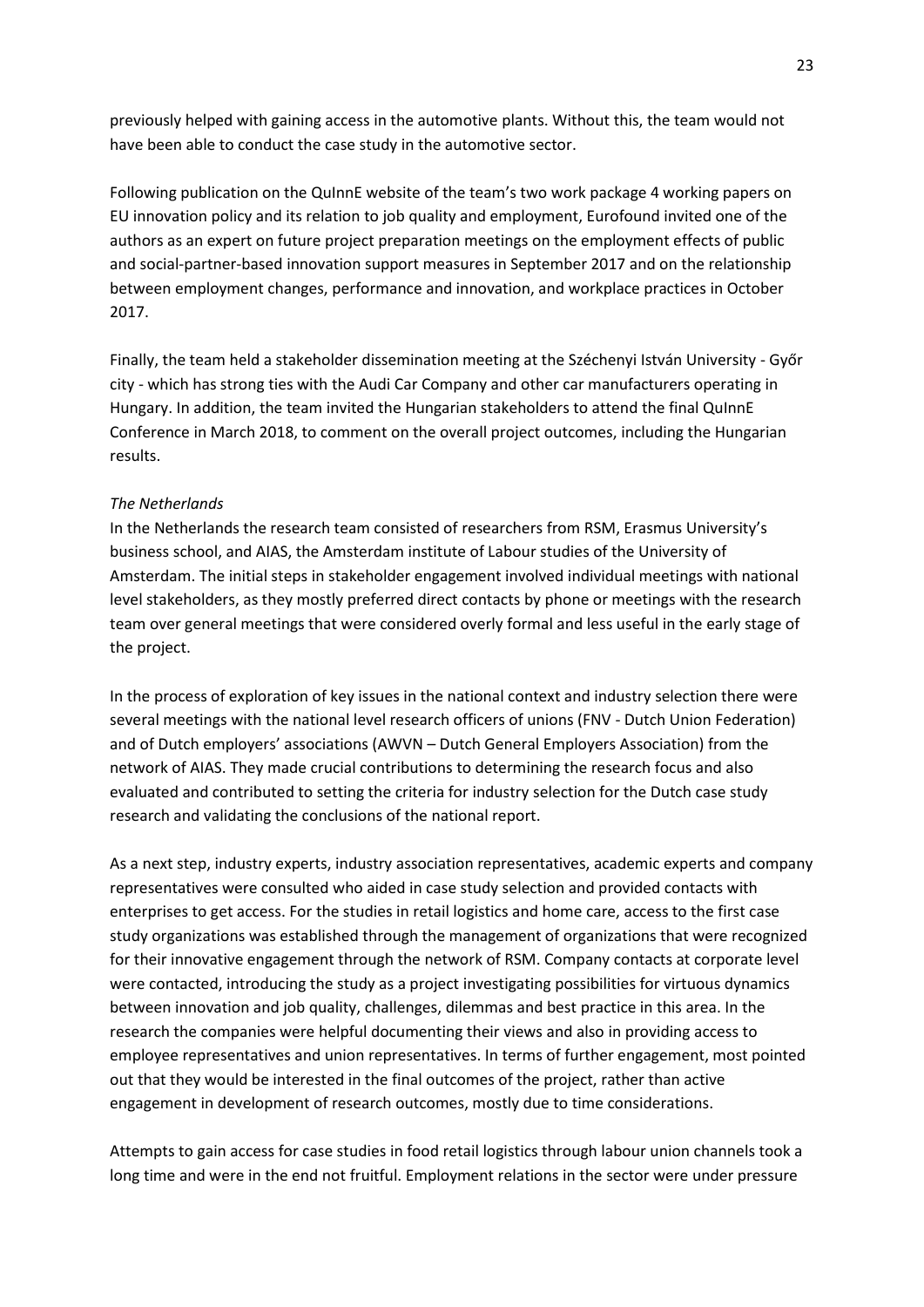and many organizations were either unresponsive or unwilling to cooperate. Also access through the contacts of RSM was difficult, though eventually, access was granted to the logistics department of a major Dutch food retailer, known as a relatively good employer. Contact was made through the RSM network with top management resulting in field research that will partly extend beyond the QuInnE project.

For the gaming industry, a different procedure was followed. A rich industry study was done, followed up by multiple, relatively small, case studies of the small organizations that are characteristic of the Dutch gaming industry. For making contacts in the industry the Dutch team could partly draw on pre-existing contacts that AIAS had developed in a previous study, providing access to industry associations, policy-makers and companies in the industry. Again, for further steps, stakeholders were interested in being updated about the final outcomes and in working with project outcomes. It was agreed that the research team would present the final conclusions of the Quinne project to the stakeholders once the final report of the project was finalised.

#### *Sweden*

In Sweden early contact was made with a number of national stakeholders who it was believed would have an interest in the project and who would provide a fruitful input through collaboration. These stakeholders included union and employer confederations as well as the government agency for promoting innovation, Vinnova. The communication was in all cases through both telephone calls and mail in several rounds with each. All persons had access to a four-page project presentation (including a page with all researchers' names with links to presentations at respective universities) These approaches turned out to be rather unsuccessful and the team were invariably referred to sectoral or local level bodies who it was believed would have a greater stake in the project.

In general the Swedish team did not have pre-existing contacts with potential stakeholders. Everyone seemed interested in the project and wished it to be successful, but there was widespread refusal to enter into 'partnerships' for various reasons. Already overstretched in terms of time and resources, potential national level stakeholders felt that the team, rather, should contact the respective federative bodies at the local level. Typically, the national contacts, not least on the employers' side, felt that they needed greater assurance that they could benefit from the research (but that they might want to engage at a later date). Accordingly, it was not possible to declare an interest until they knew more about the actual sectors where the case studies would be selected. So there was an element of catch 22 on stakeholder engagement. Stakeholder engagement didn't therefore materialise until the project delivery stage.

As a result, the team was in effect consigned to sectoral bodies. Once the overall case study design in work package 6 was agreed, the group made contact with both the established sectoral body for aviation, as well as the regional cluster in Östra Götaland around Linköping where the industry is effectively centred. Managers from the main company, Saab Aeronautics, were also mobilized in connection with conducting the case studies in the sector.

Key sectoral stakeholders were similarly established in the computer games industry with links developed with the branch organisation for computer games in southern Sweden as well the national organisation, *Dataspelsbranschen* and one of its primary consultants. An exchange was also carried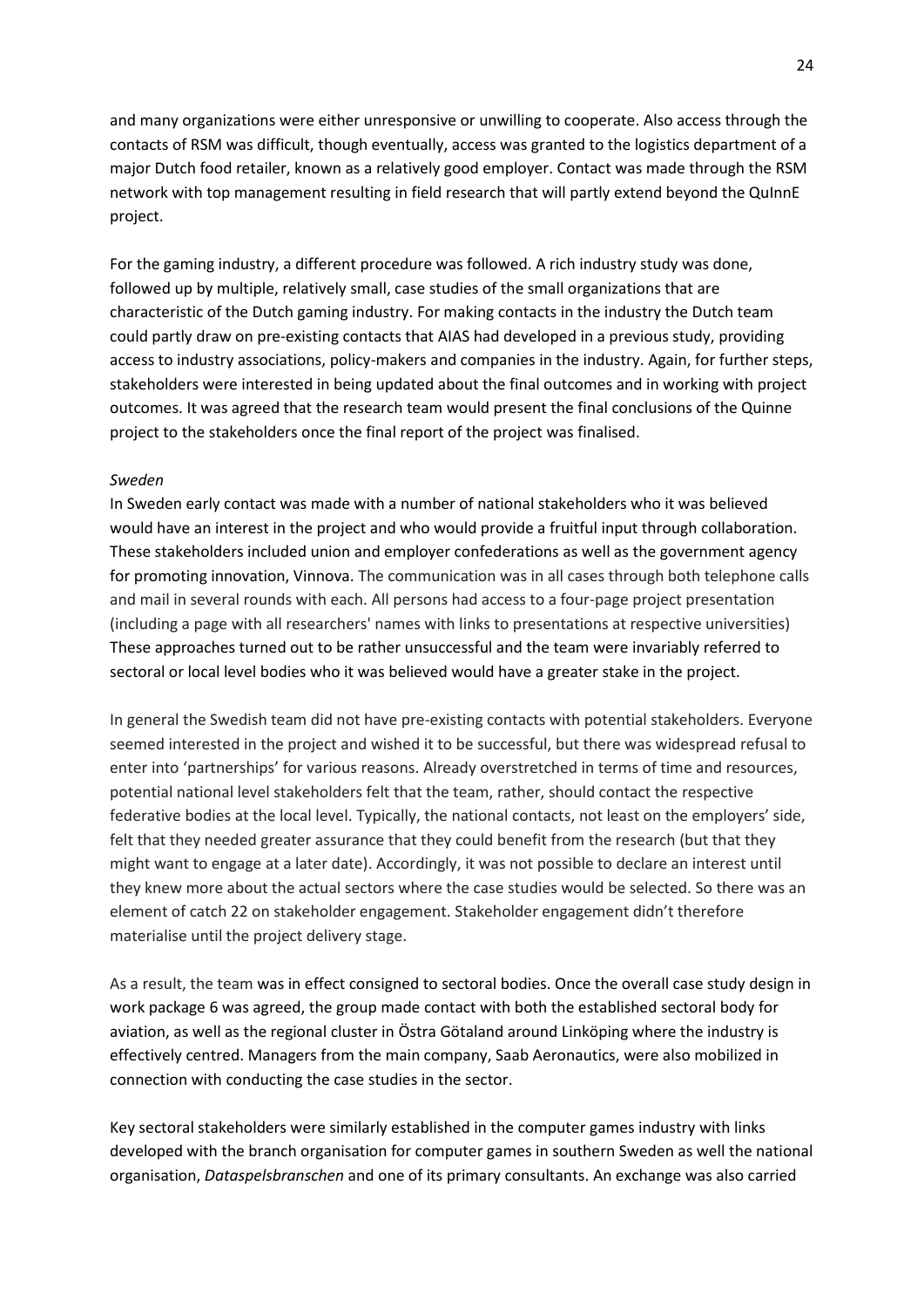out over the duration of the project with the regional branch organisation for the computer games industry in the region where most of the case study companies were located, as well as with the regional government's division responsible for business development in the 'Creative Industries' area.

In healthcare, the team relied on pre-existing contacts for help with two of the four case studies, but contact was harder to make with the national employer and union organisations. Locally, however, several interviews were conducted with surgeons and other healthcare professionals including HR, management and administrators. This included interview and feedback sessions with the hospital director in charge of innovation and research at the university hospital in the qualitative case studies, as well as the director for quality assurance at the 'clinical' hospital in the case studies.

In terms of dissemination at the national level, a meeting was held at the Central Government offices in June 2018. Representatives from the Swedish and French teams presented the qualitative and quantitative findings and other outputs from the research to government employees from the Department of Labour and Office of the Prime Minister. A similar meeting was also held subsequently at the offices of the Swedish innovation agency Vinnova. At both meetings productive discussions ensued on the implications of the QuInnE findings not least on policy and the means by which virtuous circles at workplaces might be supported and vicious circles avoided.

A further outcome of the meeting with VInnova was the interest expressed during the discussions by an official present from the Swedish Trade Union Confederation (LO) who explicitly approached the Swedish team after the meeting with a view to arranging a seminar at LO Headquarters on the project and linking it to LO's ongoing activities on job quality. In other words, although national level stakeholder engagement was not established during the project, and the team turned therefore to local and regional actors, there are nevertheless clear grounds for believing that the project still had impact on key national level stakeholders.

## *The UK*

In contrast with many of the other national teams, the UK team was relatively successful in mobilising a number of key policy makers not least from the UK government. Support was gained from representatives from the government's Department of Business, Innovation and Skills (BIS). Other policy organisations with whom stakeholders were engaged included ACAS (the government industrial relations arbitration service) and Innovate UK, a government body that supports business innovation.

In terms of practitioners with a national focus, the team also engaged representatives from the Trade Union Congress (TUC), the Chartered Institute for Professional Development (CIPD) and UKWON (a research and consulting organisation that specializes in workplace innovation). Representatives from these bodies formed a national stakeholder advisory group that met on a number occasions e.g. in October 2015 and May 2016 and also attended the international stakeholder workshop in London in January 2016. The national stakeholders provided key input to the UK draft report for deliverable 4.1 (work package 4) as well as input into the case study selection in the UK in early 2016.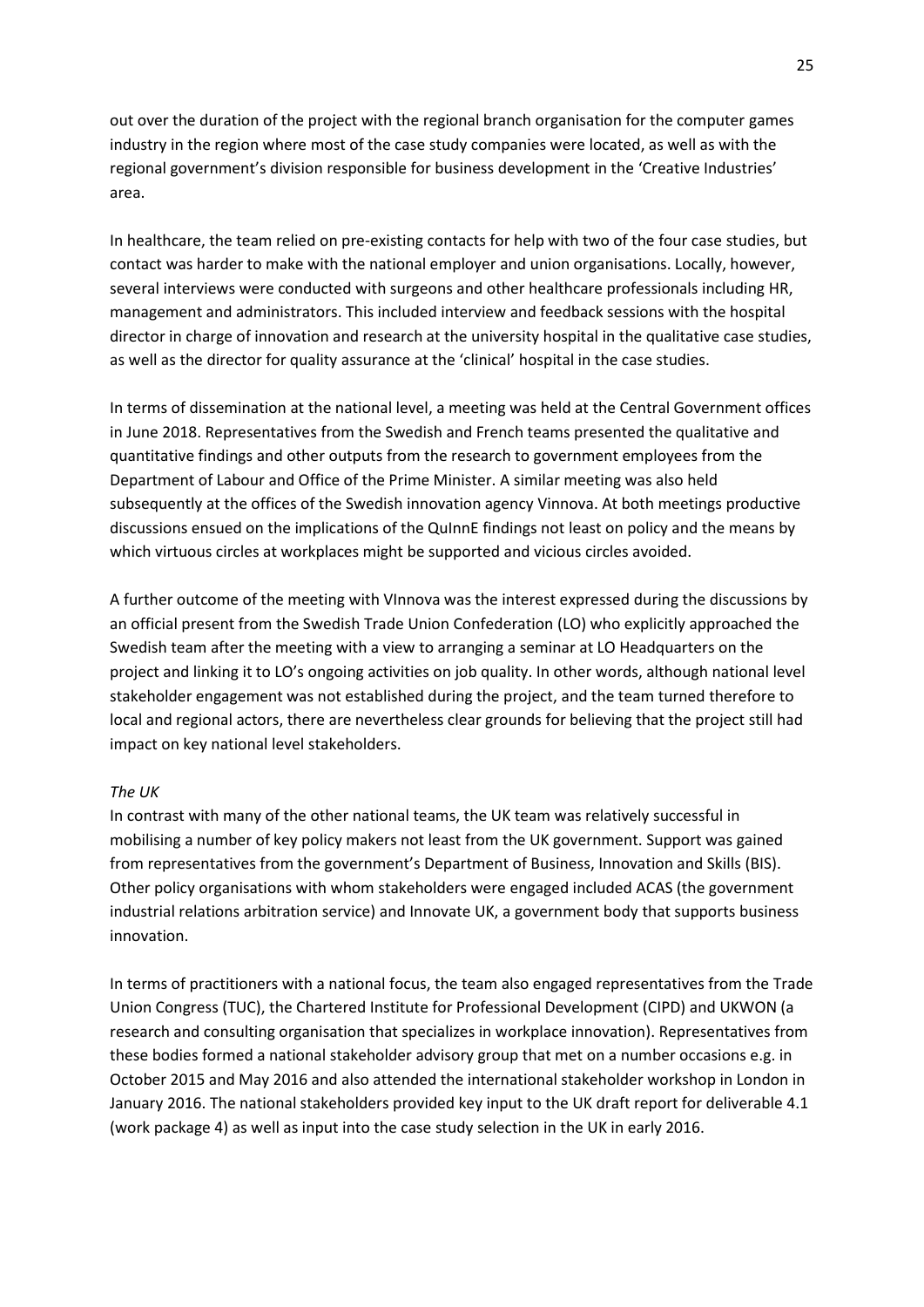Accordingly, a wide constellation of actors from national level policy and practitioner organisations were engaged in both project development and project delivery, not least through the ongoing activity of the UK Stakeholder Advisory Group. In terms of the output dissemination stage, the team was able to mobilise the support of a member of the Employment and Skills Select Committee to ensure that the committee gave consideration to the team's Briefing Note on the work package 5 findings in February 2017 and the full findings of work package 5 were also presented to the full Innovation Analysis Team at BIS in March 2017. Papers from work packages 4 and 5 were also submitted to the QuInnE stakeholders at Eurofound and work package 2 outputs were presented to Scottish Enterprise and the Innovation Analysis Team at BIS.

Generally, the advisory group was helpful in identifying case study industries but less helpful, despite the efforts of some individuals, in securing access to case study companies. In part this problem may be a function of the lack of tradition of (i.e. a social partnership tradition) of UK researchers getting involved in in-depth studies in the UK vis-à-vis some other QuInnE countries. Although meetings of the UK Stakeholder Advisory Group were scheduled to take place every six months, the workflow of QuInne, with and without output delays, didn't map onto the anticipated six-monthly meetings, meaning that there was nothing to report at particular times. Overall, the UK stakeholder groups were very enthusiastic and wanted more frequent meetings than the six-monthly ones that were finally agreed. However even then the UK stakeholder engagement suffered from the absence of things to report and so meetings slipped. It was also then difficult to reschedule meetings when dealing with relatively high-level policymakers and practitioners.

In November 2017, the UK team liaised with the CIPD in connection with the latter's Short Life Group for Measuring Job Quality to respond to recommendations of the Taylor Review of Modern Working Practices. This was set up by the UK Government for Measuring Job Quality, constituted by the Carnegie Trust and the Royal Society for the Arts and Manufacturing to respond to the recommendations of the Taylor Review that the UK Government develop measures of job quality. Other stakeholders involved in the work of this group included representatives of the Trade Union Congress (TUC), the Resolution Foundation, the Joseph Rowntree Foundation, the Small Business Federation, Wellbeing, Hermes, the Office for National Statistics, the Institute for Public Policy Research, IKEA, the conciliation service ACAS, Tesco and the ETUC.

#### *The ISAB*

A further group of key stakeholders for QuInnE was the International Scientific Advisory Board (ISAB). This body included representation from the OECD, Eurofound (The European Foundation for the Improvement in Working and Living Conditions) as a governmental agency and the ETUC. The ISAB was completed by participation from a national innovation agency from outside the core countries of the project namely the Finnish Innovation Agency, TEKES. The purpose of the ISAB was to facilitate an external perspective on the project's work by experts from the domains covered by the project. All of these bodies/organisations had an explicit interest in job quality broadly defined and the relationship between job quality and innovation and employment; each also offered combined coverage of policy and practice. The ISAB was completed by internationally renowned academics in the fields of job quality, employment innovation as well as policy/academic engagement.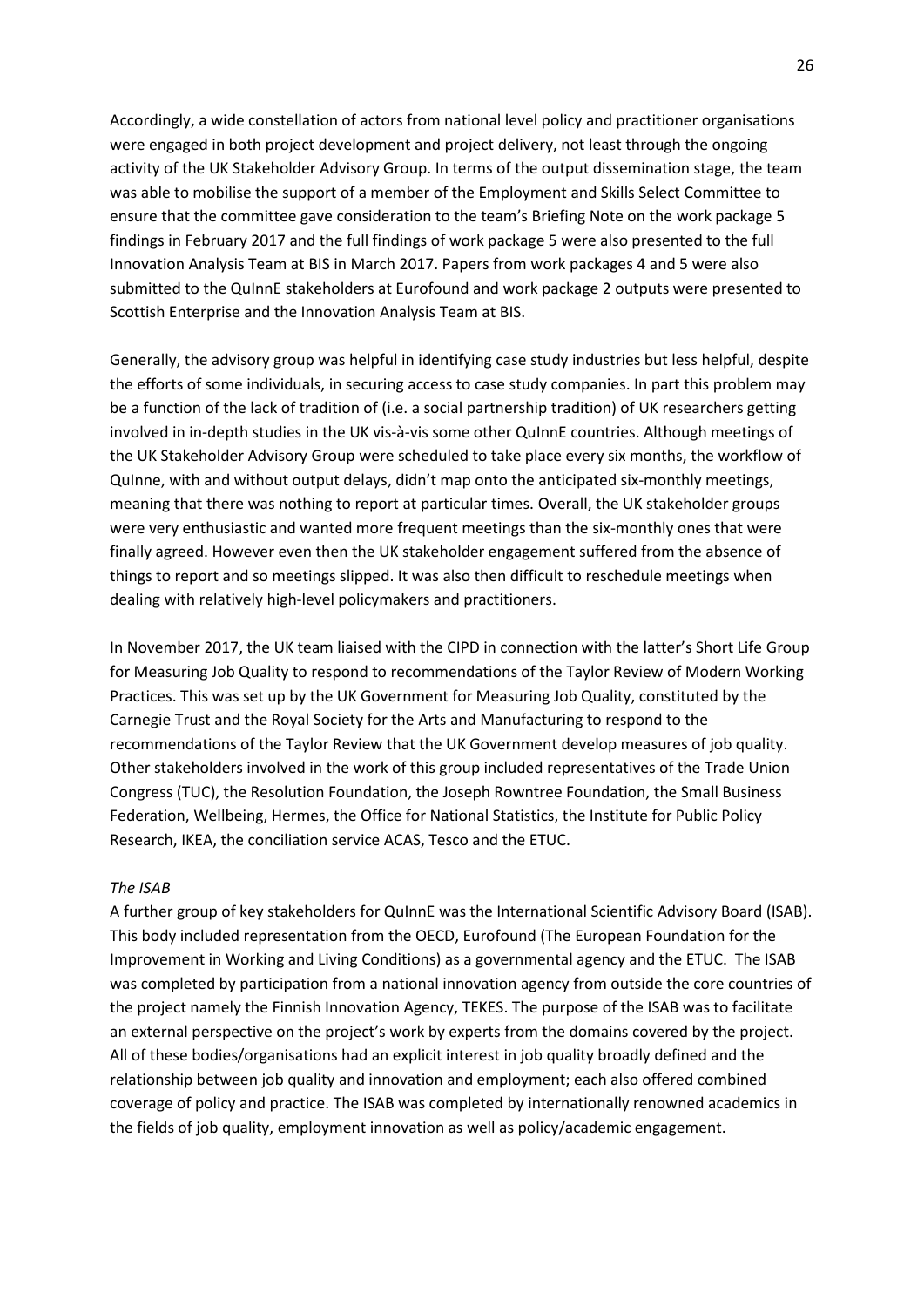Members of the ISAB offered broad advice on the design, development and generation of findings as well as positioning them within broader literatures. Practitioner members of the ISAB also provided invaluable help on the issue of arranging dissemination events (see subsequent discussion of impact) as well as critical reflections on presentations and updates from the work packages at the various meetings of the project throughout its duration.

# *Vignettes of stakeholder engagement*

The actual interactions at the heart of stakeholder engagement can be illustrated in more detail through a number vignettes put together by various members of the QuInnE project from their activities.

# Vignette 1: QuInnE inception workshop, Lund University, Sweden, 27 and 28 February 2014

In order to formulate the original bid for QuInne, its leaders convened a workshop in Lund comprising members from all the prospective research teams. Also invited to this meeting were stakeholders from the OECD, Eurofound and the EU DG for Employment. Of these only a representative from the OECD was present. Nevertheless, this engagement provided invaluable input to the formulation of the bid in particular and the early project development more generally. The representative from the OECD said in-principle that the OECD were interested in involvement. She stated there was a need to clarify if OECD could be a beneficiary, however. If not, they could potentially offer expertise on the advisory board and in the design of end-user of tools. The OECD also had knowledge and expertise on other international frameworks (for example the UN/EC measurement of employment growth, changes in intrinsic job quality and measuring employment quality). She also saw potential value-added for the OECD if outputs from the project could be broadened for use outside EU.

# Vignette 2: First meeting between the QuInnE German research team and German national project advisory board 10 July 2015

The German research team invited various experts to an inaugural meeting the German National Advisory Board on 10<sup>th</sup> July 2015. These experts consisted of representatives from the German Aerospace Center, Project Management Agency, Development of Work and Services (PT-DLR) in Bonn; German Trade Union Confederation, North-Rhine-Westphalia Region, Department on economic, structural and technology policy; The innovation Centre, RKW Kompetenzzentrum (The German Productivity and Innovation Centre); The Hans Böckler Stiftung (a trade union related foundation); and IG Metall (The Industrial Union of Metalworkers). The experts invited to the first meeting were asked and confirmed their support in commitment letters to support the QuInnEproject in a number of areas:

- helping to improve knowledge and understanding of current relevant trends at national / sectoral level

- helping to elaborate the research questions, case study design and case selection
- helping to get access to firms for company case studies
- participating in meetings to discuss intermediary results of the research project
- giving advice on developmental and analytical tools
- helping to disseminate the final results.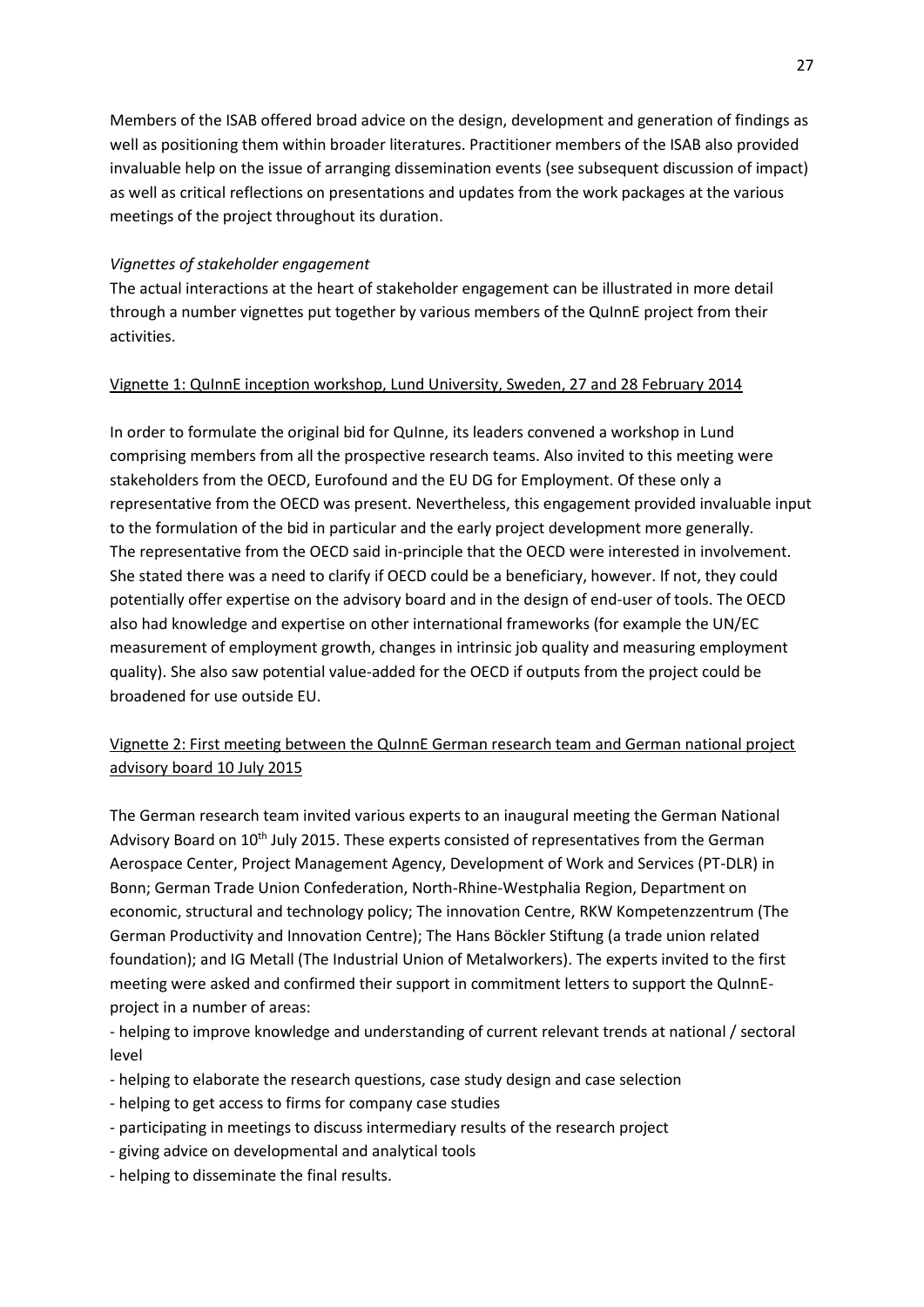## Vignette 3: The UK Stakeholder Advisory Group

The UK QuInnE team made an early decision to form a Stakeholder Advisory Group and meetings were held on 12<sup>th</sup> October 2015 and 12<sup>th</sup> May 2016 together with members of the team. Stakeholders invited included representatives from the UK Government's department of Business and skills, the Chartered Institute for Professional Development, the Trade Union Congress, and the UK Work Organisation Network. The group welcomed in particular the applied focus of the project, that is, that it wasn't restricted to producing library products but had the potential for genuine impact at workplaces through for example action research. In this respect, accessible tools for policy makers and practitioners were welcome. Moreover, these had the potential for ensuring a life for the work of the project beyond its formal closure. The group endorsed the coverage on all aspects of innovation (as defined in the Oslo Manual) and saw definite merit in a finalised job quality model. The group also provided valuable input into the selection of case studies (Work Package 6), not least providing insights into sectors which were or have been particularly innovative. Care was also underscored on how cases were to be selected in terms of different workforce composition, gaining access to low innovation workplaces, anonymization. In particular, the CIPD offered channels for helping to access sites for case studies.

The next meeting an entailed a project update including the setting up of a QuInnE blog. A fruitful exchange on the UK and EU innovation policy then ensued as well as ideas on possible firm-level data for possible quantitative analysis. The QuInnE team presented their early work on compiling the UK national profiles and the basis of the case study selections. Discussion on the latter developed into the practicalities of gaining access to the UK sectors: computer gaming, aerospace and social care as well as scientific expertise on these sectors.

## Vignette 4: QuInnE National Stakeholder Conference, 21<sup>st</sup> January 2016

In connection with a scheduled meeting of the QuInnE research team from all national teams in January 2016, it was decided to devote a full of engagement with national level stakeholders from the various partner countries. It transpired that some team had more robust relationships with national stakeholders than others. In all, stakeholders from four countries were represented: the UK, France, Spain and Hungary including representatives from central government, HR professionals, unions and consultants. There were in all roughly 30 people present, sitting around a U-shaped formation of tables.

Each of the teams provided a progress report on their differing experiences of stakeholder engagement and QuInnE project members updated those present on the status of the various work packages and the national stakeholders were invited to provide input and feedback. Comments included:

 Are you trying to compare the same sectors for each country? The old way is technology transfer – now it's joint development – yes? Employee driven development is important (EDI) but it all depends on the institutional context. There are similarities and differences within the sectors. There's been lots of research on innovation and competitiveness not least in the UK and Denmark especially in SMEs (Innovation Consultant, Spain).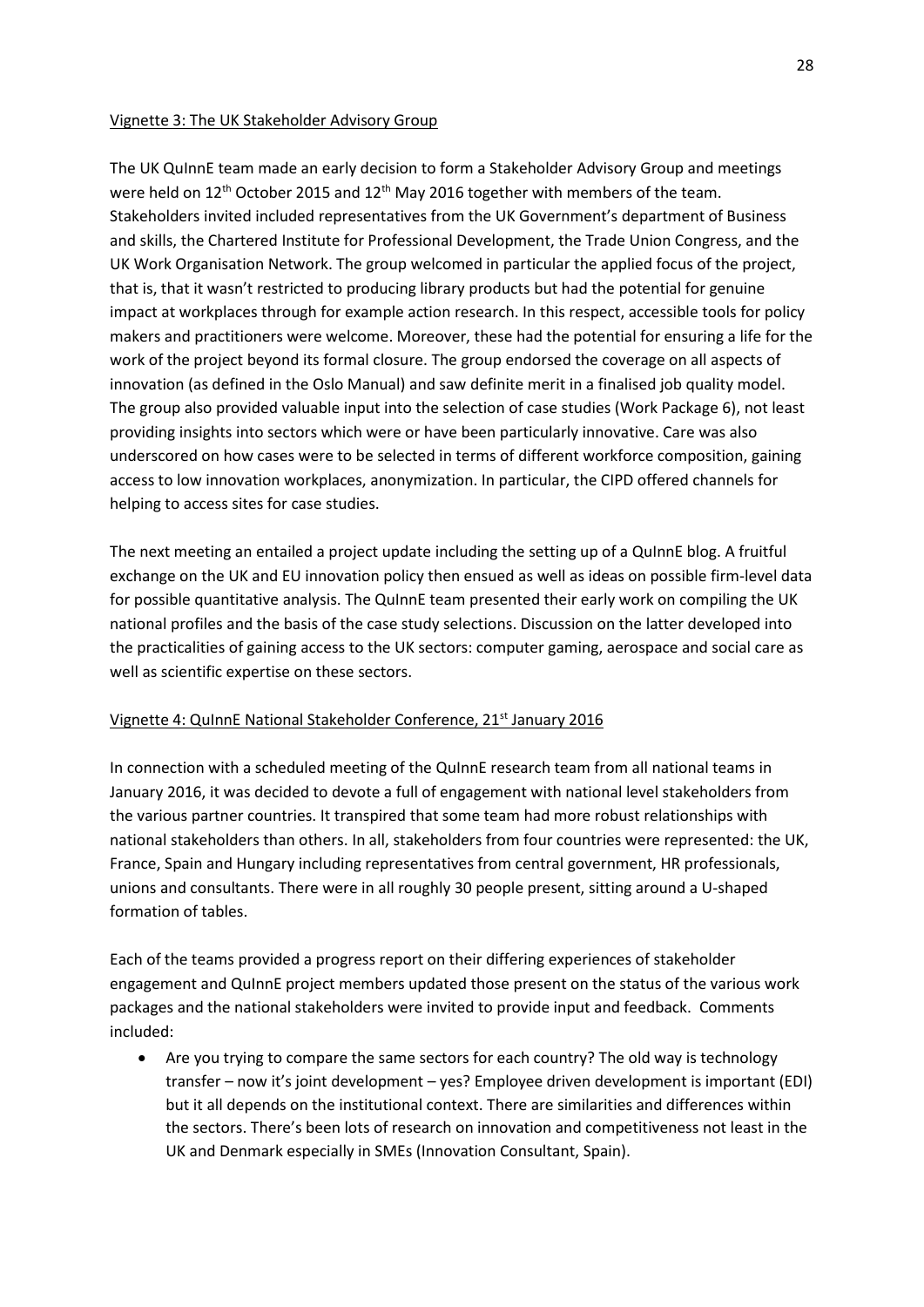- As a policy maker I don't see these frameworks. It's more about what we can do as governments. What would be useful as case studies? Overall the QUINNE approach is good – case studies are good but we need to focus on services especially low tech areas and areas likely to grow. There is also much debate on the nature of work and technology. Taxi driving is a prime example – I could mention others (Official from the Department of Business, Innovation and Skills, UK Government).
- Our Eurofound cases show that people don't necessarily notice major change. And it's not a one way street. Innovation isn't necessarily a good thing. For example on electronic rostering in the NHS – innovation led to lower job quality. We need to be value neutral on innovation! (Representative from UKWON, an innovation agency in the UK).
- We have to pay attention to the interaction between sectors. Innovation is strongly based on collaborative practices across sectors. Choices of sectors should respond to this eg IT/digital sector (eg independent contractors), the public sector. There is a belief that innovation has created hi skill workers – it would be good to show that this isn't necessarily so (Trade Union Research Officer from FDT, France).
- My question is why sectors? What value do they add to the story? In our cases we have found it hard to find sectoral patterns. The project should go for companies deviant from the sectoral norms. Local government are resolutely used to living up to the evidence. The reality is about managing the cuts – there isn't much scope for innovation. There are better prospects in more specialised areas. Gaming would be more interesting to study at the cluster level than the individual enterprise. We found that the key interactions occurred in the pubs in Soho between people from different organisations developing computer games than what happened on the job (Representative from UKWON, an innovation agency in the UK).

## **Stakeholder Engagement and Impact – An Evaluation**

#### *Linking engagement and impact*

The role of knowledge production and scientific endeavour more broadly has been debated arguably since the time of Aristotle (Tenkasi and Hay, 2008). Governmental bodies charged with enacting research policy including the EU have been grappling with such debates for many decades in the design and formulation of such policy. However, many authors have noted that Europe has failed to translate many of its research findings into actual practice that adds value, generates innovations or leads to social betterment. Such concerns have been captured by the idea of a 'European paradox' whereby '…European countries play a leading global role in terms of top level scientific output, but lag behind in the ability to convert this strength into wealth generating innovations' (Dosi et al, 2006, p1450 quoted in Jacobsson and Perez Vico 2010, p 765). For this reason, there has been increasing interest in how this paradox might be addressed by seeking ways in which those most affected by research might actually become engaged in the research process, what we call here stakeholder engagement. Indeed, the belief that there might be a causal link between stakeholder engagement and what has been variously described as impact measures, relevance or uptake finds support in various scientific domains. For example, in environmental science, Phillipson et al (2010, p57) note that:

There is therefore an emerging realisation, albeit not commonly reflected in practice, that effective research uptake in policy and practice may be built upon a foundation of active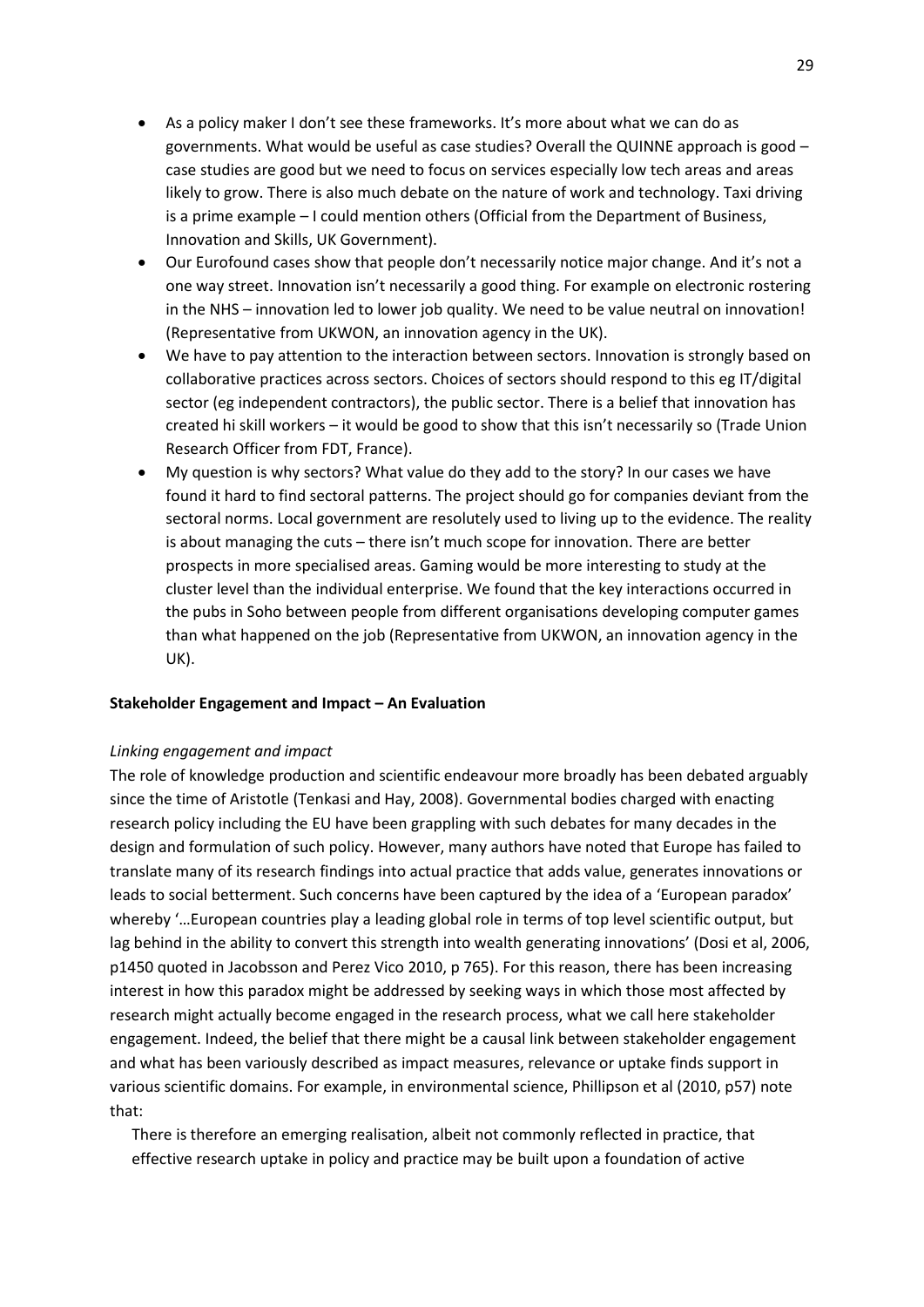knowledge exchange and stakeholder engagement during the process of knowledge production itself.

From a survey of 21 projects in the UK Research Councils' 2009 Rural Economy and Land Use Programme on the involvement and perceived impact of over a thousand stakeholders in the programme, they conclude that a close relationship is found between mechanisms and approaches to knowledge exchange and the spread of benefits for researchers and stakeholders. Mutual benefits were discernible from exchanges with stakeholders not least those who were members of research advisory groups. Nevertheless, different stakeholder sectors were associated with different patterns of engagement leading to contrasting impact patterns.

A similar conclusion was reported in a paper published in 2012 by Jolibert and Wesselink in the field of biodiversity conservation. In this case the research concerned the level and modalities of stakeholder engagement in 38 EU funded FP6 biodiversity research projects and the impacts of doing research explicitly in a more participatory way on policy, society and science than hitherto. The authors concluded from their data that half of the projects studied engaged significantly with stakeholders during the dissemination stage but not at the critical stages of problem definition and methods selection. On the whole, however, they also argued that when fruitful interactions between science and society occur during the whole research process this often results in the foundation of innovative research programmes and transdisciplinary networks clustering around particular topics.

In healthcare, Concannon et al (2014) undertook a literature review of 70 articles that reported on stakeholder engagement in individual research projects or programs in stakeholder engagement in comparative effectiveness in patient-centred outcomes research. They found that the evidence on stakeholder engagement and effectiveness was highly variable in content and quality. There was frequent engagement with patients, modestly frequent engagement with clinicians, and infrequent engagement with stakeholders in other key decision-making groups across the healthcare system. Stakeholder engagement was more common in earlier (prioritization) than in later (implementation and dissemination) stages of research. The roles and activities of stakeholders were highly variable across research and programme reports. The possibility of a link between stakeholder engagement, collaboration and impact has also been detected in other fields such as preventive medicine (Blanchard et al 2015), educational development work (Hart et al 2009), occupational rehabilitation (Franche et al 2005), nursing (Baumbusch 2008), implementation science (Ginsburg et al 2007), innovation systems (Jacobsson and Perez Vico 2010) and management (Mohrman et al 2001) amongst many others.

Despite the overall belief expressed in the literature that stakeholder engagement is a necessary condition for achieving impact (Jasanoff 2006), impact is nevertheless highly contested. Impact measures have increasingly featured as a part of research assessment regimes for the university sector in various countries (eg the UK's Research Excellence Framework) but the consequences of these are still uncertain. Although there has been a discernible discursive shift towards the term 'impact' and away from the previously fashionable term 'relevance', the precise nature of impact and its meaning remains uncertain. However, there have been notable attempts to pin its meaning down. Pettigrew (2011, p350), for example, follows Meagher (2009) by arguing that impact consists of five broad dimensions. First, instrumental impacts, which are defined as 'tangible products or services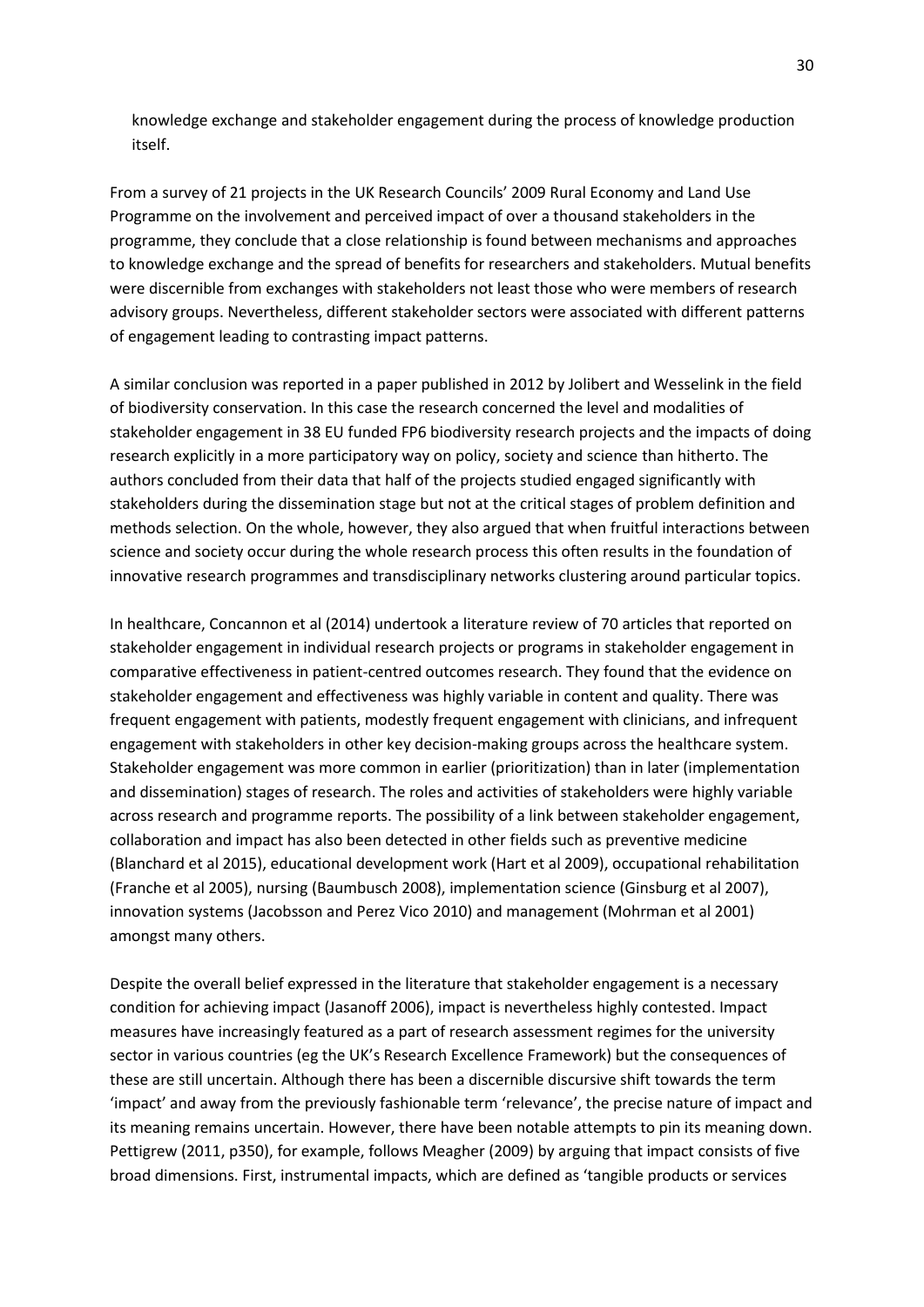taken up by companies, policy-makers and practitioners'; second, conceptual impacts, which entail the generation of original knowledge, understanding or awareness among potential audiences and users of research findings, including policy-makers; third, capacity building impacts, which include training and/or developing collaborative activities; fourth, cultural changes; and fifth, enduring 'connectivity impacts, which are reflected in knowledge exchange activities and the establishment of 'sustainable relationships between 'knowledge producers in and outside universities' (ibid.).

Although strongly contested by some, the ambition that scientific endeavour concerns rather more than knowledge production for its own sake has become widespread both within academia and amongst policy makers be it labelled as relevance, effectiveness, uptake or impact. However, if we accept this view, there is a fundamental gap between the generation of research findings and the application of the findings in practice (Ginsberg et al, 2007). Hence the current interest of policy makers and funders in the practice of tying research rather explicitly to its practical application. A typical definition of impact is that suggested by the Research Councils UK (RCUK): 'the demonstrable contribution that excellent research makes to society and the economy'. This can involve academic impact, economic and societal impact or both:

- **Academic impact** is the demonstrable contribution that excellent social and economic research makes in shifting understanding and advancing scientific, method, theory and application across and within disciplines
- **Economic and societal impact** is the demonstrable contribution that excellent social and economic research makes to society and the economy, and its benefits to individuals, organisations and/or nations.

The impact of research, be it academic, economic and social can include:

- **Instrumental**: influencing the development of policy, practice or service provision, shaping legislation, altering behaviour
- **Conceptual**: contributing to the understanding of policy issues, reframing debates
- **Capacity building**: through technical and personal skill development.

Clearly there is considerable overlap here with the suggestions of Pettigrew (2011) outlined above.

## *The QuInnE approach to impact*

In this report we use QuInnE's preferred term *impact* to capture the various ideas of putting research outputs to use that somehow create value for society or groups in society. Horizon 2020 EURO-2- 2014 has a clear set of expected impacts and QuInnE's approach to impact is broadly guided by these. The project sees three main types of immediate impact and community beneficiaries from QuInnE: scientific, policy and practitioner. It has been the ambition of the project that QuInnE would have a significant impact on scientific understanding and practice through exploring the mutually reinforcing relationship between innovation and job quality so that it can be utilised to deliver more and better jobs, which in turn can help tackle social exclusion and inequalities.

QuInnE also intentionally sought to have an impact on policy thinking by developing new knowledge on the challenges of competitiveness in line with the EU's growth strategy 'Europe 2020'. This need is made explicit in Horizon 2020 EURO-2-2014's call for actions. Finally, and importantly, QuInnE sought to have a direct impact on workplace understanding and helping to change workplace practice, notably through creating of a suite of web-based tools. There are two types of tools: one diagnostic, the other developmental. These tools have been developed to help practitioners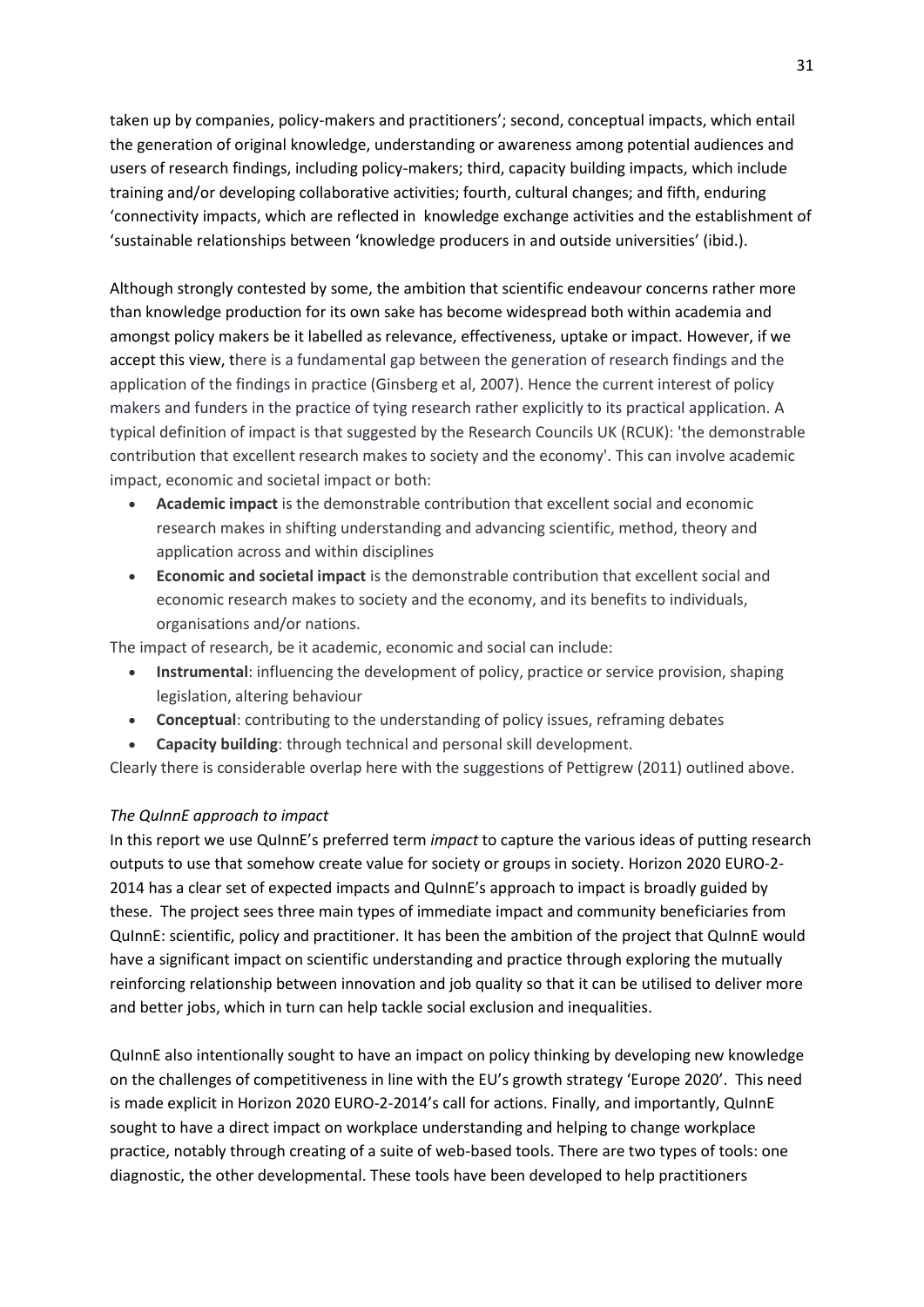measure, monitor and improve workplace practice in relation to innovation, job quality and employment. In sum, therefore, QuInnE has sought to generate three broad types impact: scientific impact, policy impact and practitioner impact. Details of the aims of each of these and their respective practical measures are set out in table 1.

# Table 1: QuInnE impact aims and measures

| Impact type                   | <b>QuinnE</b> aims                                                                                                                                                                                                                                                                                                                              | <b>QuinnE</b> measures                                                                                                                                                                                                                                        |
|-------------------------------|-------------------------------------------------------------------------------------------------------------------------------------------------------------------------------------------------------------------------------------------------------------------------------------------------------------------------------------------------|---------------------------------------------------------------------------------------------------------------------------------------------------------------------------------------------------------------------------------------------------------------|
| <b>Scientific Impact</b>      | Closing important knowledge gaps with<br>new knowledge about the relationships<br>between job quality and employment.<br>New analytical framework for<br>understanding the relationship between<br>innovation and job quality and that<br>relationship's impact on employment<br>New research methodology and<br>$\bullet$<br>conceptualization | Articles published in<br>highly ranked journals<br><b>Books</b><br>Conference<br>presentations<br>Citations from QuInne<br>inspired publications<br>Action research projects<br>$\bullet$<br>inspired by QuInnE<br>findings                                   |
| <b>Policy Impact</b>          | Contributing to the scientific base for<br>$\bullet$<br>policies with new evidence-based<br>recommendations<br>How different types of relationships<br>$\bullet$<br>create accessible and sustainable jobs<br>reduce social inequalities                                                                                                        | Policy-maker conferences<br>$\bullet$<br>on QuinnE themes<br>Incorporation into policy<br>٠<br>documents<br>Parliamentary questions<br>and debates citing<br>QuinnE themes and/or<br>findings                                                                 |
| <b>Practitioner</b><br>Impact | Improving the effectiveness of the<br>$\bullet$<br>European growth by empowering<br>practitioners to understand and act.<br>Monitor and measure the dynamics at<br>$\bullet$<br>national level<br>Improve the dynamics in firms and<br>$\bullet$<br>workplaces                                                                                  | Deployment of QuinnE<br>$\bullet$<br>diagnostic and<br>development tools at<br>workplaces<br>OD and workplace<br>change initiatives<br>inspired by QuInnE<br>Uptake of QuinnE<br>teaching cases<br>Trade union publicity and<br>campaigns on QuInnE<br>themes |

# *Vignettes of QuInnE impact*

Again, the question of how stakeholder engagement might be linked to impact can be illustrated by reference to vignettes put together by members of the QuInnE team.

# Vignette 5: QuInnE Dissemination Event – Paris, 19 January 2018

The French QuInnE research team organised an event on 19<sup>th</sup> January 2018 to disseminate the results of the project to national stakeholders at Université Paris 1 Pantheon Sorbonne under the heading 'Innovation et qualité de l'emploi: résultats du projet QuInnE'. Over 50 chairs were set out in the room booked for the event and these quickly filled up as the event opened. Following a short introduction to the project in English, with slides in French, by the two project leaders, various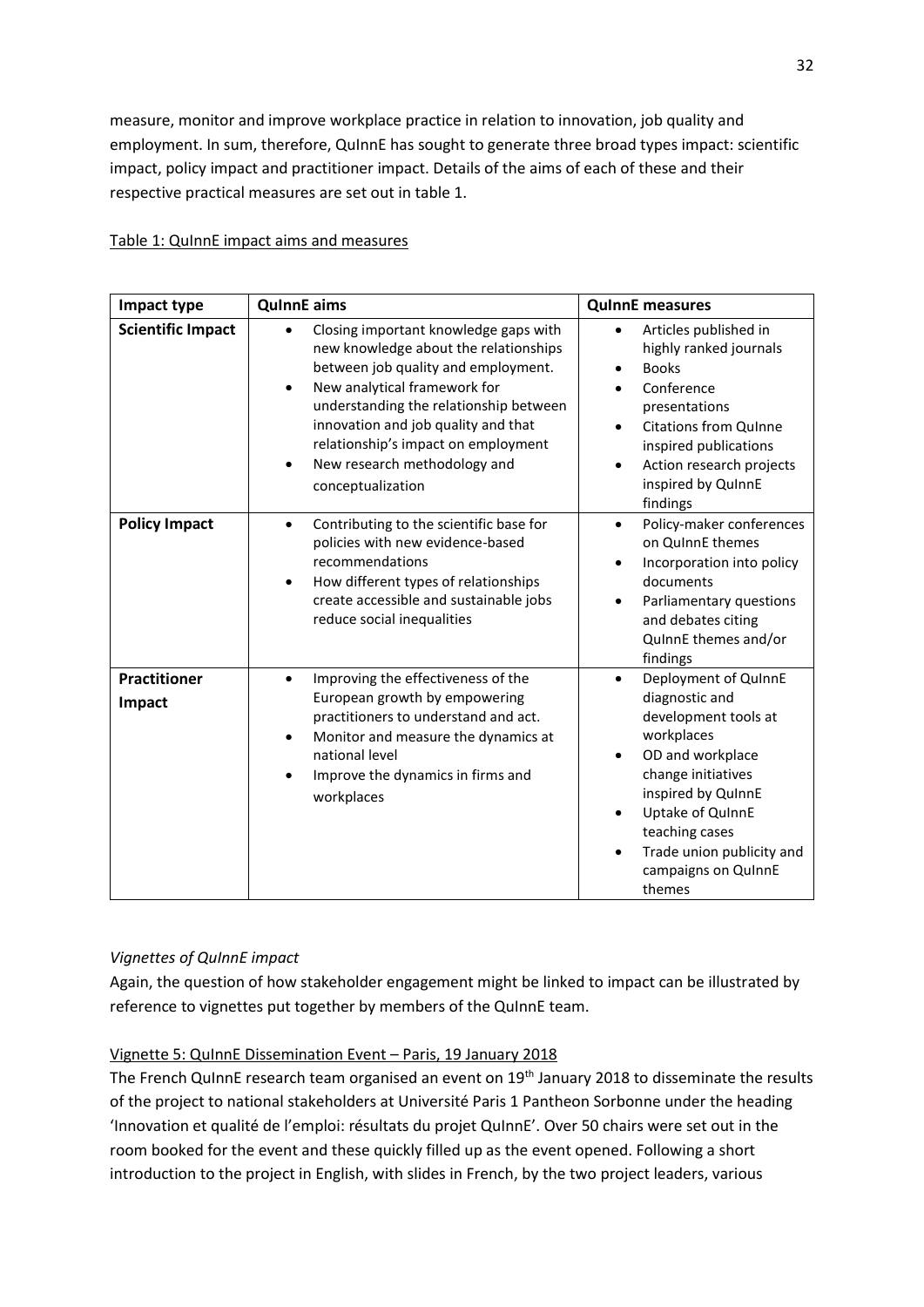researchers from the project presented the research findings. In the first session the focus was on Work Package 5 and the quantitative studies comparing France, Germany and Spain. These presentations were in French with slides in English. These presentations covered the QuInnE findings both on the firm-level of analysis and the country-level analysis. The presentations were then summarised by an external academic commentator who offered critical reflections on various aspects. The commentator then held a short panel discussion with the presenters by inviting questions from the audience.

Following a coffee break, further presentations were held by the QuInne researchers present on the case studies from Work Package 6. Three sectors were focused on in particular: retail banking, retail logistics and aerospace. Similarly, an external commentator was then invited to offer critical reflections on the core QuInnE research questions, the design, the methodology the implications for the literature and the lessons learnt from the project. The discussion was rounded off by another brief round table discussion that invited questions and comments from the audience. The stakeholders present at the event consisted largely of policy makers representing various departments from the French government. In addition, some representatives were present from French trade unions as well as academics. Those in attendance were thoughtful, attentive and respectful. Given the considerable note taking on laptops that was observed by the members of the QuInnE research team present, the stakeholders at the event were apparently receptive to the detail in the various presentations. The event ended at 13.20 hrs with a buffet lunch for all present.

## Vignette 6: QuInnE submission to the UK Government Review of Working Practices 2016-2017

QuInnE has established a national presence in the UK with policymakers and practitioners, which in part relates to the UK stakeholder advisory group. The biggest success to date for QuInnE in the UK has been the incorporation of the QuInnE 'model' of job quality in national policy thinking and debate. The UK Government's 2017 'Good Work: The Taylor Review of Modern Working Practices' was launched by the UK Prime Minster. It explicitly references the QuInnE project in its discussion of job quality and the need for the UK Government to develop measures of job quality.

A central concern of this review was job quality and a submission was made to the review from the UK QuInnE research team. In chapter 3 of the report, which is devoted specifically to the topic of 'Quality of Work', the QuInnE definition of job quality and its six high level indicators is specifically drawn upon and recommended to the UK government as the basis for policy making in the area (Taylor 2017, p12). The report was subsequently picked up by practitioners elsewhere, notably by the ETUC as a resource for facilitating its own policy work and discussions in the area, notwithstanding some strong reservations with certain aspects of the report. This is illustrated by the following extract from its homepage accessed on  $6<sup>th</sup>$  February 2017: [https://www.etuc.org/documents/etuc-position-defining-quality-work-etuc-action-plan-more-and](https://www.etuc.org/documents/etuc-position-defining-quality-work-etuc-action-plan-more-and-better-jobs#.WnsJROjwbDd)[better-jobs#.WnsJROjwbDd\)](https://www.etuc.org/documents/etuc-position-defining-quality-work-etuc-action-plan-more-and-better-jobs#.WnsJROjwbDd):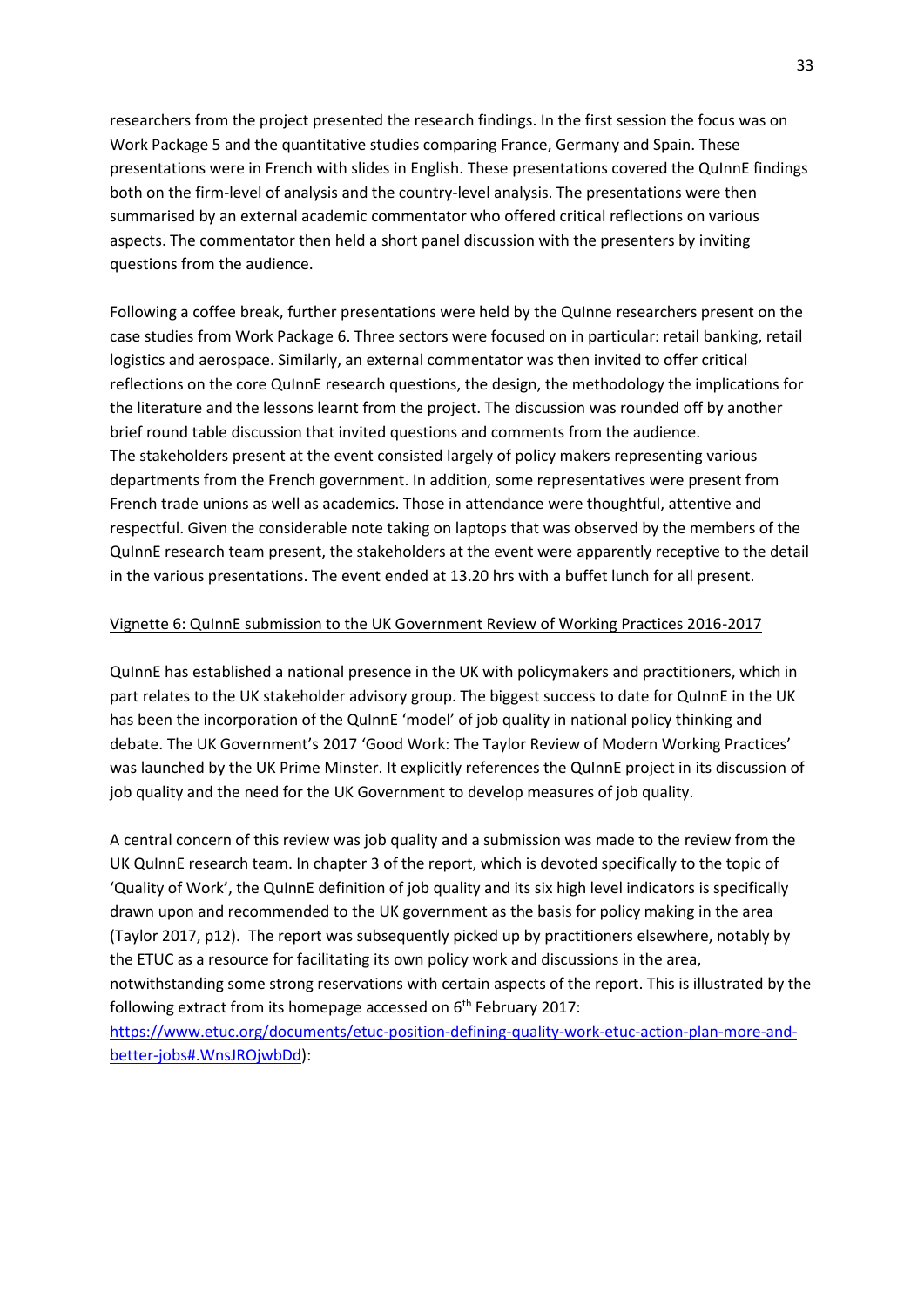The recently released final report of the government-commissioned Taylor Review into modern employment in the UK produced wholly inadequate proposals – not the game-changer that was required. Despite this disappointment, within the report work quality was addressed via a model developed by the European research project QuInnE (Quality of jobs and Innovation-generated Employment outcomes). The ETUC has been a partner in this research project, which shows in how close their definition is to our own: Wages; Employment quality; Education and training;

Working conditions;

Work life balance;

Consultative participation & collective representation.

The fact that this has been used in a high-profile review commissioned by a government that is no friend of the trade union movement shows how much we may be pushing at an open door in pushing work quality up the agenda.

The content of the Taylor Report on job quality was also picked up by employers in the UK, notably the CIPD (Chartered Institute for Professional Development), the main recognised employer organisation for human resource professionals. The QuInnE job quality framework has been explicitly adopted by the CIPD and used to frame its new 'UK Working Lives Survey'. The survey was administered in early 2018 and thereafter was planned to run annually. Accordingly, this development illustrates how the activities of the QuInnE project have influenced practitioners, and policymakers have then been influenced by the practitioners' work and adopted it. QuInnE was picked up by the Taylor Report and the CIPD picked up on the Taylor Report (together with comments from members of the QuInnE research team). Subsequently, the post-Taylor report, with recommendations for the UK Government due for release in summer 2018, draws on the CIPD's work based on QuInnE findings.

# **Pathways to Impact: Identifying the Mechanisms**

# *Scientific impact*

Scientific impact is usually measured in terms of publications in reputable outlets, citations therefrom, conference presentations and new research projects for example initiatives for collaborative research at workplaces. At the time of writing this report it is simply too early to make credible claims about impact in these areas however. On the other hand, towards the end of the project the leadership of work package 6 on qualitative data (from the German team) had made contact with the editors of journal Industrial and Labor Relations Review (ILRR) with a view to editing a special edition on the core QuInnE themes of job quality and innovation. ILRR is published in the United States and has a 3\* ranking in the ABS journal list and its editors have responded positively to the suggestion. Submissions of articles to journals from other work packages were still under consideration at the time of writing this report, but a number of book chapters had been published at the time of writing this report (see Warhurst et al, 2017a and 2017b; Mako et al, 2017).

Similarly, it is too soon to assess any impact discernible in terms of future collaborative research projects. However, both the diagnostic tool and the developmental tool, which, as stated, have been tested and validated through stakeholder interaction with various national teams, provide viable tools for animating dialogue in such work, not least action research aimed at leveraging innovative capacity.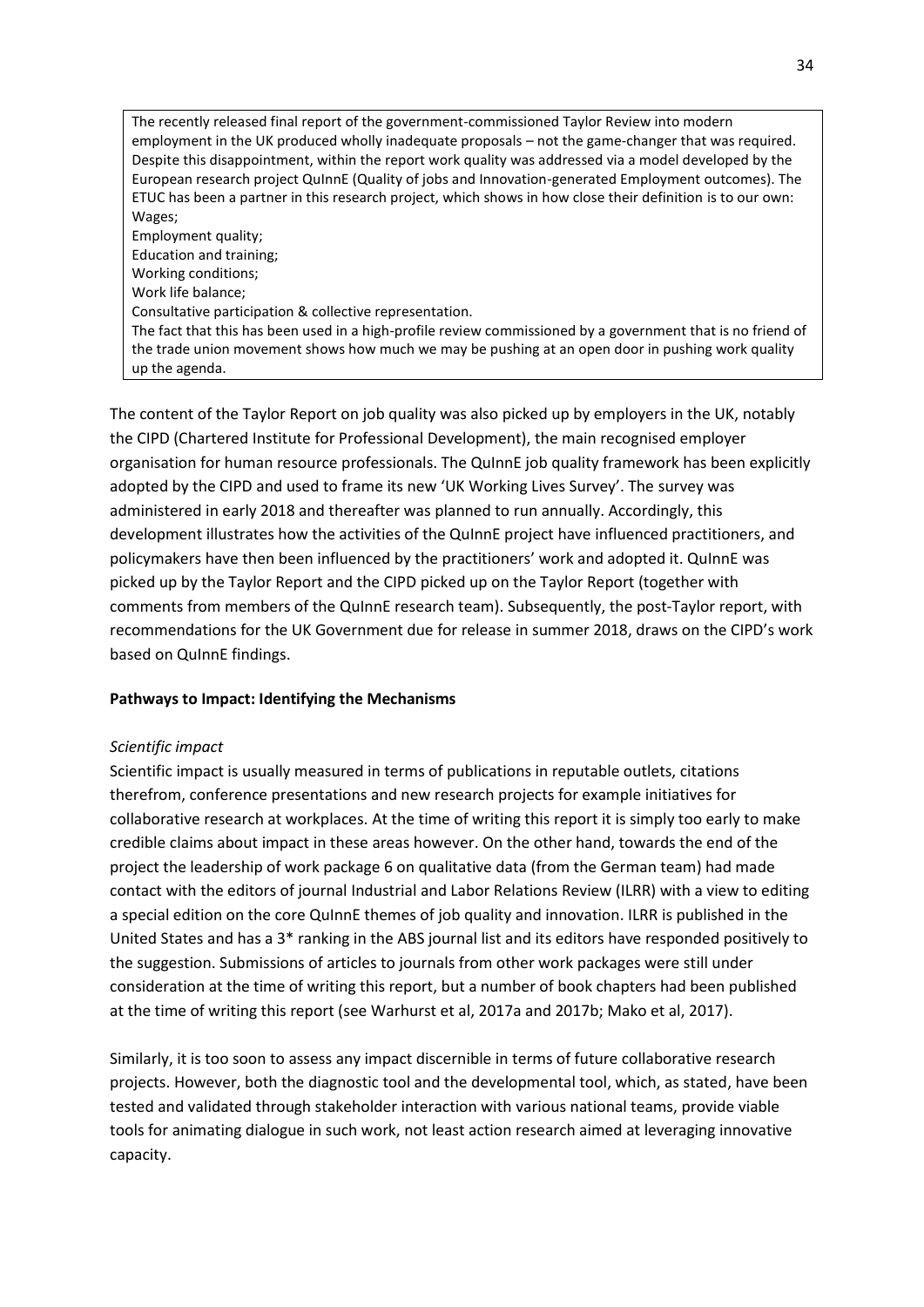In terms of conferences, several members of the French team have disseminated or plan to disseminate the QuInnE results in academic conferences:

- All the members participated to the special sessions on QuInnE first results organised at the Society for the Advancement of Socio-Economics (SASE) annual conference in Lyon (France) 29th June-1st July 2017;

- Work package 5 and 6 members presented papers at the SASE annual conference in Kyoto (Japan), 23rd-25th June 2018

- A member from work package 6 presented a paper on the Aeronautics industry at the annual conference of the International Labor and Employment Relations Association (ILERA), in Seoul, (Korea) 23rd-27th July 2018.

#### *Policy impact*

In terms of policy impact (work package 4), the incorporation of QuInnE findings has occurred through direct and indirect routes, that is directly in policy arenas and documents or indirectly via presentations to bodies that can have an influential role on policy making. As stated, a reasonable measure of potential impact on policy is that of the degree of interest shown in the project's dissemination activities to influential bodies in the policy making arena.

In the UK, via the direct route, material about QuInnE was submitted as evidence to the to the UK Government's 'Taylor Review of Modern Working Practices' (Taylor 2017, see previous discussion). The Review adopted a definition of job quality based on the QuInnE project: 'This review is not the first to consider the quality of work and we could have picked on any number of frameworks designed to measure it. However, for ease of reference, the Review settled upon the 'QuInnE' model of job quality, developed by the Institute of Employment Research and others as part of a pan-European research programme.' A section of the Review is then dedicated to 'QuInnE indicators of quality work'.

The UK Government's 2018 response to the Taylor Review (UK Government 2018) – agreed that a measure would be developed and explicitly cited the work of the CIPD in this respect:

'The Review of Modern Working Practices also identified the importance of agreeing a set of measures against which the quality of work could be evaluated. The government agrees and, in November, started this discussion in the Industrial Strategy. We set out the five principles that we believe underpin the quality of work … We have identified these principles in discussion with experts including the Chartered Institute for Personnel and Development (CIPD) … We will continue to work with these bodies and others to agree the best measures to evaluate the level of good work in the UK economy. We will use these measures to report annually on the quality of work in the UK economy, and to hold ourselves to account.' (UK Government 2017, p13).

In its discussion of measuring job quality, the Taylor Review acknowledges the research being undertaken by IER for the CIPD: 'The minimum standard provided for by employment regulation defines the basic foundation from which work and job quality can be improved. As a minimum standard this must be mandated for, but it should not act as an aspiration. Instead a clear articulation of modern high quality work should be considered… There are a number of concepts which already exist, such as the ILO Decent Work construct for emerging economies, or similar ideas of Good Work and Meaningful Work. These concepts should be critiqued before implementation given their overlap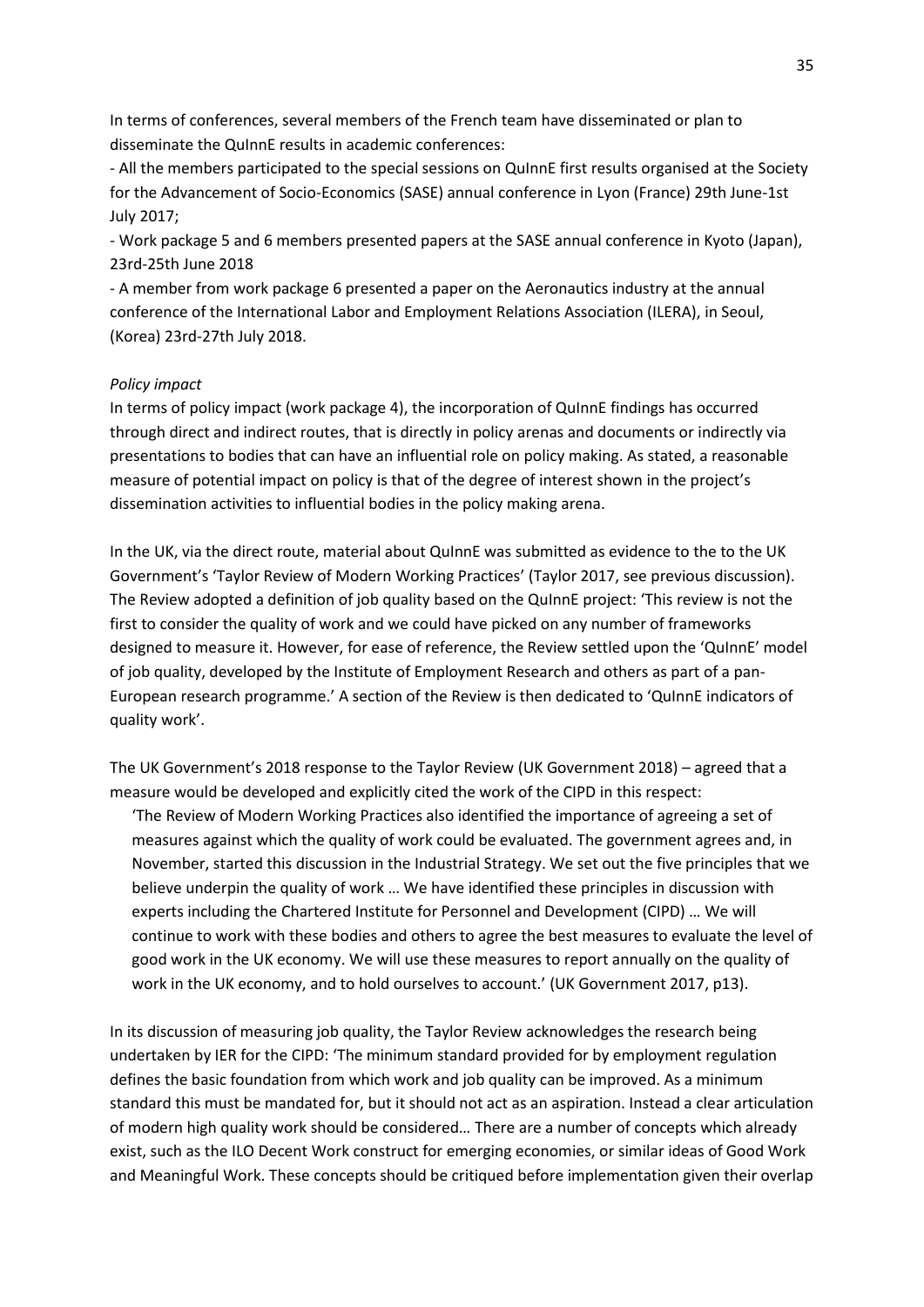and complexity, a task which the CIPD is currently undertaking in partnership with the Warwick Institute for Employment Research.' (Taylor 2017, p104)

Via the indirect route, three members of the QuInnE UK team at the Institute for Employment Research at Warwick University (IER) undertook research for the UK's Chartered Institute for Professional Development (CIPD). This research was built on findings from the QuInnE project. The research was used by the CIPD in its work for the Short Life Group (see above). Briefings were also made by members of the UK team on the QuInnE findings to the UK Government Department for Business, Energy and Industrial Strategy's new labour market unit in April 2008 and to the Shadow Spokesperson of the Scottish National Party on Fair Work and Employment in the same month.

The final decision about which measures of job quality to be adopted by the UK Government's Department for Business, Energy and Industrial Strategy was due to be made in summer 2018. In the meantime, QuInnE members from the IER continue as members of the Short Life Group for Measuring Job Quality, constituted by the Carnegie Trust and the Royal Society for the Arts and Manufacturing to respond to the recommendations of the Taylor Review.

Further examples of indirect impact were firstly a seminar that was organised at the OECD in Paris (Employment Labour and Social Affairs) on 23rd May 2018 with a presentation of QuInnE results by four members of the research team on the topic 'The link between job quality and innovation: new evidence from a large cross-country project'. About 30 people from the OECD attended the seminar.

Secondly, the project resulted in impacting on policy via the policy oriented members of the ISAB. An example of such advice was that offered by the ISAB member from Eurofound on the matter of construct design. A particular difficulty faced by project members who were attempting to operationalise the notion of organisational innovation for quantitative enquiry prompted a fruitful exchange with the ISAB member from Eurofound. This resulted in a discussion on how the QuInnE findings might help future survey designs for Eurofound in its European Company Survey.

As stated, the Swedish team was successful in securing a dissemination meeting with representatives of the Swedish Ministry of Labour and Office of the Prime Minister. This meeting not only allowed members of the Swedish and French teams to present a nuanced picture of the results of the project, but also to help frame the issues, and thus potentially policy debates, in a way conducive to the core normative message from the project, namely that future scenarios of work in the context of anticipated technological developments can be understood as either virtuous and vicious circles. Clearly, from a normative point of view, the political preference would be to leverage the former and mitigate against the latter and the dialogue at the meeting reflected this. Those present from the Ministry also stated that the QuInnE findings connected well to ongoing discussions of the core themes that they had been following in ongoing discussions at both the ILO and the Nordic Council of Ministers.

#### *Practitioner impact*

Key elements of the QuInnE project with a view to having impact for practitioners at the workplace were the diagnostic tool (the QuInnE map) and the development tool. These were developed by the Dutch team who also drew on their stakeholders to test and validate them. In July 2017, at the end of the second year of the project, with part of the field research done (but with the access issue in food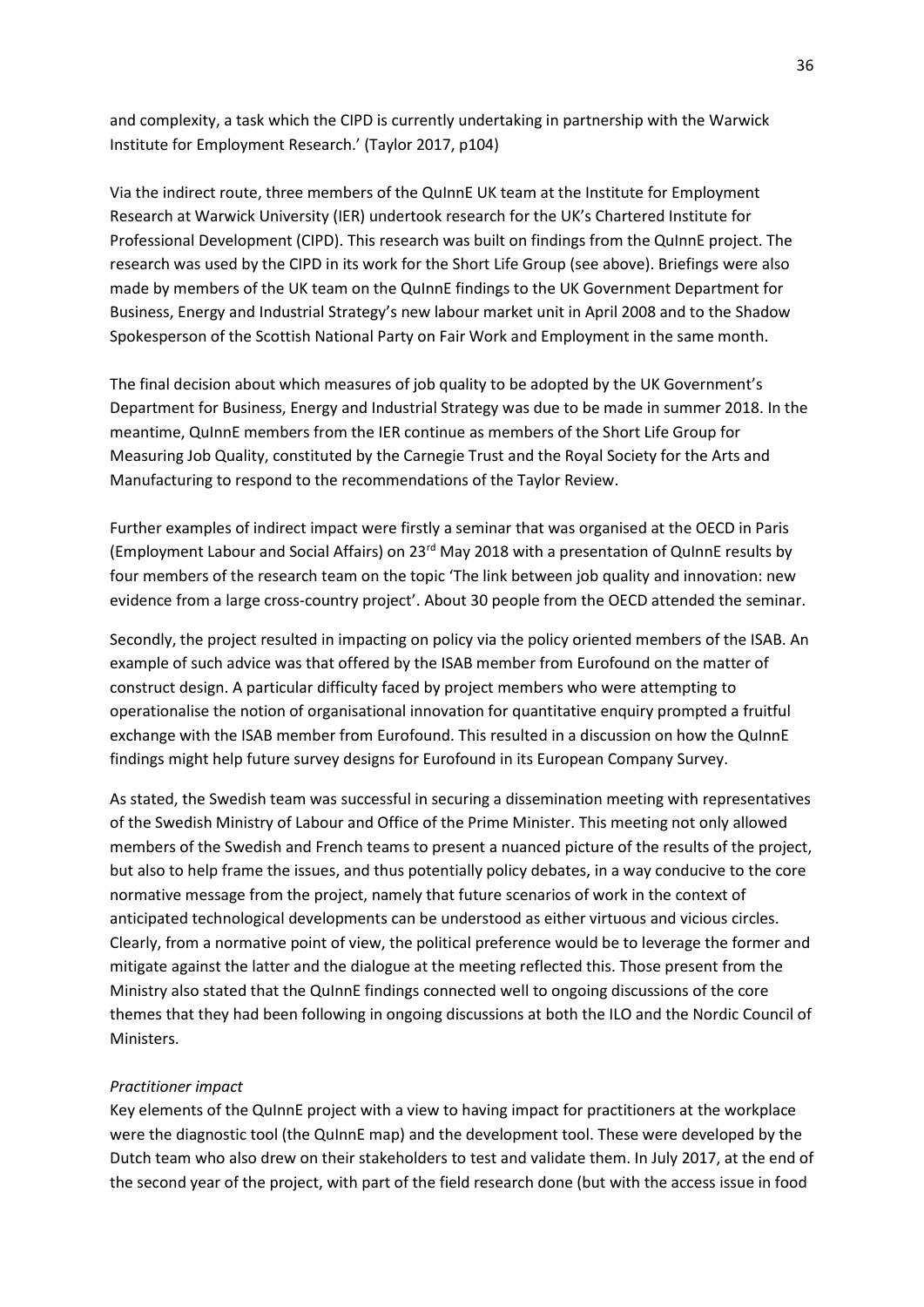retail logistics still unresolved), a formal stakeholder meeting was scheduled by the team which was attended by national level representatives of the Dutch unions and employer associations. During the meeting the stakeholders were updated on the status of the project and preliminary findings of the project and the field research were presented and extensively discussed. Also the QuInnE diagnostic tool set was introduced and presented.

In the discussion there was considerable attention on and interest in the evolution of the QuInnE analytical model, the initial findings from the case studies in the three industries in the Netherlands (retail logistics, home care and gaming) and their comparison to initial findings in the other countries. Furthermore, the remaining challenges, mostly in terms of access in food retail logistics, were discussed. The discussions provided validation of the interpretation of the findings, and also contributed to the development of theoretical model. Although at the time of writing this report it is too soon to make definitive statements about impact, it is reasonable to claim that the productive interactions between the Dutch team and their stakeholders provides a basis for claiming that both the tools can have potential impact on development dialogue and activities at workplaces. The diagnostic tool was also presented with positive feedback at stakeholder meetings convened by other national teams including Sweden and the UK.

As to the developmental tool, the ideas for this were also tested with stakeholders. But as this aimed to present the key outcomes of the research and also learning tools based on the findings and key insights from the case studies in the various industries, it could only be finalised at the very end of the project incorporating the final conclusions from work package 3. This WP synthesises all the QuInnE findings and this synthesis was a prerequisite for structuring the tool's search engine. Moreover, the learning cases are based on the integrated analyses and findings from the case studies in work package 6. Thus to make it effective, the final validation of this tool was still in progress at the end of the project and no definitive account of stakeholder engagement and impact was possible at the time of writing this report. We can however make a speculative claim that there will be potential impact via engaging our practitioners in its application.

A further key event in the QuInnE dissemination activities was a panel presentation held at the ETUC/ETUI conference in Brussels in June 2018. This was facilitated by courtesy of a member of the QuInnE International Scientific Advisory Board who is an ETUC employee, but ultimately approved by the conference's scientific committee. The ETUC had been interested in job quality issues for quite some time and the QuInnE findings were of direct relevance to their work in terms of both developing policy and practice. Additional examples of practitioner impact were discernible. For example, following a seminar on the QuInnE findings at the Swedish innovation agency Vinnova (see previous discussion), the Swedish team managed to secure a follow-up workshop at the Swedish Trade Union Confederation (LO) with the prospect of future collaborative work in connection with LO's ongoing activities on job quality.

Further evidence of practitioner interest in (and thus generating potential impact) the QuInnE findings was evident in France, notably at a meeting of *Entreprise et Personnel* (which is an association of human resources managers with social concerns). Members of the French team also met representatives from the Natixis administrative council (one of the top banking and financial firms in France) and proposed some expert advice to meet some needs of the sector in terms of job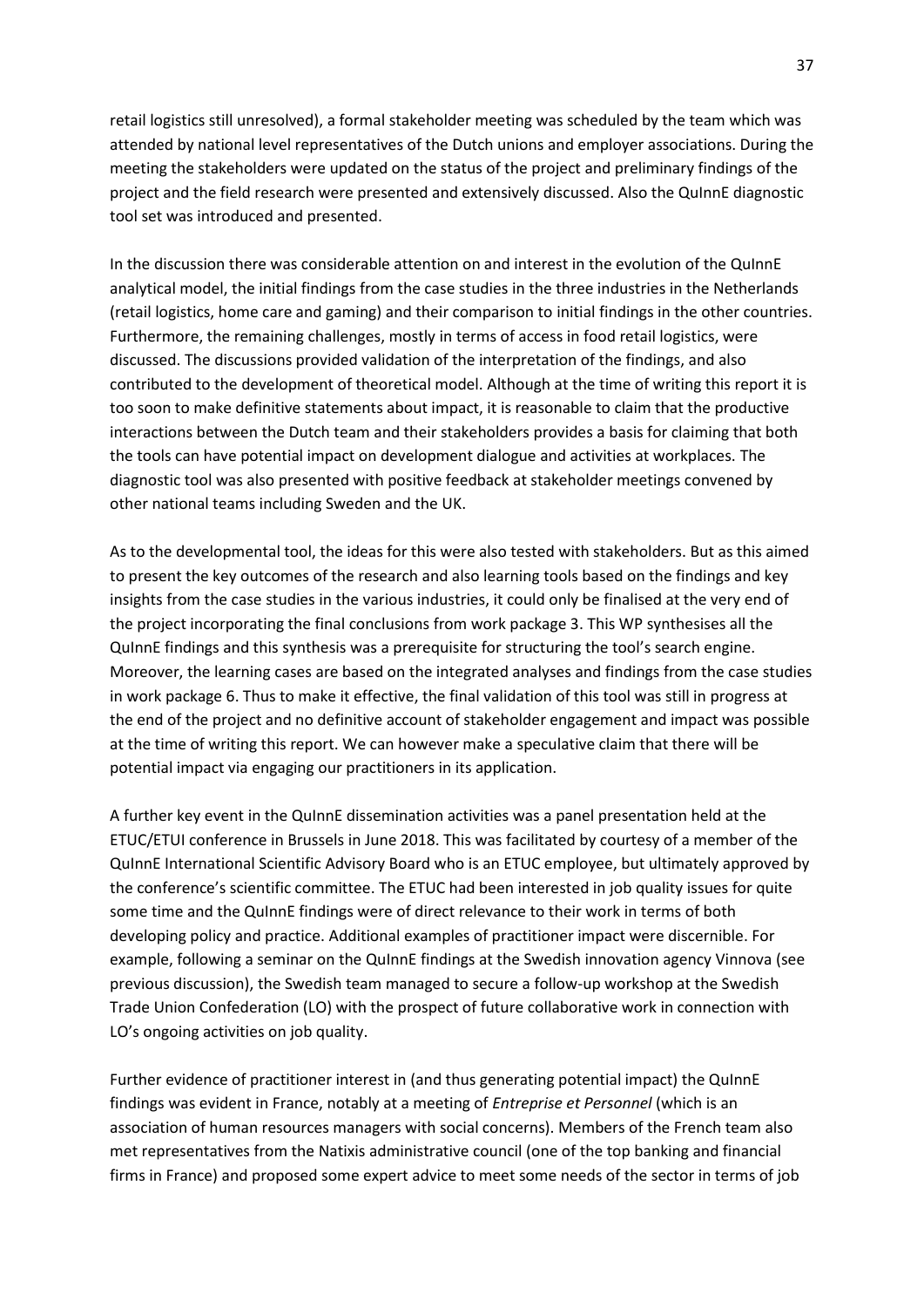quality measurement. As a member of *Conseil d'Orientation pour l'Emploi* (COE), an institution aimed at discussing employment issues between social partners, public administrations and experts, one member of the French team also had several opportunities to report informally on QuInnE results and cite QuInnE publications and the website.

## *Summary*

At the time of writing this report it is still too soon to make definitive claims on most of the impact measures identified in table 1. But it is possible to make claims about *potential* impact on some of the measures and how these might be achieved. A useful concept for understanding this is that of *pathways to impact,* that is, a specification of the processes through which different types of impact might be realised. A key mechanism here is that of what we call productive interactions, that is, relations between members of the QuInnE research team and engaged stakeholders (and in some cases others). A number of sub-processes can then be identified, namely policy development, teaching case development, scientific outputs and dialogue from with project as well as the delivery mechanisms associated with each of these. Examples of these from QuInnE are presented in Table 2.

| <b>Productive</b><br>interaction                                             | <b>Stakeholder</b>                                                                   | Sub-process                                                     | <b>Delivery</b><br>mechanism                                                                             | <b>Measurable</b><br>impact                                                                |
|------------------------------------------------------------------------------|--------------------------------------------------------------------------------------|-----------------------------------------------------------------|----------------------------------------------------------------------------------------------------------|--------------------------------------------------------------------------------------------|
| UK team and<br>UK policy<br>makers<br>government                             | Department of<br>Business,<br>Innovation and<br>Skills (UK)                          | Policy<br>development                                           | Submission inspired<br>QuinnE conceptual<br>work                                                         | Citation of QuInnE<br>innovation<br>definition in key<br>policy and<br>practitioner report |
| Swedish team<br>and Swedish<br>business school                               | Lund University<br>School of<br>Economics and<br>Management                          | Teaching case<br>development                                    | Presentation of<br><b>QuinnE</b> teaching<br>materials to<br>programme<br>directors and<br>teaching team | Adoption of<br>QuinnE cases on<br>course schedules                                         |
| German team<br>and US journal                                                | <b>ILR Review</b>                                                                    | Scientific outputs                                              | Submission of<br>proposal for a<br>special journal on<br><b>QuinnE</b> themes                            | Acceptance of<br>proposal for<br>special edition                                           |
| Dutch team<br>and national<br>level union and<br>employer<br>representatives | FNV (Dutch Union<br>Federation), AWVN<br>(Dutch General<br>Employers<br>Association) | Dialogue on<br>QuinnE<br>diagnostic and<br>development<br>tools | Formal QuinnE<br>national stakeholder<br>meeting                                                         | Validation of<br>QuinnE diagnostic<br>and development<br>tools                             |

#### Table 2: Pathways to Impact – some selected examples from QuInne

The first of these had actually happened at the time of writing this report, the fourth partly so, whereas the second and third are more speculative but we can reasonably claim them as potential impacts. The list of pathways presented here is intended to be illustrative rather than exhaustive: it may well be the case that additional pathways to impact can be discerned when looking back at QuInnE retrospectively at some point in the future.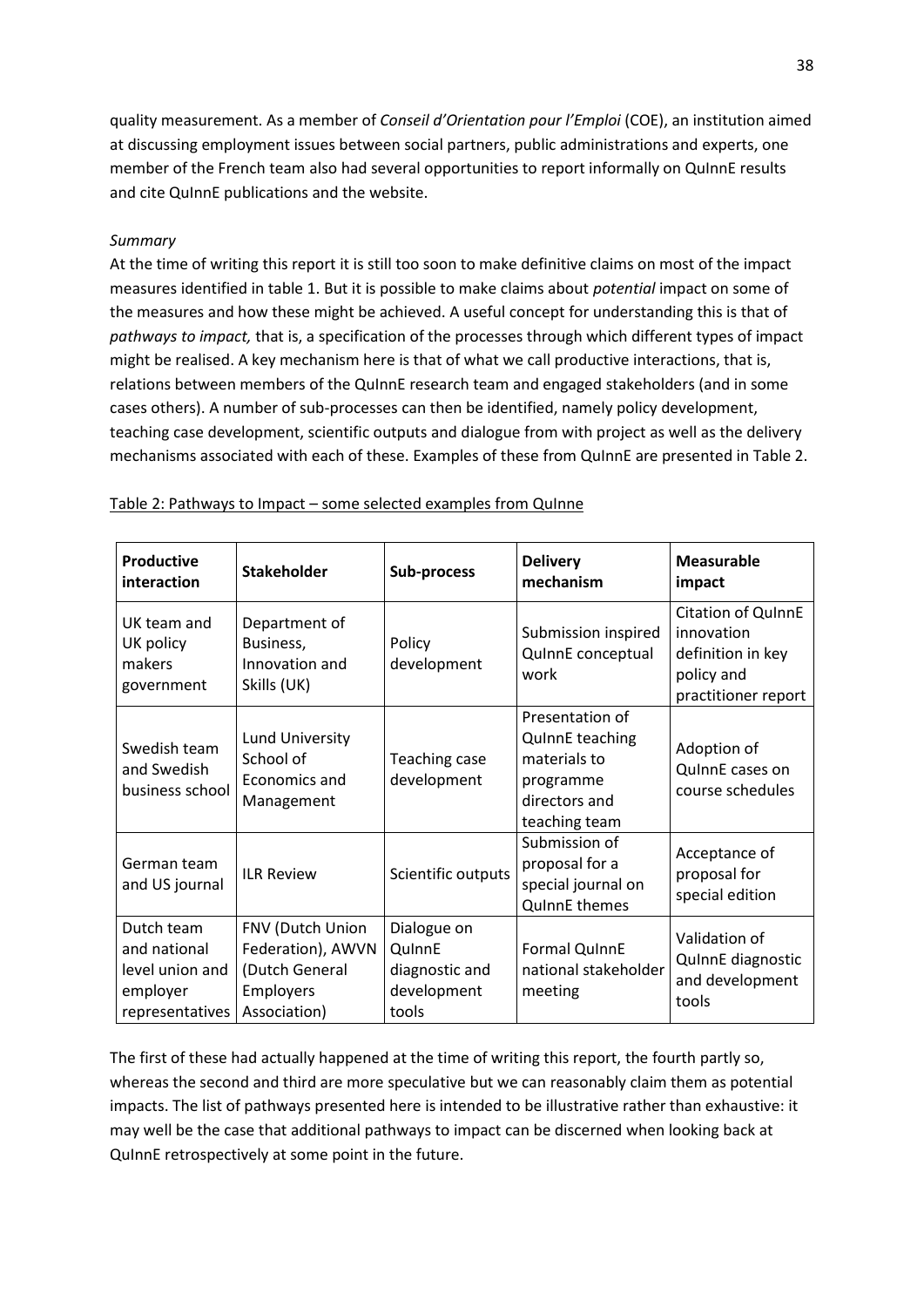Overall, however, the so-called 'impact agenda' that appears to have taken root in social science research at both national and international levels is still relatively speaking in its infancy as are our methods for measuring impact through various channels including stakeholder engagement. Indeed, it seems reasonable to assert that not only is there no consensus on measurement, but there is similarly no consensus on the desirability of embracing the impact agenda more broadly. Even among those who are more positively disposed towards impact issues would probably agree that there are considerable lead times between the termination of projects and when impact can be reasonably assessed whatever measurement methods are adopted.

# **Project Reflections**

*From stakeholder engagement to impact – A summary of the QuInne experience*

A core issue within the domain of research policy is the question of what are the antecedents and pre-conditions for linking theory effectively with practice. What can the QuInnE experience add to this particular discussion? Overall, QuInnE lends broad support to the thesis of Pettigrew (2001, 2011) that a research project, seen as an endeavour that sees the co-production of knowledge, can be understood as a social and organisational change process. Such a process has discernible impacts which are generated by various factors such as those identified by the Economic and Science Research Council in the UK. These are well summarised by Pettigrew (2011, p351):

- Established relationships and networks with user communities
- Involving all users at *all* stages of research
- Well-planned user engagement and knowledge exchange strategies
- Portfolios of sustained research activities that build reputations with research users
- Good research infrastructure and management support for user and knowledge exchanges, and
- Where appropriate, the involvement of intermediaries and knowledge brokers as translators, amplifiers and network providers.

Previously, it has been established that change processes are largely shaped by the context, content and process of the changes themselves. The role of context, content and process in QuInnE can be well understood by the overall graphical representation of QuInnE depicted in figure 3. This is a bespoke model and we don't expect it to be directly diffusible to other project contexts. However, we do feel it has value as a means of animating dialogue on the design and formulation of future projects not least on the question of a processual understanding of how bridges might be made between theory and practice with a view to having some degree of social and organisational impact.

Clearly in the case of QuInne the degree to which the national teams were able to rely on preexisting or well established relationships with practitioners was patchy. Indeed, we envisage that this will always be the case when large pan-European consortia are put together. Some research groups will have strong traditions in applied research, others less so being more focused on basic research. Effective projects in our view will require elements of both, and no research group can specialise at everything.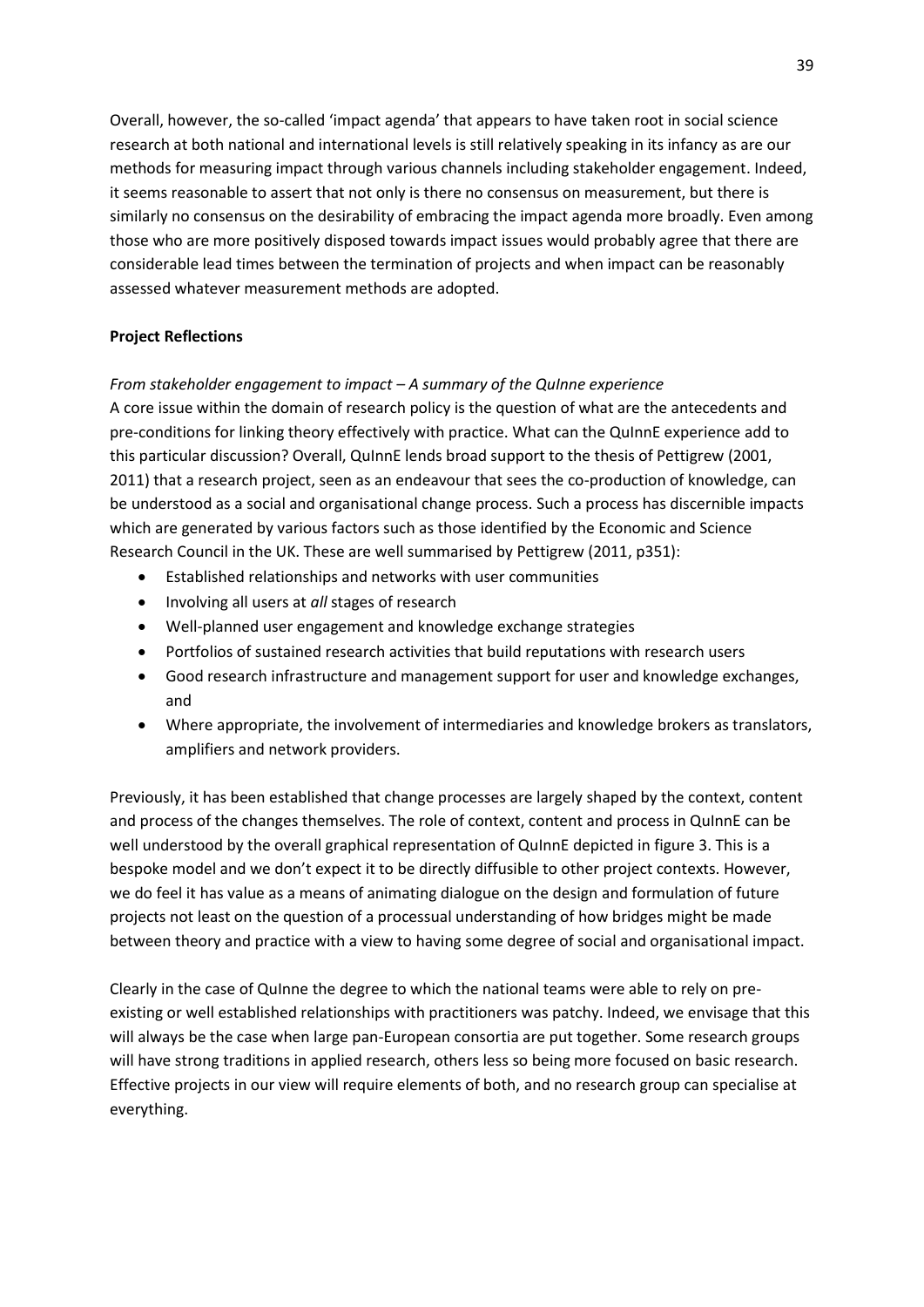# Figure 3: Modelling the overall QuInnE stakeholder engagement experience (adapted from Franche et al 2005, p528)

## *Research context*



## *Socio-environmental context*

The QuInnE project did indeed set out with the ideal of engaging with all relevant stakeholders throughout all the various stages and activities of the project. However, this was easier said than done. In this respect a number of difficulties materialised. Firstly, what might be called 'psychic distance', the fact that the methodology and work packages were pre-designed and led by teams in different countries meant that many stakeholders and stakeholder groups were more 'arms length' than would normally be the case (e.g. on a UK project), thus rendering stakeholder engagement somewhat redundant on some activities. A further issue was project length, the timescale for the project was longer than is normally the case for many research projects – and the varying speeds on the different work packages meant that coherent updates 'across the project' were difficult. Finally, there was an evident issue of organisational tenure reported by some of the national teams. There is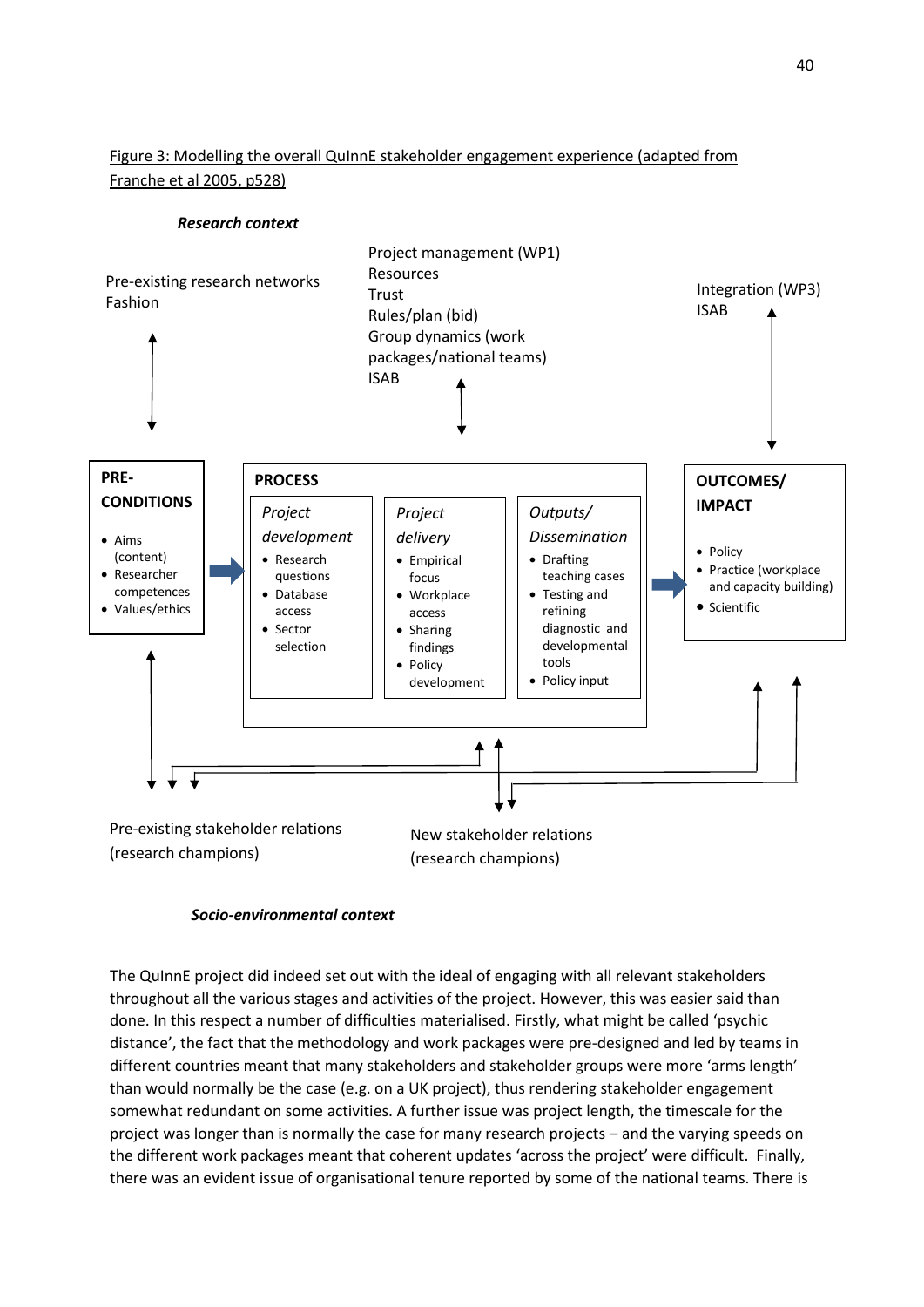high churn amongst the personnel of some bodies from whom the project engaged stakeholders, notably government departments and business organisations, meaning that there were absences at meetings and securing new participants from the same department/organisation was a challenge, despite undoubted interest in various different parts of QuInnE.

Some of the issues reflected on here are generic, and would in our view be replicated in future projects. In future projects with a similar design to that of QuInnE and with similar ambitions on stakeholder engagement to secure impact, one way forward might be to engage on a more ad hoc basis with key individuals or organisations, as and when their input might be useful. This is clearly at odds with the argument of Pettigrew (2011) for users to be engaged at *all* stages of research. In many cases the QuInnE experience on its stakeholder engagement strategy can be seen as a classic exemplification of Mintzberg's contrast of intended versus emergent strategy (Mintzberg 1978). The initial project bid laid down an idealised version of how stakeholders might be engaged in terms of who, what, when and how at each of the three (plus one) stages of the project (see figure 2). However, in practice different patterns of engagement emerged from our teams as the project progressed.

Engagement with a collaborative research project such as QuInnE is a rather demanding commitment on stakeholders who ordinarily have rather busy working lives that don't as a rule allow for time off from their normal duties for spending on such activities. Indeed, QuInnE has underlined that maintaining such engagement over the long haul is particularly challenging in practice. It is noticeable at the early stage of such a project – where researchers can't present any findings – that incentives for stakeholders to make such a long journey are rather low. This was the experience in Germany with Ver.Di, where the German team were redirected from the national to the regional level. Similarly, in Sweden although there are well established central (ie national) bodies for both unions and employers' organisations, these felt unable to engage in the project as it was universally felt that sectoral bodies closer to 'the frontline' would be more useful and relevant to the research team.

A further reflection from the experiences of the Swedish team was that because of the industrial relations structure in Sweden it was not possible to engage with stakeholders until after the overall case study design and selection was established. For this reason it was not possible to gain any significant input from stakeholders into the early project development stages as envisaged in the initial strategy. The typical response at the early stage of the project was the national level stakeholders would only become interested in the project once results had been generated. For this reason the ambition to organise national stakeholder conferences in Sweden was never realised.

In some cases, national teams had more success in engaging local stakeholders at the project development stage and drawing on stakeholder input into the case study design. This, for example, was the experience in the UK. Elsewhere, the experience of some teams for example Germany was that it was fruitful to focus on unions first (ie at the project development and project delivery stages) rather than employers on the basis that they have a greater interest in monitoring more closely the job quality and employment implications of current innovations. This was clearly the information that the QuInnE project team was mostly interested in, as a basis for selecting the industries for the case studies. Employers' representatives are as a rule more interested in the implications of the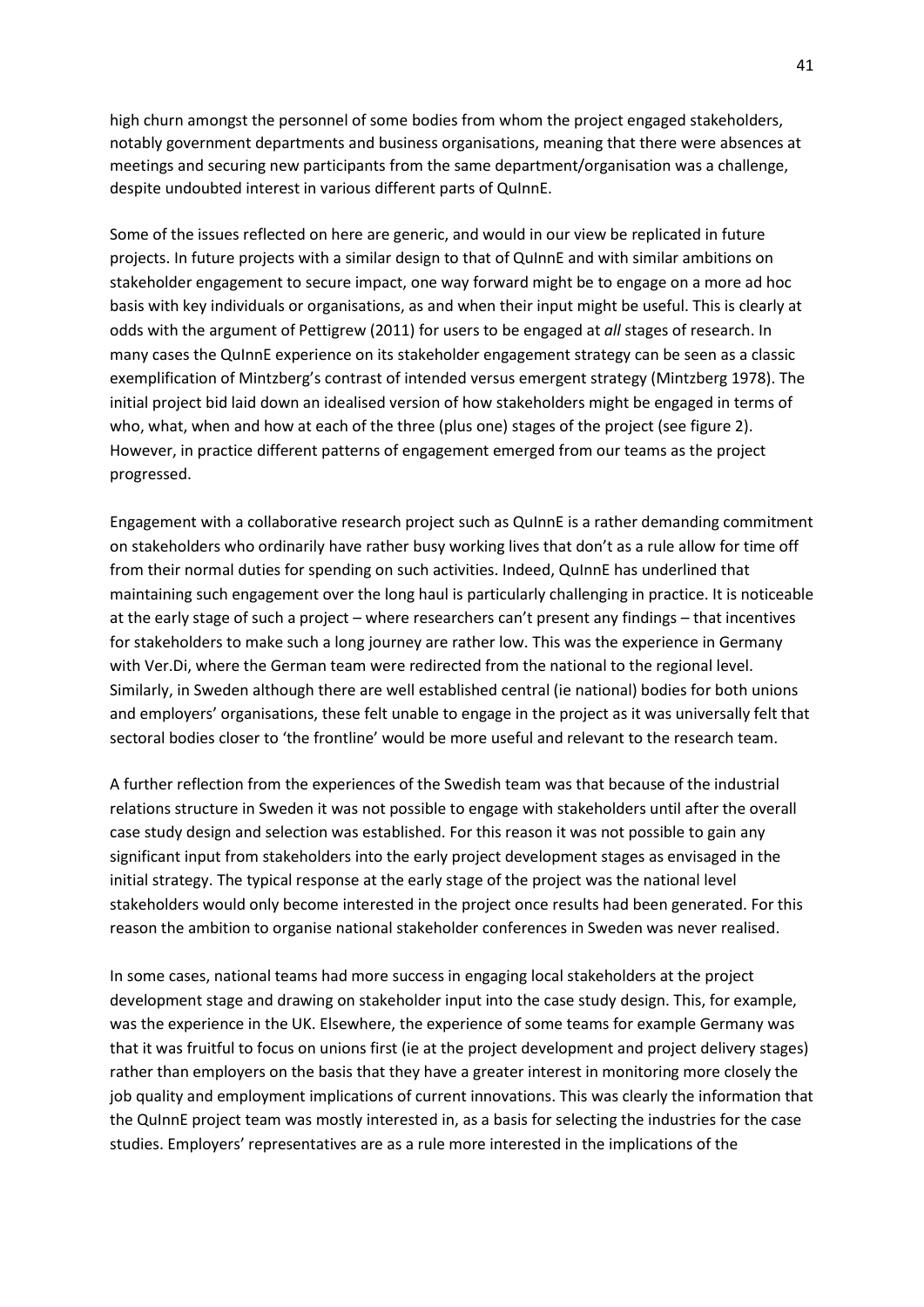relationship between job quality and innovation for their business case. This was not something that could be known until after the project.

Two particular conclusions can be drawn from this. Firstly, the interest/influence nexus (Reed 2016) for different stakeholders will vary throughout the duration of a project and a more nuanced recognition of this could be fruitful when formulating stakeholder engagement strategies for future projects. Secondly, the nature and extent of stakeholder engagement will vary from one research team to another depending on local and national institutional context as well as the precise research interests and traditions embraced by individual researchers. In other words a one-size-fits-all approach to idealised stakeholder engagement across a broad international and comparative research project is neither feasible nor desirable.

## *Lessons learnt from QuInnE*

The overall picture of stakeholder engagement in the field of research highlights the importance of relevant access and a formulation of the research question that is in line with the questions stakeholders have concerning the economy and the labour market. However, in many cases it proved difficult to engage national level stakeholders in line with the project design, although the UK experience was a notable exception in this regard. This points to one of the major issues in stakeholder engagement in this type of research project. The stakeholders are not necessarily interested in engaging in research projects before they produce results. Such engagement then depends largely on previous contacts of the research team with stakeholders and the level of trust they have built up. On the other hand, there was ample evidence in the QuInnE project that stakeholders do show substantial interest in the findings of the research and prefer to engage once the findings are available.

Moreover, the process of tracking down appropriate stakeholders in some cases was convoluted and/or elusive. In Germany, for example, for the expert interviews, the team first contacted the national federations, and were then partly additionally referred back to regional branches, as these had closer contacts to the companies and were expected to be a bigger help for accessing case studies. The interview partners from the trade unions then on several instances established contacts to works councillors in selected companies, by providing contact details and informing works councillors on the project beforehand.

Partners partly drew on pre-existing contacts that the teams had established in earlier research projects, but mostly needed to develop new ones. The German team for example mainly had preexisting contacts in the automotive industry having carried out several research projects in this industry previously. Pre-existing contacts were also instrumental in securing access for two of the hospital cases in Sweden. While these pre-existing contacts were sometimes very helpful, they sometimes also nurtured false hopes, in the sense that in the end, they were unable to secure access for case studies, even though local actors credibly ascertained that the project was very interesting and that they were certain that other organisations would participate in the project.

We suggest that these difficulties in securing stakeholder engagement can be explained by various factors. Firstly, trade unionists in particular, whilst welcoming academic engagement, have internal capacity limitations that make that engagement difficult in practice. This is partly a result of an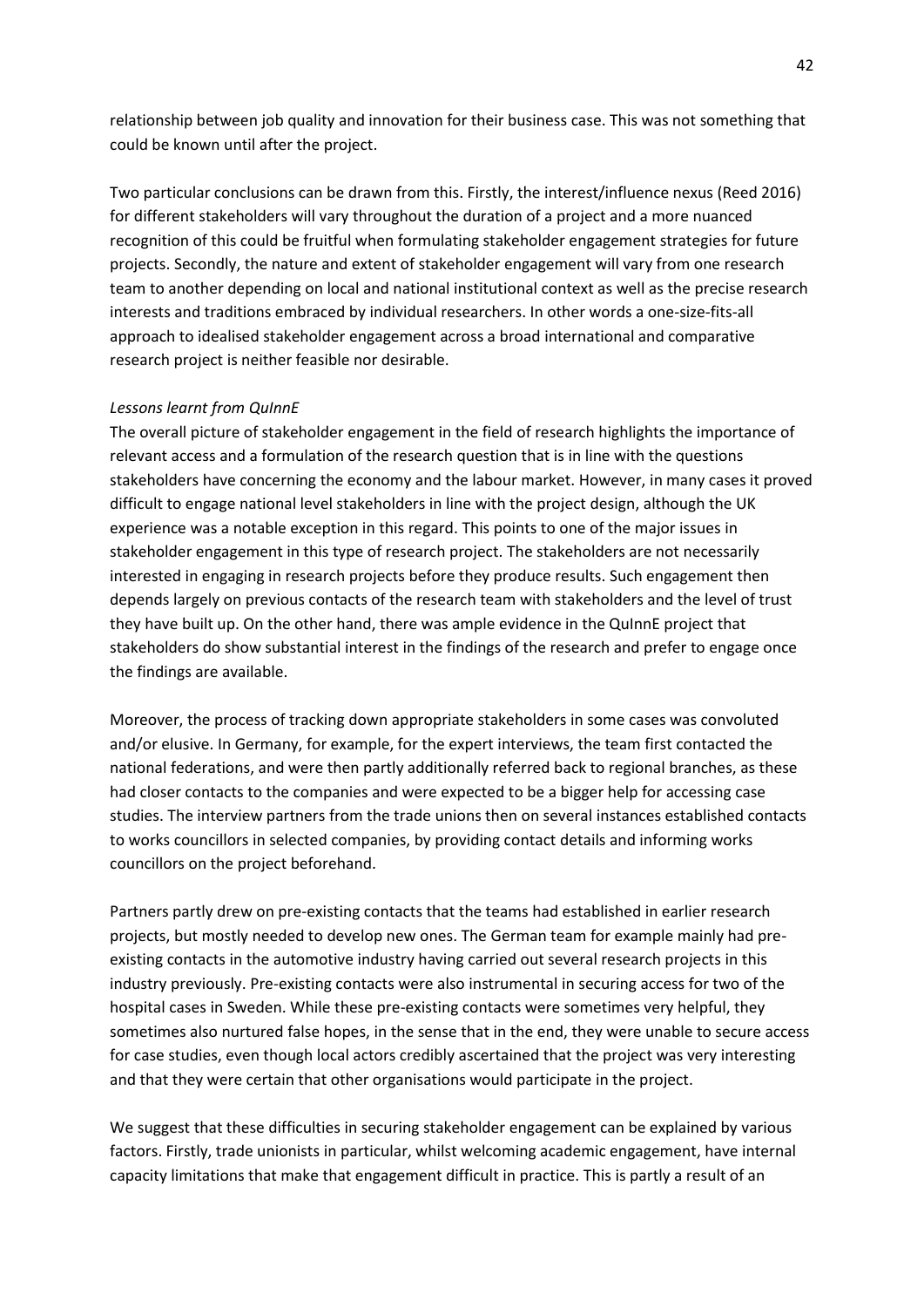increasing fragmentation of industrial relations that multiplies their involvement in company level collective bargaining, while at the same time reducing their financial and personnel resources. This difficulty was pronounced even in contexts where unions are relatively strong and well resourced, for example Germany and the Netherlands. Similarly in France since 2016, there have been many labour market reforms, and unions members were completely overwhelmed by bargaining activities; the French team's contacts in the CFDT for instance were also working on other topics (such as the unemployment benefit system reform), and were not able to follow or collaborate with the QuInnE research endeavours on job quality.

Secondly, the ongoing public debates on the various forms of disruptive innovations faced across our case industries (for example E-mobility; digitalization, autonomous vehicles in the car industry) might have reduced the willingness of companies to disclose information about their innovation and development processes even to researchers, as this is regarded as highly sensitive information.

The key stakeholders that we have engaged in the project can be seen as an emergent network of researchers, practitioners and policy makers whereby knowledge and understandings can be generated, shared and drawn upon (Gustavsen 1998). In most cases, the stakeholder groups mobilised by the national teams were basically networks of networkers who had contacts to other key individuals, groups, industries and policymakers/practitioners who helped provide access for the case studies. In other words, engagement with the stakeholder groups group provided both pathways to data on the substantive issues at the core of the project and pathways to impact. Our intention is not that such a stakeholder network is an ephemeral phenomenon that exists simply for the duration of the project, but, rather, that it can endure beyond the work packages and timeframe of the project as a sustainable knowledge system for bolstering European competitiveness to 2020 and further into the future. This challenge – which is essentially about establishing and strengthening relationships or connectivity between researchers, practitioners and policy makers – can be seen as a wider aim of our stakeholder engagement strategy as part of work package 2.

A further factor explaining the difficulties in stakeholder engagement was the extent to which collaborative research traditions had taken root. This varied noticeably across the project in terms of country and in terms of the academic disciplines from which the QuInne national teams were composed. In France, for example, the stakeholder approach to research practice (ie collaborative research) is less developed than in the UK and the Nordic countries; in particular unions have few connections with the academy; moreover, they do not always have sufficient internal expertise to integrate the output from research as input to their own practices. This is exacerbated by language difficulties even though there was clear interest in the progress and findings of the project. The difficulty was that most union contacts do not read in English. More dissemination was planned in France however after the end of the project contract, when documents in French are available.

We believe it is useful to see collaborative research projects as guided by the values of inclusivity and the practices of engagement, and, moreover, to see the outcomes of such processes in terms of an integrated system of relationships whereby working life practitioners have natural means in the workplace for co-operation, dialogue and mutual understanding. Such collaboration, for it to be sustainable, should also include means by which the creative ideas and energies of practitioners can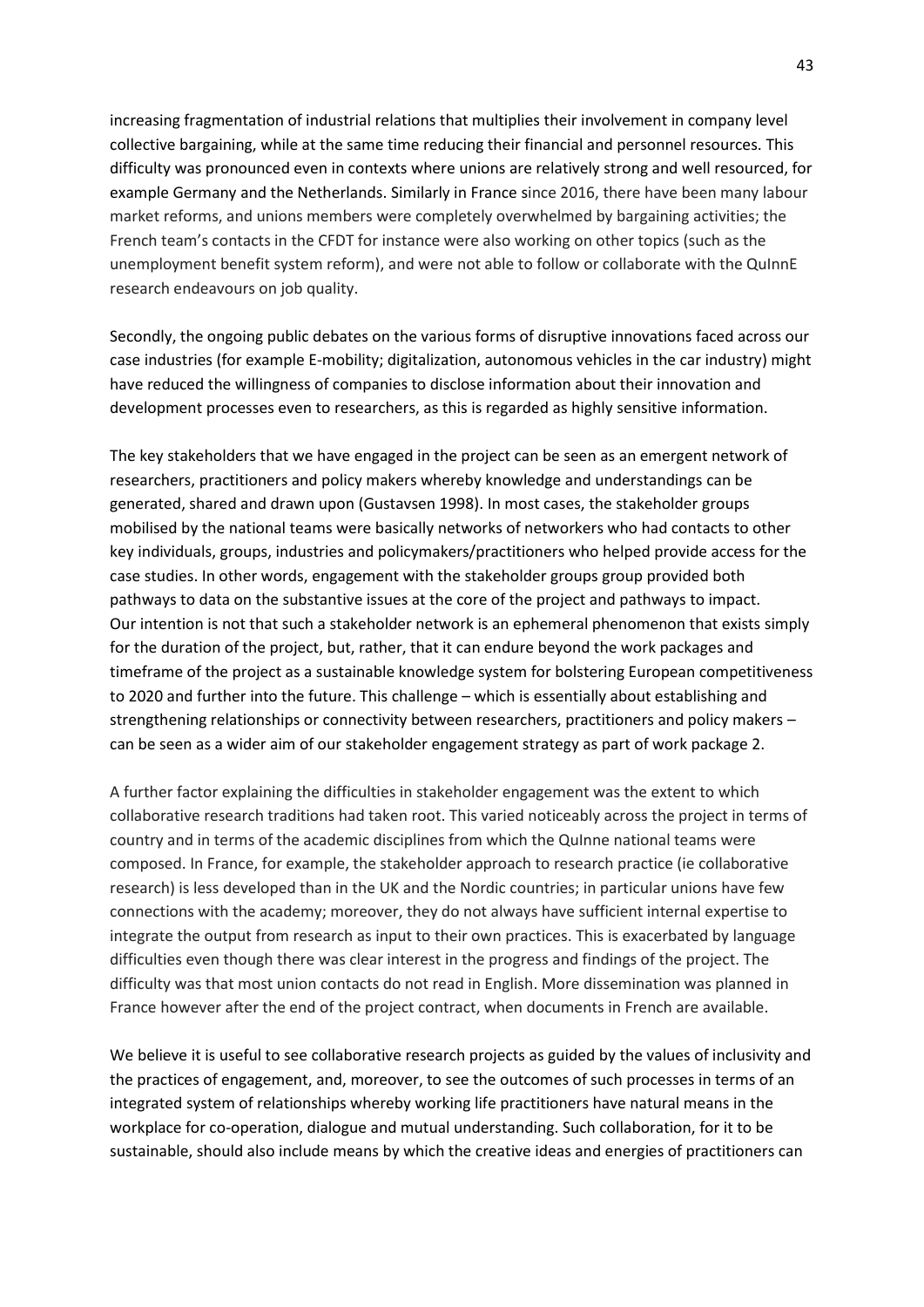be widely drawn upon and seen as valuable knowledge inputs into generating new practices further into the future.

Our stress on inclusivity here is unashamedly normative. We use the term to denote the voice of all stakeholders and thereby their potentiality as a source of knowledge. In particular, this concerns those who are relatively marginalised under traditional, bureaucratic approaches to management and organisational design. At the end of the day this emphasis entails the foregrounding of certain values and recognises that power and influence in traditionally organised work organisations are unequally distributed. An attachment to engagement and inclusivity accordingly signals a rebalancing of power relations with a view to extending voice to marginalised stakeholder groups and individuals.

However, if the ideal of inclusivity is to be more than mere rhetoric, there also needs to be practices of involvement that allow for genuine influence on decision-making. For managers this means upward influence onto higher management echelons as a part of sound corporate governance practices. For employees at the operational level in one's daily work tasks, this means a form of job design that not only allows for voice but also has mechanisms for enabling ideas and suggestions to be actively pursued. This may occur through one's daily work or if a more strategic issue is involved then it could entail the channelling of voice through representative structures, notably unions or works councils. For customers, however, the notion of engagement is harder to pin down. In some contexts notably when relationship marketing allow for systematic customer input into product development this could be unproblematic. In other contexts such input is harder to achieve. In healthcare when we fall sick, we are not in the best frame of mind to articulate ideas about, say, care improvements.

In many respects the QuInnE project can demonstrate considerable actual impact and potential impact in contrast to a great deal of research that doesn't translate into policy or practice. In our view this underscores the significance of timing in the conduct of a research project and its potentiality for impact. Sometimes it's not enough to have an idea, however exciting and persuasive, if no-one is listening. In effect a number of things have to align for academics to conduct impactful research – they have to have ideas, and policymakers and practitioners have to have a need to listen (Cairney 2016). The initial bid for the QuInnE project was submitted at a moment in time when the European Commission was looking for ideas to improve innovation, for example, because the then existing ideas had failed to deliver. At the same time, trade unions and employers in the UK, for example, after years of neglect, were being urged to embrace the issue of job quality because the government was raising it through the Taylor Review (see earlier discussion).

Nevertheless, the experience from QuInnE also attests to the difficulties of achieving the ideals of engaged scholarship as a means for achieving impact systematically and consistently in a project that is inter-disciplinary and international (cf Pettigrew 2011; Van de Ven, 2007). Although there were major problems of securing ongoing stakeholder engagement in many cases, some of the QuInnE activities did yield a number of illustrations of stakeholder involvement in the evolution of the project. These illustrations also show the potential benefits of an approach based on inclusivity and engagement and how links to impact measures could be established. The challenge following the termination of the project, however, is to find ways through which the practices of stakeholder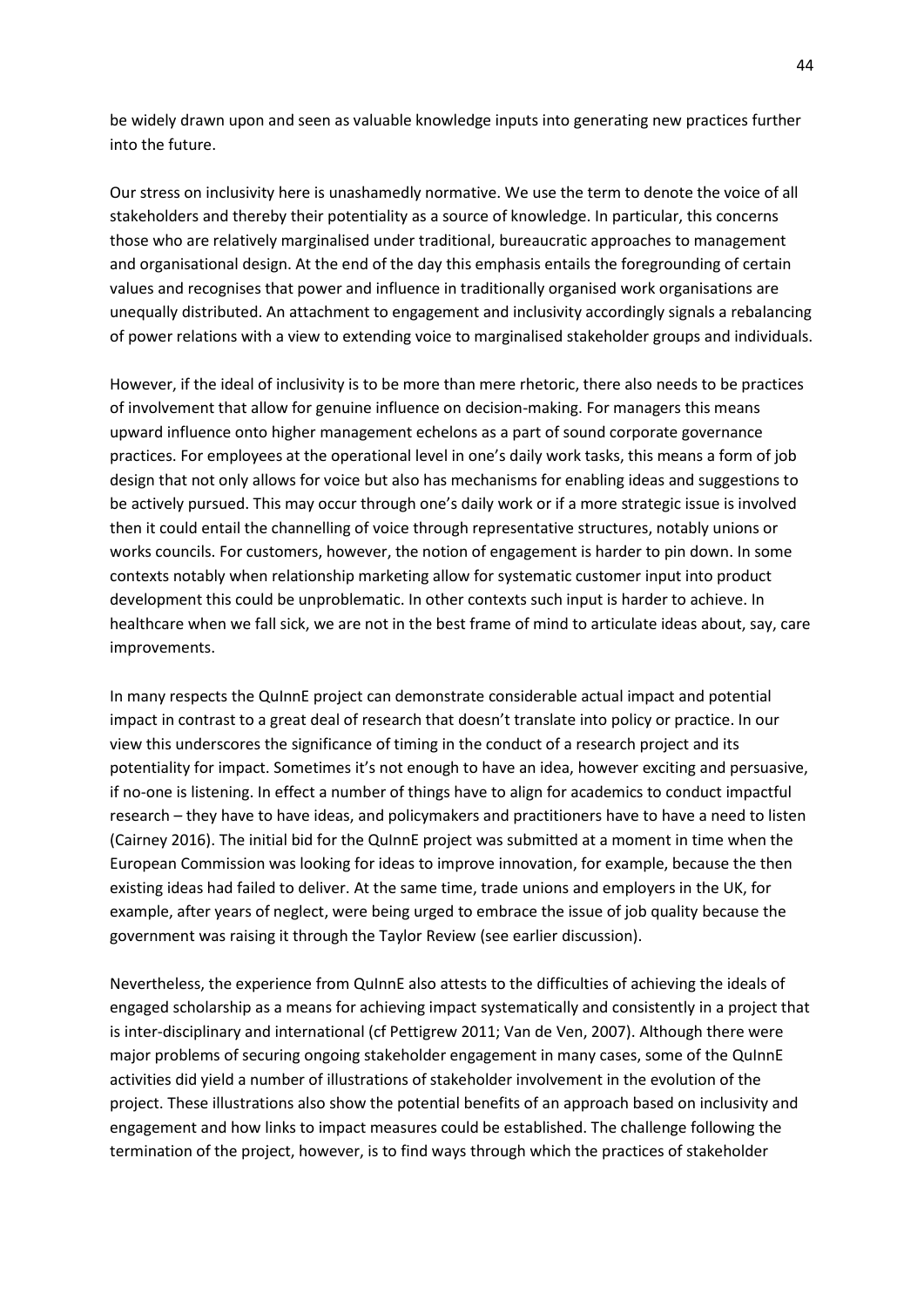engagement have the potential to endure beyond the timeframes of the project thereby leveraging the potential for collaborative research in the future.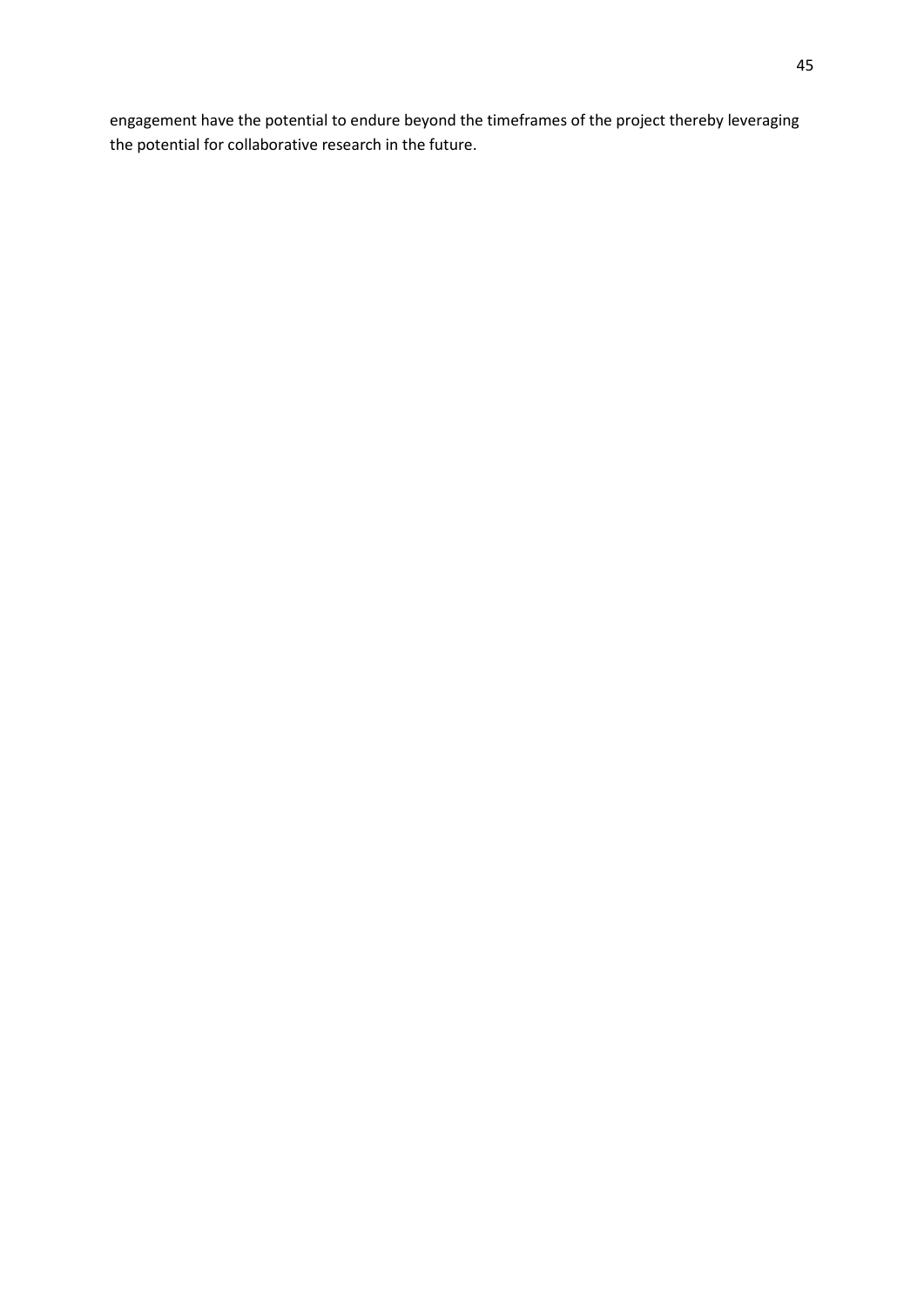#### **References**

- Anderson, N., Herriot, P. and Hodgkinson, G. (2001) 'The Practitioner-Research Divide in Industrial Work and Organizational (IWO) Psychology: Where We are Now and Where do We Go from Here?' Journal of Occupational and Organizational Psychology, 74: 391-411.
- Carroll, A. (1996) Business and Society. Ethics and Stakeholder Management*.* Cincinnati: South Western College Publishing.
- Baumbausch, J. L., Kirkham, S. R., Khan, K. B., McDonald., Semeniuk, P., Tan, E. and Anderson, J. M. (2008) 'Pursuing Common Agendas: A Collaborative Model for Knowledge Translation between Research and Practice in Clinical Settings'. Research in Nursing & Health, 31: 130-140.
- Blanchard, J. W., Petherick, J. T. and Basara, H. (2015) 'Stakeholder Engagement: A Model for Tobacco Policy Planning in Oklahoma Tribal Communities'. American Journal of Preventive Medicine, 48(1): S44-S46.
- Bowen, S. (2017) 'The Relationship between Engaged Scholarship, Knowledge Translation and Participatory Research'. In Higginbottom, G. and Liamputtong, P. (eds.) Participatory Qualitative Research Methodologies in Health. London: Sage, 183-199.
- Brown, J. S. and Duguid, P. (2002) 'Local Knowledge: Innovation in the Networked Age'. Management Learning, 33(4): 427-437.
- Cairney, P. (2016) The Politics of Evidence-Based Policy Making. London: Palgrave.
- Concannon, T. W., Fuster, M., Saunders, T., Patel, K., Wong, J. B., Leslie, L. K. and Lau, J. (2014) 'A systematic review of stakeholder engagement in comparative effectiveness and patient-centered outcomes research', Jnl of Gen Intern Med, 29(12): 1692–1701.
- Denis, J. L. and Langley, A. (2002) 'Introduction to the Forum,' Health Care Management Review, 27(3): 32-34.
- Davies, H., Nutley, S. and Walter, I. (2008) 'Why "knowledge transfer" is misconceived for social science research'. Journal of Health Service Research Policy 13: 188-190.
- Donaldson, T. and Preston, L. E. (1995) 'The Stakeholder Theory of the Corporation: Concepts, Evidence and Implications', Academy of Management Review 20(1): 65-91.
- Dosi, G., Llerena, P. and Labini, M. S. (2006) 'The Relationships between Science, Technologies and their Industrial Exploitation: An Illustration through the Myths and Realities of the So-called 'European Paradox'. Research Policy 35: 1450-1464.
- Emery, F. E. and Thorsrud, E. (1969) Form and Content in Industrial Democracy. London: Tavistock.
- Erhel, C. and Guergoat-Larivière, M. (2016) Innovation and Job Quality Regimes: A Joint Typology for the EU. QuInnE Working Paper No 3.
- Franche, R-L., Baril, R., Shaw, W., Nicholas, M. and Loisel, P. (2005) 'Workplace-Based Return to Work Interventions: Optimizing the Role of Stakeholders in Implementation and Research'. Journal of Occupational Rehabilitation, 15(4): 525-542.
- Freeman, R. E. (1984). Strategic management: A stakeholder approach. Marshfield MA: Pittman.
- Freeman, R. E., Harrison, J. S., Wicks, A. C., Parmar, B. L. and de Colle, S. (2010) Stakeholder Theory: The State of the Art. Cambridge: Cambridge University Press.
- Friedman, A. and Miles, S. (2002) 'Developing Stakeholder Theory', Journal of Management Studies 39(1): 1-21.
- Gallie, D. (2007) 'Production Regimes, Employment Regimes and the Quality of Work', in Gallie, D. (ed.) Employment Regimes and the Quality of Work. Oxford: Oxford University Press.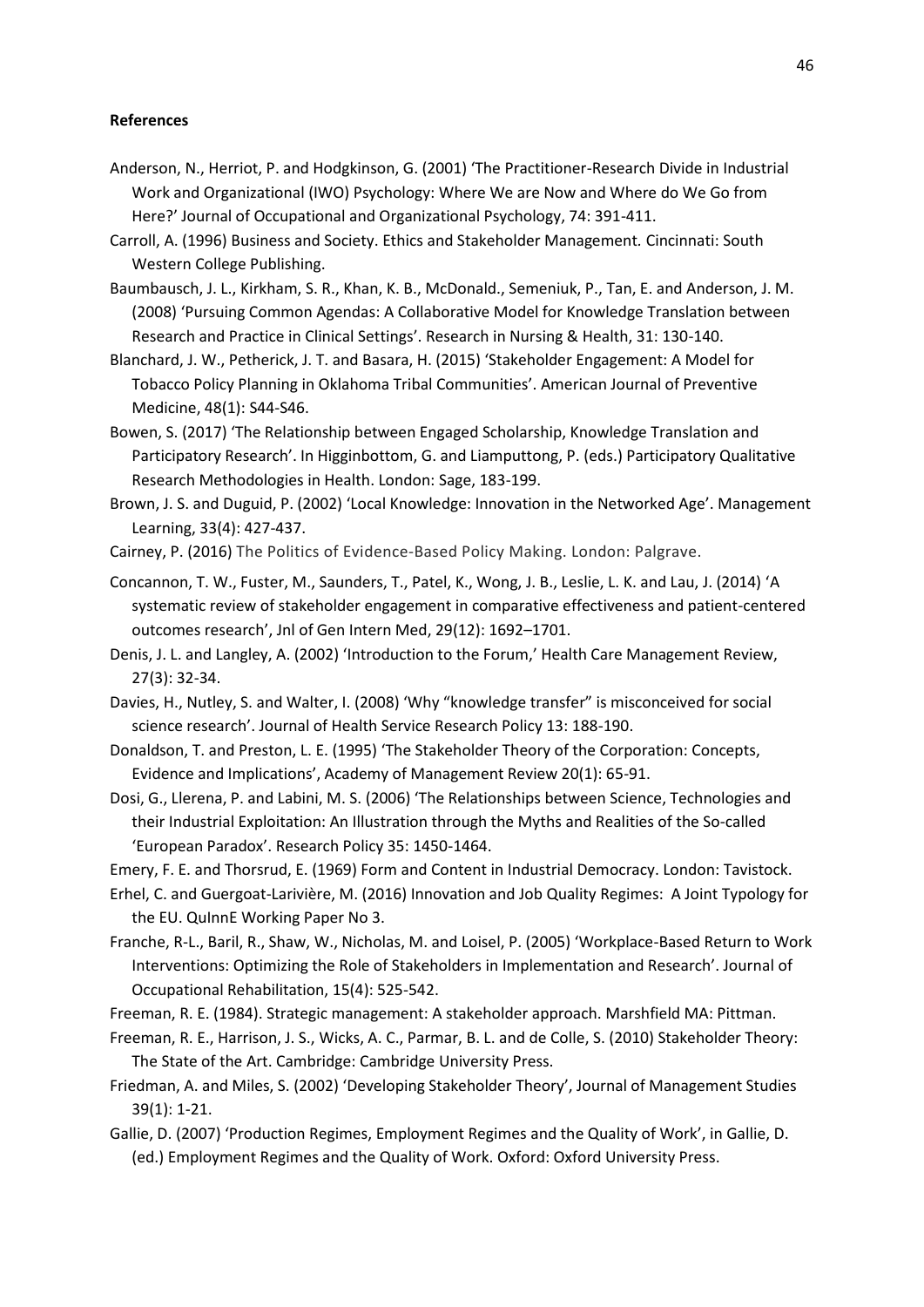- Geertz, C. (1985) Local Knowledge: Further Essays in Interpretive Anthropology (3rd edn.). New York: Basic Books.
- Gibbons, M., Limoges, C., Nowotny, H., Schwartzman, S., Scott, P. and Trow, M. (2000) The New Production of Knowledge. The Dynamics of Science and Research in Contemporary Societies (2<sup>nd</sup> edn.). London: Sage.
- Ginsburg, L. R, Lewis, S., Zackheim, L. and Casebeer, A. (2007) 'Revisiting interaction in knowledge translation'. Implementation Science, 2(34) https://doi.org/10.1186/1748-5908-2-34.
- Greenwood ,D. and Lewin, M. (2007) Introduction to Action Research: Social Research for Social Change (2nd edn)Thousand Oaks: Sage.
- Gustavsen, B. (1998) 'From Experiments to Network Building: Trends in the Use of Research for Reconstructing Working Life', Human Relations 51(3): 431-448.
- Hague, J, Den Hertog, F, Huzzard, T. and Totterdill, P (2003) 'Better to be Rich and Healthy than Poor and Sick: Conditions for the Convergence of Competitiveness and QWL in Europe'. Report for EU Commission (EU Innoflex Project).
- Hall, P. A. and Soskice, D. (eds) (2001) Varieties of Capitalism: The Institutional Foundations of Comparative Advantage. Oxford: Oxford University Press.
- Hart, D., Diercks-O'Brien, G. and Powell, A. (2009) 'Exploring Stakeholder Engagement in Impact Evaluation Planning in Educational Development Work'. Evaluation, 15(3): 285–306.
- Hodgkinson, G. (ed.) (2001) 'Facing the Future: The Nature and Purpose of Management Research Assessed' British Journal of Management, 12 (Special Issue): S1-S80.
- Jacobsson, S. and Perez Vico, E. (2010) 'Towards a Systematic Framework for capturing and Explaining the Effects of Academic R&D'. Technology Analysis & Strategic Management, 22(7): 765-787.
- Jaerhling, K. (2018) Virtuous circles between innovations, job quality and employment in Europe? Case study evidence from the manufacturing sector, private and public service sector. QuInnE Working Paper no. 6.
- Jasanoff, S. (ed.) (2006) States of Knowledge: The Co-Production of Science and Social Order. London: Routledge.
- Jolibert, C. and Wesselink, A. (2012) Research impacts and impact on research in biodiversity conservation: The influence of stakeholder engagement. Environmental Science & Policy, 22: 100- 111.
- Kondrat, M. E. (1992) 'Reclaiming the Practical: Formal and Substantive Rationality in Social Work Practice.' Social Service Review, June: 237-255.
- Latour, B. (1987) Science in Action. Milton Keynes: Open University Press.
- Lave, J. and Wenger, E. (1991) Situated Learning: Legitimate Peripheral Participation. Cambridge: Cambridge University Press.
- Lazonick, W. (2010) 'Innovative Business Models and Varieties of Capitalism: Financialization of the US Corporation', Business History Review, 84(4): 675-702.
- Lippert, I., Huzzard, T., Jürgens, U. and Lazonick, W. (2014) Corporate Governance, Employee Voice and Work Organization: Sustaining High Road Jobs in the Automotive Supply Industry. Oxford: Oxford University Press.
- Mako, C., Illéssy, M. and Warhurst, C. (2017) 'How innovation policy contributes to improving job quality and employment – and why the EU has failed to exploit this opportunity' in M. Strumińska-Kutra and B. Rok (eds) Innowacje w miejscu pracy. Między efektywnością a jakością życia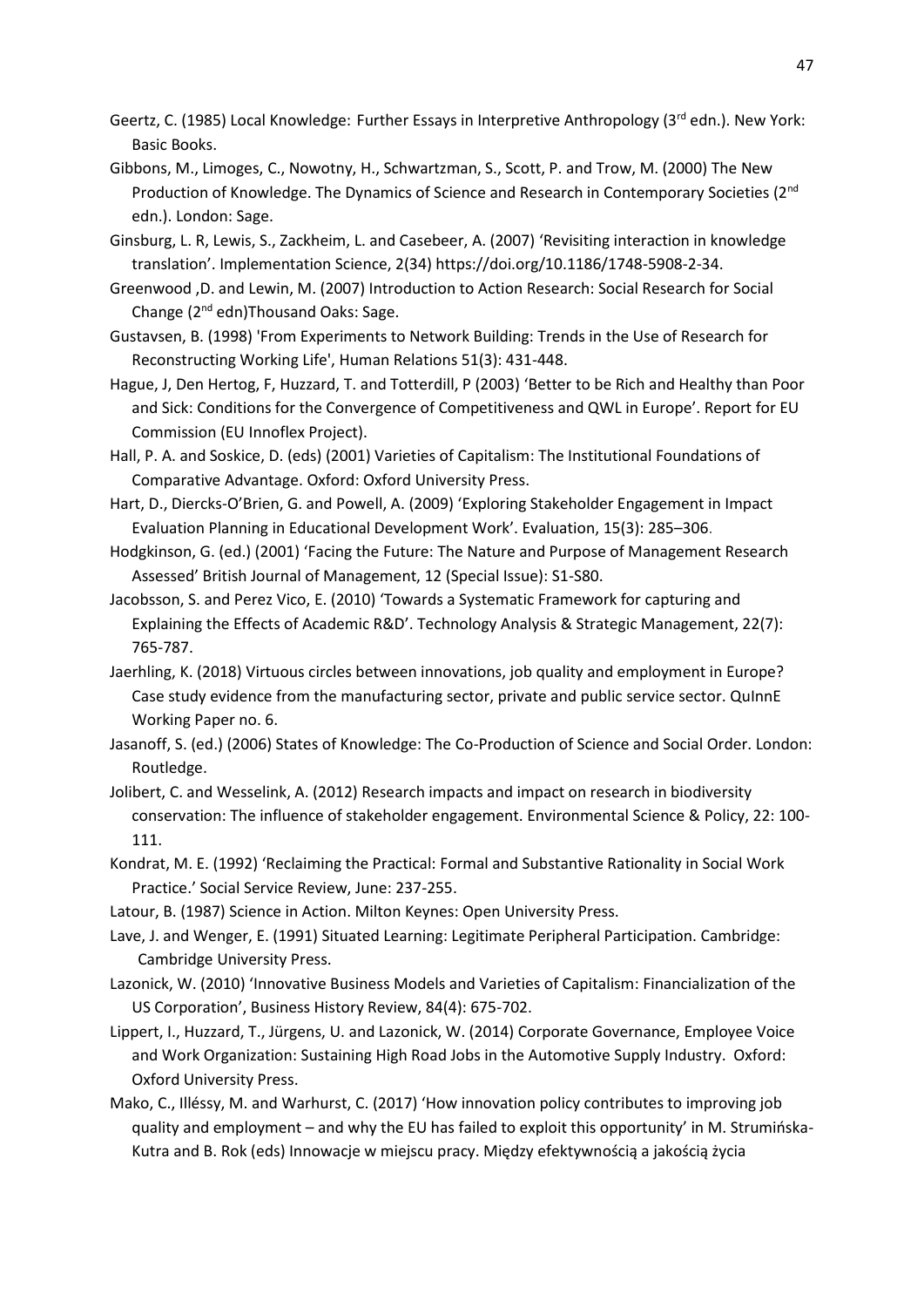zawodowego (Workplace Innovation. Between efficiency and the quality of working life. Warsaw: Poltext.

- Meagher, L. R. (2009) 'Impact evaluation of the PACCIT programme'. Unpublished report prepared for the Evaluation Committee of the ESRC.
- Miles, S. (2012). 'Stakeholders: essentially contested or just confused? Journal of Business Ethics. 108 (3): 285–298.
- Mintzberg, H. (1978) 'Patterns in Strategy Formation'; Management Science; Vol 24; pp 934-948

Mitchell, R. K., Agle, B. R. and Wood, D. J. (1997). 'Toward a theory of stakeholder identification and salience: Defining the principle of who and what really counts'. Academy of Management Review, 22, 853-896*.*

Mohrman, S., Gibson, C. B. and Mohrman, A. M. (2001) 'Doing research that is useful to practice: a model and empirical exploration. Academy of Management Journal 44: 418-431.

Nonaka, I (1994) 'A Dynamic Theory of Organizational Knowledge Creation', Organization Science 5  $(1): 14 - 37.$ 

Pettigrew, A. M. (2001) 'Management Research after Modernism'. British Journal of Management, 12 (Special Issue): S61-S70.

Pettigrew, A. M. (2011) 'Scholarship with Impact'. British Journal of Management, 22: 347–354.

Pfeffer, J. and Sutton, R. I. (2000) The Knowing-Doing Gap*.* Boston Ma: Harvard Business School Press.

Phillipson, J., Lowe, P., Proctor, A. and Ruto, E. (2010) Stakeholder engagement and knowledge exchange in environmental research, Journal of Environmental Management 95(1): 56-65.

Reason, P. and Bradbury, H. (2001) 'Introduction: Inquiry and Participation in Search of a World Worthy of Human Aspiration', in P. Reason, and H. Bradbury (eds.) A Handbook of Action Research. London: Sage.

Reed, M. S. (2016) The Research Impact Handbook. Huntly: Fast Track Impact.

Rousseau, D. M. (2006) 'Is There Such a Thing as "Evidence-Based Management"?' Academy of Management Review, 31(2): 256-269.

Rynes, S. L., Bartunek, J. and Daft, R. (2001) 'Across the Great Divide: Knowledge Creation and Transfer Between Practitioners and Academics,' Academy of Management Journal, 44(2): 340- 355.

Schön, D. (1983) The Reflective Practitioner – How Professionals Think in Action. New York: Basic Books.

Shani, A. B., Adler, N, Mohrman, S, Pasmore, W. A., and Stymne, B. (eds) (2008) A Handbook of Collaborative Management Research. Thousand Oaks CA: Sage.

Spicer, A. (2017) Business Bullshit. London: Palgrave.

Taylor, M. (2017) 'Good Work: The Taylor Review of Modern Working Practices'. UK Government.

Tenkasi, R. V. and Hay, G. W. (2008) 'Following the Second Legacy of Aristotle: The Scholar-Practitioner as an Epistemic Technician', in Shani, A. B., Adler, N, Mohrman, S, Pasmore, W. A., and Stymne, B. (eds) A Handbook of Collaborative Management Research. Thousand Oaks CA: Sage, 49-72.

Tsoukas, H (1989) 'The Validity of Idiographic Research Explanations', Academy of Management Review 14(4): 551-561.

UK Government (2018) 'A response to the Taylor Review of Modern Working Practices'. February. [https://www.gov.uk/government/uploads/system/uploads/attachment\\_data/file/679765/18020](https://www.gov.uk/government/uploads/system/uploads/attachment_data/file/679765/180206_BEIS_Good_Work_Report.pdf) 6 BEIS Good Work Report.pdf (accessed 13.3.18).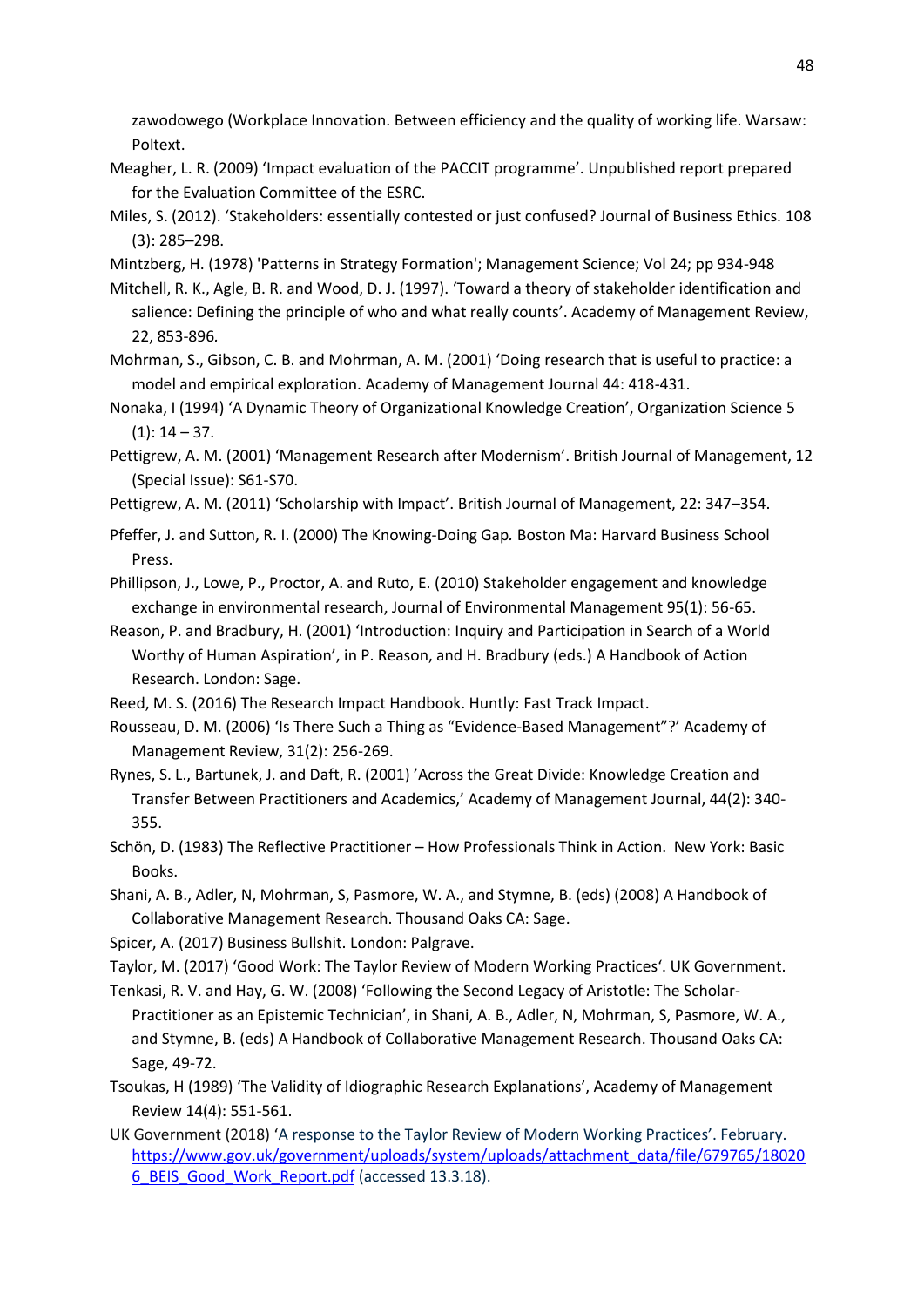- Van de Ven, A. H. (2007) Engaged Scholarship: A Guide for Organizational and Social Research. Oxford: Oxford University Press.
- Van de Ven, A. H. and Johnson, P. E. (2006) 'Knowledge for Theory and Practice'. Academy of Management Review, 31(4): 802-821.
- Warhurst, C., Mathieu, C. and Wright, S. (2017a) 'Workplace Innovation and the Quality of Working LIfe in an Age of Uberisation' in P. Oeij, F. Pot and D. Rus (eds) Workplace Innovation: Theory, Research and Practice. Berlin: Springer.
- Warhurst, C., Mathieu, C. and Wright, S. (2017b) 'Job quality as a lever for organizational innovation' in M. Strumińska-Kutra and B. Rok (eds) Innowacje w miejscu pracy. Między efektywnością a jakością życia zawodowego (Workplace Innovation. Between efficiency and the quality of working life. Warsaw: Poltext.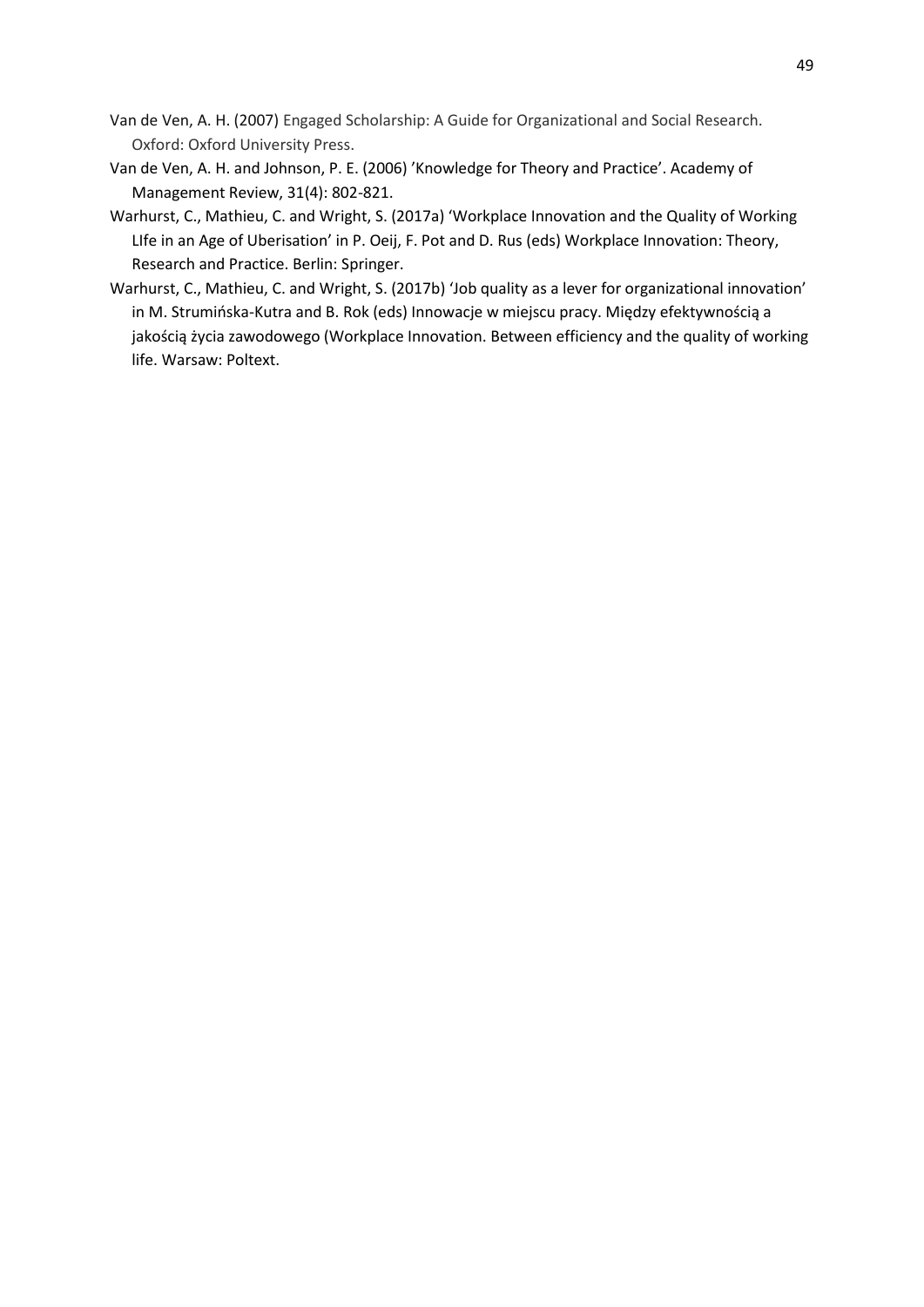# **Appendix: Tools for Mapping and Evaluating Stakeholder Engagement**

Tool 1: The interest-influence matrix (from Reed 2016, p115)

High

|                  | <b>Context setters:</b> | Key players: |
|------------------|-------------------------|--------------|
| <b>Influence</b> | Crowd:                  | Subjects:    |

Low

Low **Level of interest High**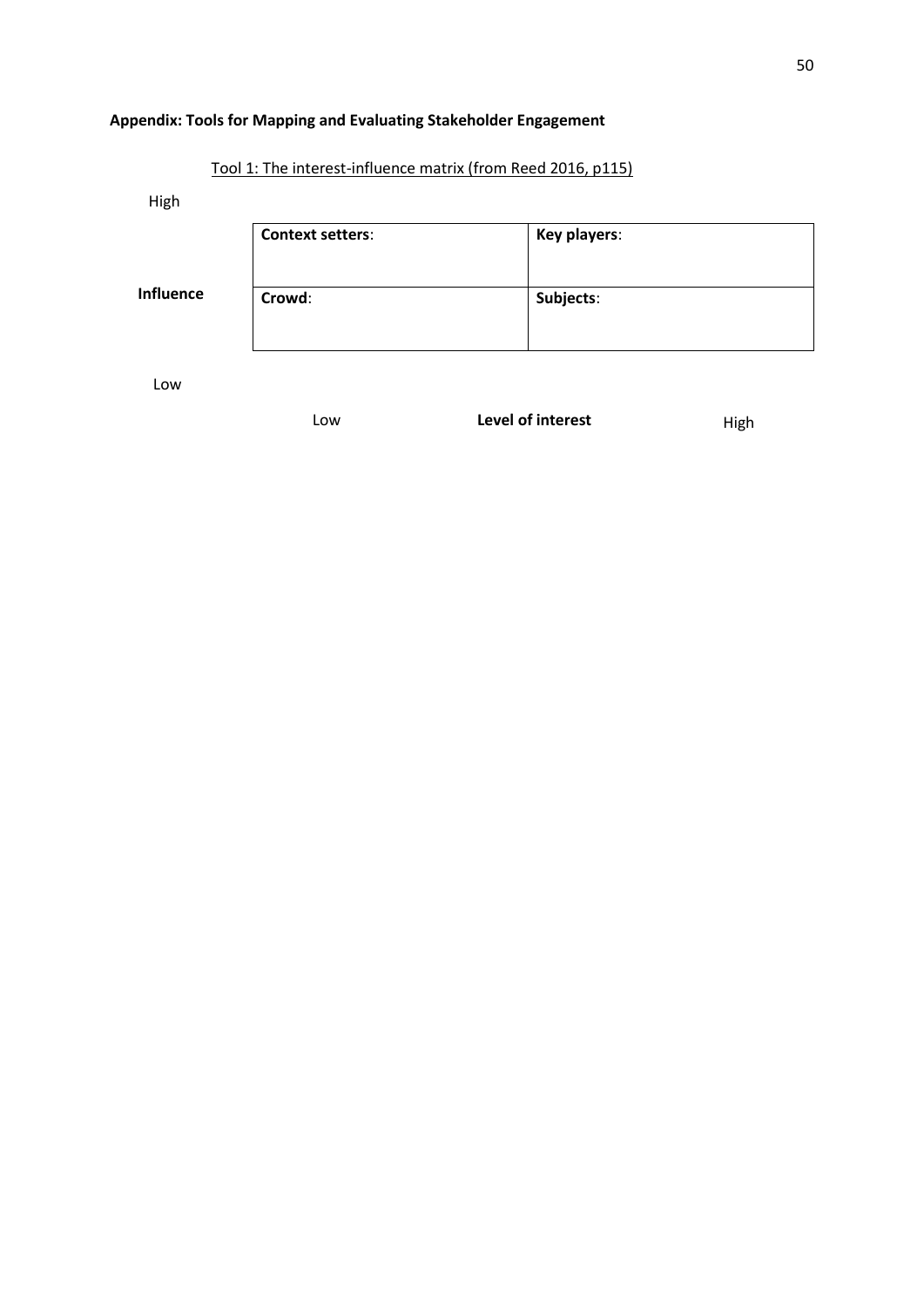# Tool 2: Stakeholder Analysis Template (adapted from Reed 2016, p247)

| Name of individual, group or                                                                                                                                                          | A | B | C | D | N |
|---------------------------------------------------------------------------------------------------------------------------------------------------------------------------------------|---|---|---|---|---|
| organization                                                                                                                                                                          |   |   |   |   |   |
| Likely interest in project (hi/med/lo)                                                                                                                                                |   |   |   |   |   |
| What aspects of the research will interest<br>them? What are your key messages to them?                                                                                               |   |   |   |   |   |
| What level of influence (+ve/-ve) might<br>stakeholders have on the completion of the<br>project and generation of impact? (hi/med/lo)                                                |   |   |   |   |   |
| Comments on influence (eg times or contexts)<br>when stakeholders may have more or less<br>influence on outcomes or ways they might<br>block or facilitate research process or impact |   |   |   |   |   |
| If influence is high and interest is low how<br>might we motivate greater interest and<br>engagement?                                                                                 |   |   |   |   |   |
| Any important relationships with other<br>stakeholders (ie stakeholder alliances)?                                                                                                    |   |   |   |   |   |
| Any modes of communication to be preferred<br>or avoided?                                                                                                                             |   |   |   |   |   |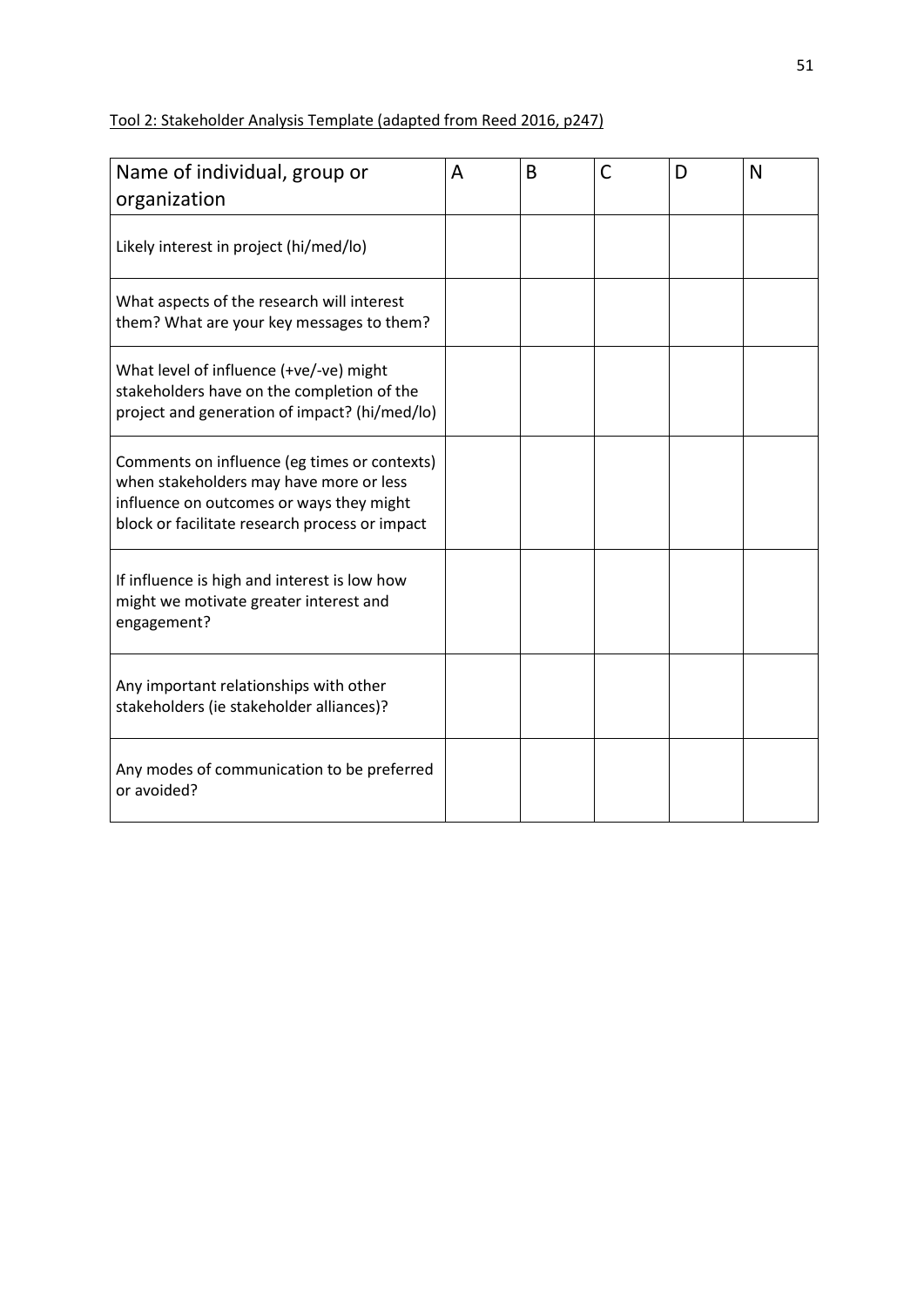| Tool 3: Stakeholder Engagement Strategy Template (1) |
|------------------------------------------------------|
|------------------------------------------------------|

| <b>NAME OF</b><br><b>STAKEHOLDER</b><br>(WHO) | <b>PROJECT</b><br><b>DEVELOPMENT</b><br>(WHAT/HOW/WHEN) | PROJECT DELIVERY<br>(WHAT/HOW/WHEN)       | <b>OUTPUT</b><br><b>DISSEMINATION</b><br>(WHAT/HOW/WHEN) | <b>OUTPUT USE</b><br>(WHAT/HOW/WHEN)      |
|-----------------------------------------------|---------------------------------------------------------|-------------------------------------------|----------------------------------------------------------|-------------------------------------------|
| National<br>policy makers                     | Interest: High/Low<br>Influence: High/Low               | Interest: High/Low<br>Influence: High/Low | Interest: High/Low<br>Influence: High/Low                | Interest: High/Low<br>Influence: High/Low |
| <b>National</b><br>practitioner<br>bodies     | Interest: High/Low<br>Influence: High/Low               | Interest: High/Low<br>Influence: High/Low | Interest: High/Low<br>Influence: High/Low                | Interest: High/Low<br>Influence: High/Low |
| Workplace<br>practitioner<br>bodies           | Interest: High/Low<br>Influence: High/Low               | Interest: High/Low<br>Influence: High/Low | Interest: High/Low<br>Influence: High/Low                | Interest: High/Low<br>Influence: High/Low |
| Experts                                       | Interest: High/Low<br>Influence: High/Low               | Interest: High/Low<br>Influence: High/Low | Interest: High/Low<br>Influence: High/Low                | Interest: High/Low<br>Influence: High/Low |
| <b>Others</b>                                 | Interest: High/Low<br>Influence: High/Low               | Interest: High/Low<br>Influence: High/Low | Interest: High/Low<br>Influence: High/Low                | Interest: High/Low<br>Influence: High/Low |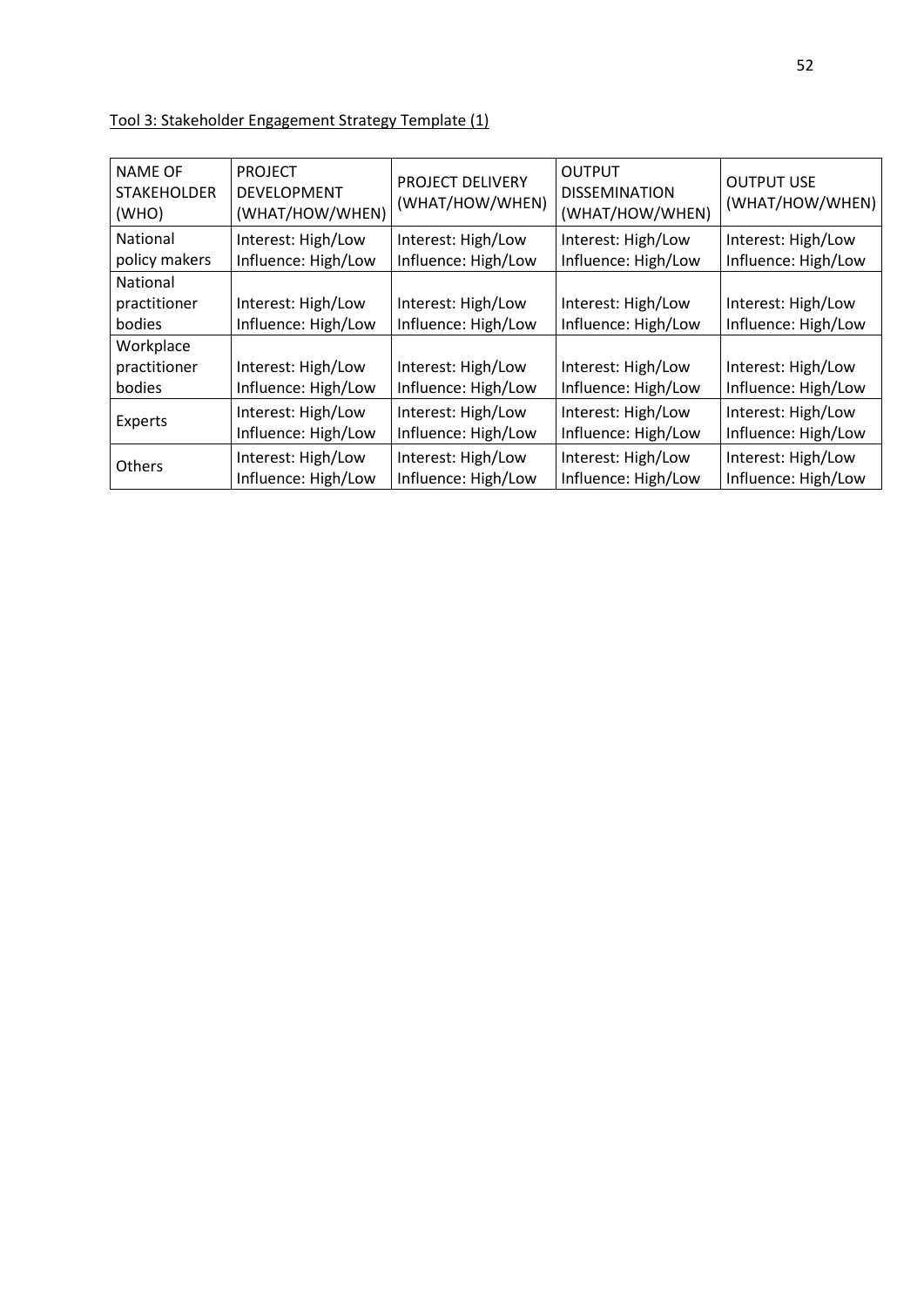Tool 4: Stakeholder Impact Map

| Project<br>team<br>A | <b>PROJECT</b><br><b>DEVELOPMENT</b><br>(WHAT/HOW/<br>WHEN)<br>Policy makers (hi < > lo < ><br>zero)<br>Employers (hi $\lt$ > lo $\lt$ > zero)<br>Unions (hi $\lt$ > lo $\lt$ > zero)<br>Scientists (hi < > $lo$ < > zero) | <b>PROJECT DELIVERY</b><br>(WHAT/HOW/<br>WHEN)<br>Policy makers (hi < > lo < ><br>zero)<br>Employers (hi < > lo < > zero)<br>Unions (hi $\lt$ > lo $\lt$ > zero)<br>Scientists (hi < > lo < > zero) | <b>OUTPUT</b><br><b>DISSEMINATION</b><br>(WHAT/HOW/<br>WHEN)<br>Policy makers (hi < > lo < ><br>zero)<br>Employers (hi $\lt$ > lo $\lt$ > zero)<br>Unions (hi $\lt$ > lo $\lt$ > zero)<br>Scientists (hi < > $lo$ < > zero) | <b>OUTPUT USE</b><br>(WHAT/<br>HOW/<br>WHEN)<br>Policy makers (hi < > lo < ><br>zero)<br>Employers ( $hi$ < > $lo$ < ><br>zero)<br>Unions (hi $\lt$ > lo $\lt$ > zero) |
|----------------------|----------------------------------------------------------------------------------------------------------------------------------------------------------------------------------------------------------------------------|-----------------------------------------------------------------------------------------------------------------------------------------------------------------------------------------------------|-----------------------------------------------------------------------------------------------------------------------------------------------------------------------------------------------------------------------------|------------------------------------------------------------------------------------------------------------------------------------------------------------------------|
|                      |                                                                                                                                                                                                                            |                                                                                                                                                                                                     |                                                                                                                                                                                                                             | Scientists (hi < > lo < ><br>zero)                                                                                                                                     |
| B                    | Policy makers (hi < > lo < ><br>zero)<br>Employers (hi $\lt$ > lo $\lt$ > zero)<br>Unions (hi $\lt$ > lo $\lt$ > zero)<br>Scientists (hi < > lo < > zero)                                                                  | Policy makers (hi < > lo < ><br>zero)<br>Employers (hi $\lt$ > lo $\lt$ > zero)<br>Unions (hi $\lt$ > lo $\lt$ > zero)<br>Scientists (hi < > lo < > zero)                                           | Policy makers (hi < > lo < ><br>zero)<br>Employers (hi $\lt$ > lo $\lt$ > zero)<br>Unions (hi $\lt$ > lo $\lt$ > zero)<br>Scientists (hi < > lo < > zero)                                                                   | Policy makers (hi < > lo < ><br>zero)<br>Employers ( $hi$ < > $lo$ < ><br>zero)<br>Unions (hi $\lt$ > lo $\lt$ > zero)<br>Scientists (hi < > lo < ><br>zero)           |
| C                    | Policy makers (hi < > lo < ><br>zero)<br>Employers (hi $\lt$ > lo $\lt$ > zero)<br>Unions (hi $\lt$ > lo $\lt$ > zero)<br>Scientists (hi < > lo < > zero)                                                                  | Policy makers (hi < > lo < ><br>zero)<br>Employers (hi $\lt$ > lo $\lt$ > zero)<br>Unions ( $hi$ < > $lo$ < > zero)<br>Scientists (hi < > lo < > zero)                                              | Policy makers (hi < > lo < ><br>zero)<br>Employers (hi $\lt$ > lo $\lt$ > zero)<br>Unions (hi $\lt$ > lo $\lt$ > zero)<br>Scientists (hi < > lo < > zero)                                                                   | Policy makers (hi < > lo < ><br>zero)<br>Employers ( $hi$ < > $lo$ < ><br>zero)<br>Unions (hi $\lt$ > lo $\lt$ > zero)<br>Scientists (hi < > lo < ><br>zero)           |
| $\cdots$             |                                                                                                                                                                                                                            |                                                                                                                                                                                                     |                                                                                                                                                                                                                             |                                                                                                                                                                        |
| N                    | Policy makers (hi < > lo < ><br>zero)<br>Employers (hi $\lt$ > lo $\lt$ > zero)<br>Unions (hi $\lt$ > lo $\lt$ > zero)<br>Scientists (hi < > lo < > zero)                                                                  | Policy makers (hi < > lo < ><br>zero)<br>Employers (hi $\lt$ > lo $\lt$ > zero)<br>Unions (hi $\lt$ > lo $\lt$ > zero)<br>Scientists (hi < > lo < > zero)                                           | Policy makers (hi < > lo < ><br>zero)<br>Employers (hi $\lt$ > lo $\lt$ > zero)<br>Unions (hi $\lt$ > lo $\lt$ > zero)<br>Scientists (hi < > lo < > zero)                                                                   | Policy makers (hi < > lo < ><br>zero)<br>Employers ( $hi$ < > $lo$ < ><br>zero)<br>Unions (hi $\lt$ > lo $\lt$ > zero)<br>Scientists (hi < > lo < ><br>zero)           |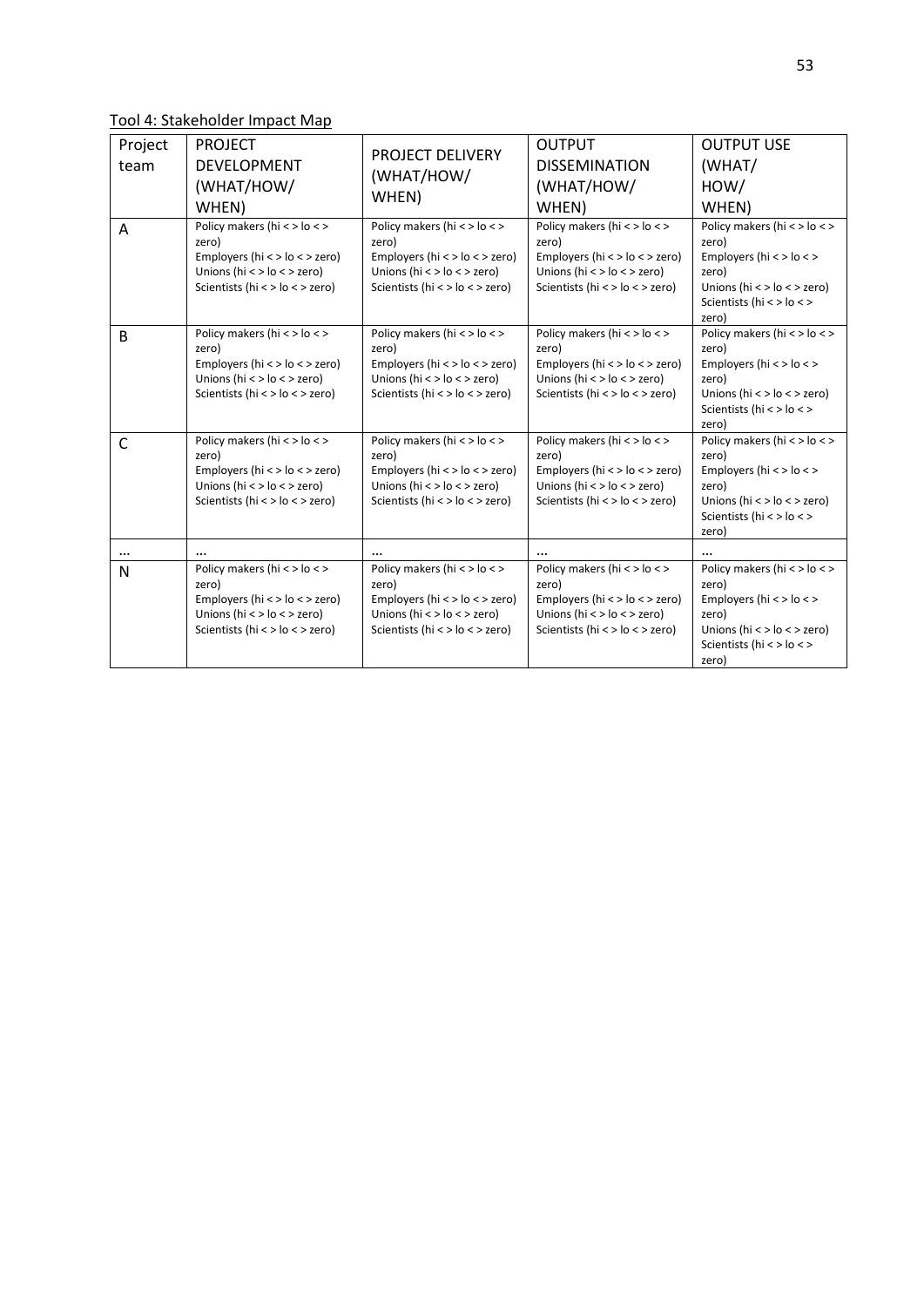| Productive  |                       | Sub- | Delivery           | Measurable | <b>Comments</b> |
|-------------|-----------------------|------|--------------------|------------|-----------------|
| interaction | Stakeholder   process |      | mechanism   impact |            |                 |
|             | Α                     |      |                    |            |                 |
|             | В                     |      |                    |            |                 |
|             |                       |      |                    |            |                 |
|             |                       |      |                    |            |                 |
|             |                       |      |                    |            |                 |

Tool 5: Linking Stakeholder Engagement to Impact